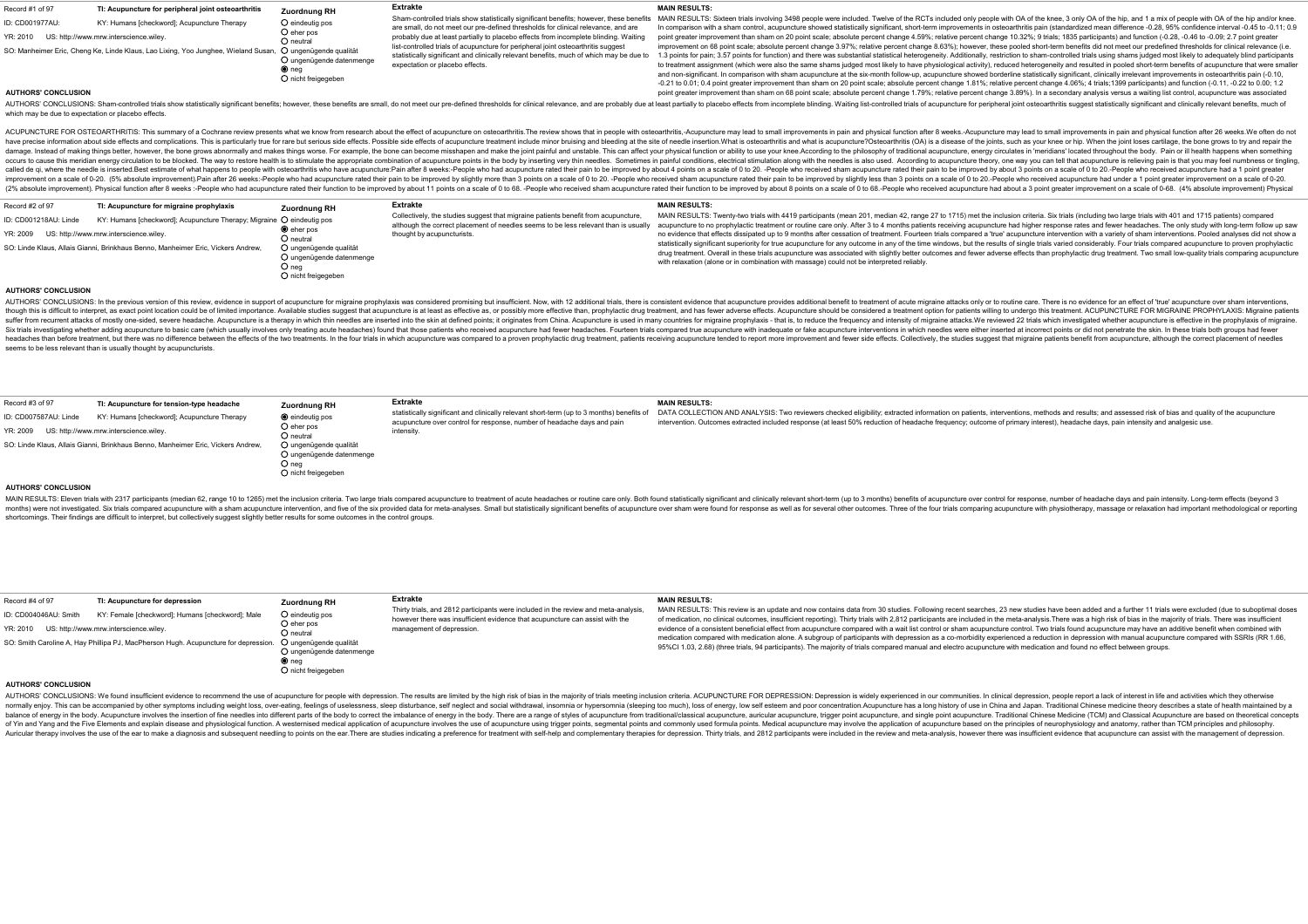Interpedia and methodologically diverse trials, little can be concluded from this review. There is little evidence to support or refute the use of acupuncture for shoulder pain although there may be short-term benefit with one shoulder pain? To answer this question, scientists found and analyzed 9 research studies. The studies found and analyzed 9 research studies tested over 500 people who had shoulder pain. People had either acupuncture, a The Dave to multer pain can be caused by a number of different conditions. It can be caused by a number of different conditions. It can be caused by a number of different conditions. It can be caused by a number of differe swelling. Acupuncture is a non-drug therapy being used more and more to treat shoulder pain. It is thought that acupuncture works either by releasing chemical compounds in the body that relieve pain, by overriding pain sig one study showed that acupuncture. One small study show the same as the effects of receiving a fake therapy for 2 to 4 weeks. One study showed that acupuncture improven shoulder function more than fake therapy after 4 mont on the studies. One studies, were about the studies, were in proving pain, range of motion and function for up to 5 months. How safe is it? Side effects were not measured in many of the study showed that side effects such treat shoulder pain or whether it is harmful.From the little evidence that there is, acupuncture may improve pain and function over the short term (2 to 4 weeks).

| Record #5 of 97<br>ID: CD005319AU: Green<br>YR: 2005 | TI: Acupuncture for shoulder pain<br>KY: Adult [checkword]; Humans [checkword]; Acupuncture $O$ eindeutig pos<br>US: http://www.mrw.interscience.wiley. | <b>Zuordnung RH</b><br>$\bigcirc$ eher pos<br>$\Box$ neutral                                 | <b>Extrakte</b><br>There is not enough evidence to say whether acupuncture works to treat shoulder<br>pain or whether it is harmful. From the little evidence that there is, acupuncture may<br>improve pain and function over the short term (2 to 4 weeks). | <b>MAIN RESUL</b><br><b>MAIN RESUL</b><br>assessed sho<br>acupuncture |
|------------------------------------------------------|---------------------------------------------------------------------------------------------------------------------------------------------------------|----------------------------------------------------------------------------------------------|---------------------------------------------------------------------------------------------------------------------------------------------------------------------------------------------------------------------------------------------------------------|-----------------------------------------------------------------------|
|                                                      | SO: Green Sally, Buchbinder Rachelle, Hetrick Sarah E. Acupuncture for shoulder pain.                                                                   | ) ungenügende qualität<br>O ungenügende datenmenge<br>$\bullet$ neg<br>$O$ nicht freigegeben |                                                                                                                                                                                                                                                               | shoulder fund<br>clinically sign<br>some benefit<br>assessed by       |
| ALITHORS' CONCLUSION                                 |                                                                                                                                                         |                                                                                              |                                                                                                                                                                                                                                                               |                                                                       |

Interesting has the endeance envidence that acupuncture relieves pain better than some sham treatments, measured at the end of the treatment. There is moderate evidence that short term follow-up than those on a waiting lis Ireatment and this is maintained at short-term follow-up. ACUPUNCTURE FOR NECK PAIN: Neck pain is one of the three most frequently reported complaints of the musculoskeletal system. Treatments for neck pain are varied, as one or more specific points on the body, by the insertion of needles, to achieve a desirable effect. Acupuncture typically includes manual stimulation of needles, but there are commonly used variations, such as electrical Included individuals with chronic nee that lasted for atlest swell. We included 10 trails (661 participants) in this review that examined the effects of acupuncture on neck pain for individuals with neck pain that lasted f waiting list, other sham treatments (sham laser, sham TENS) or other treatments (mobilization, massage, traction). Acupuncture treatments appear to be safe and only minor, transient and benign adverse effects were of moder orgeo and outcomes measured, so we could not combine the results of the trials to get an overall picture of the effectiveness of acupuncture. Therefore, we could only draw limited conclusions.Individuals with chromet and i with symptoms radiating to the arms who received acupuncture reported, on average, better pain relief in the short-term than those who were on a waiting list.

#### AUTHORS' CONCLUSION

Insufficient evidence to judge whether acupuncture is effective in treating cancer pain in adults. ACUPUNCTURE FOR CANCER-RELATED PAIN IN ADULTS: Up to 70% of patients with cancer-related pain do not receive adequate pain or the effectiveness of acupuncture in reducing pain associated with cancer or its treatment, or both. We found three studies (looking at a total of 204 participants) which met our inclusion criteria, but all had small sam onted with auricular acupuncture points, but the control group was not adequately blinded and this was likely to affect the outcomes. Of the low quality studies, one found that acupuncture was as effective than medication, was insufficient evidence to judge whether acupuncture is effective in relieving cancer-related pain in adults.

| Record #6 of 97                   | TI: Acupuncture for neck disorders                                                                                                                                                                   | <b>Zuordnung RH</b>                                                                                                                | <b>Extrakte</b>                                                                                                                                                                                                                                                                                                                                                                                                                                                                                                                                                                                                                                                 | <b>MAIN RESU</b>                                                                    |
|-----------------------------------|------------------------------------------------------------------------------------------------------------------------------------------------------------------------------------------------------|------------------------------------------------------------------------------------------------------------------------------------|-----------------------------------------------------------------------------------------------------------------------------------------------------------------------------------------------------------------------------------------------------------------------------------------------------------------------------------------------------------------------------------------------------------------------------------------------------------------------------------------------------------------------------------------------------------------------------------------------------------------------------------------------------------------|-------------------------------------------------------------------------------------|
| ID: CD004870AU: Trinh<br>YR: 2006 | KY: Humans [checkword]; Acupuncture Therapy; Chronic $\circ$ eindeutig pos<br>US: http://www.mrw.interscience.wiley.<br>SO: Trinh Kien, Graham Nadine, Gross Anita, Goldsmith Charles H, Wang Ellen, | $\bullet$ eher pos<br>$O$ neutral<br>O ungenügende qualität<br>O ungenügende datenmenge<br>$O$ neg<br>$\bigcirc$ nicht freigegeben | . For chronic mechanical neck disorders, there was moderate evidence that<br>acupuncture was more effective for pain relief than some types of sham controls,<br>measured immediately post-treatment. There was moderate evidence that<br>acupuncture was more effective than inactive, sham treatments measured<br>immediately post-treatment and at short-term follow-up (pooled standardized mean<br>difference (SMD) -0.37, 95% confidence interval (CI) -0.61 to -0.12). There was<br>limited evidence that acupuncture was more effective than massage at short-term<br>follow-up. For chronic neck disorders with radicular symptoms, there was moderate | <b>MAIN RESUI</b><br>methodologio<br>sham control<br>term follow-u<br>follow-up. Fo |
| <b>AUTHORS' CONCLUSION</b>        |                                                                                                                                                                                                      |                                                                                                                                    | evidence that acupuncture was more effective than a wait-list control at short-term                                                                                                                                                                                                                                                                                                                                                                                                                                                                                                                                                                             |                                                                                     |

- O eher pos
- O neutral
- ungenügende qualität
- ungenügende datenmenge
- $\bullet$  neg
- nicht freigegeben

| Record #7 of 97                   | TI: Acupuncture for cancer pain in adults                                                                                 | <b>Zuordnung RH</b>                                                                                                | <b>Extrakte</b>                                                                                                                                                                                              | <b>MAIN RESULT</b>                                                    |
|-----------------------------------|---------------------------------------------------------------------------------------------------------------------------|--------------------------------------------------------------------------------------------------------------------|--------------------------------------------------------------------------------------------------------------------------------------------------------------------------------------------------------------|-----------------------------------------------------------------------|
| ID: CD007753AU: Paley<br>YR: 2011 | KY: Adult [checkword]; Humans [checkword]; Acupuncture $\bigcirc$ eindeutig pos<br>US: http://www.mrw.interscience.wiley. | $\bullet$ eher pos<br>$\supset$ neutral                                                                            | Although both studies have positive results in favour of acupuncture they should be<br>viewed with caution due to methodological limitations, small sample sizes, poor<br>reporting and inadequate analysis. | <b>MAIN RESULT</b><br>invasive vacca<br>This may have                 |
|                                   | SO: Paley Carole A, Johnson Mark I, Tashani Osama A, Bagnall Anne-Marie.                                                  | $\bigcirc$ ungenügende qualität<br>$\bigcirc$ ungenügende datenmenge<br>$\Box$ nea<br>$\bigcirc$ nicht freigegeben |                                                                                                                                                                                                              | high risk of bia<br>was the most<br>injection comp<br>limitations, sm |

#### AUTHORS' CONCLUSION

Record #8 of 97

#### TI: Acupuncture for insomnia

SO: Cheuk Daniel KL, Yeung Jerry, Chung KF, Wong Virginia. Acupuncture for

ID: CD005472AU: CheukYR: 2007 US: http://www.mrw.interscience.wiley. KY: Humans [checkword]; Acupuncture Therapy;

## AUTHORS' CONCLUSION

Innemented for all number of randomised controlled trials, together with the poor methodological quality and significant clinical heterogeneity, means that the current evidence is not surficiently extensive or figommia. La follow-up are needed to further investigate the efficacy and safety of acupuncture for the treatment of insomnia. ACUPUNCTURE FOR INSOMNIA: Although conventional non-pharmacological and pharmacological treatments for insom Enterpending instanding instanding is and of poor methodological quality. This review was conducted to examine the effectiveness of acupuncture in treating insommia. Seven studies were eligible for inclusion in the review, the ability to pool the findings and draw conclusions. Currently there is a lack of high quality clinical evidence supporting the treatment of people with insomnia using acupuncture. More rigorous studies are needed to ass

#### LTS:

LTS: Nine trials of varying methodological quality met the inclusion criteria. For all trials there was poor description of interventions. Varying placebos were used in the different trials. Two trials assessed short-term success (post intervention) of acupuncture for rotator cuff disease and could be combined in meta analysis. There was no significant difference in short-term improvement associated with acupuncture when compared to placebo, but due to small sample sizes this may be explained by Type II error. Acupuncture was of benefit over placebo in improving the Constant Murley Score (a measure of shoulder function) at four weeks (WMD 17.3 (7.79, 26.81)). However, by four months, the difference between the acupuncture and placebo groups, whilst still statistically significant, was no longer likely to be clinically significant (WMD 3.53 (0.74, 6.32)). The Constant Murley Score is graded out of 100, hence a change of 3.53 is unlikely to be of substantial benefit. The results of a small pilot study demonstrated some benefit of both traditional and ear acupuncture plus mobilization over mobilization alone. There was no difference in adverse events related to acupuncture when compared to placebo, however this wasonly one trial

#### LTS:

LTS: We did not find any trials that examined the effects of acupuncture for acute or subacute pain, but we found 10 trials that examined acupuncture treatments for chronic neck pain. Overall, ical quality had a mean of 2.3/5 on the Jadad Scale.For chronic mechanical neck disorders, there was moderate evidence that acupuncture was more effective for pain relief than some types of lls, measured immediately post-treatment. There was moderate evidence that acupuncture was more effective than inactive, sham treatments measured immediately post-treatment and at shortup (pooled standardized mean difference (SMD) -0.37, 95% confidence interval (CI) -0.61 to -0.12). There was limited evidence that acupuncture was more effective than massage at short-term or chronic neck disorders with radicular symptoms, there was moderate evidence that acupuncture was more effective than a wait-list control at short-term follow-up.

#### $TS:$

MAIN RESULTS: Three RCTs (204 participants) were included. One high quality study investigated the effect of auricular acupuncture compared with auricular acupuncture at 'placebo' points and with nonaria ear seeds attached at 'placebo' points. Participants in two acupuncture groups were blinded but blinding wasn't possible in the ear seeds group because seeds were attached using tape. biased results in favour of acupuncture groups. Participants in the real acupuncture group had lower pain scores at two month follow-up than either the placebo or ear seeds group. There was high risk of bias in two studies because of low methodological quality. One study comparing acupuncture with medication concluded that both methods were effective in controlling pain, although acupuncture effective. The second study compared acupuncture, point-injection and medication in participants with stomach cancer. Long-term pain relief was reported for both acupuncture and pointbared with medication during the last 10 days of treatment. Although both studies have positive results in favour of acupuncture they should be viewed with caution due to methodological rall sample sizes, poor reporting and inadequate analysis.

#### MAIN RESULTS:

MAIN RESULTS: Seven trials met the inclusion criteria. The studies included 590 participants with insomnia, of whom 56 dropped out. Participant age ranged from 15 to 98 years, and the duration of insomniavaried from 6 months to 19 years. Co-existing medical conditions contributing to insomnia included stroke, end-stage renal disease and pregnancy. Apart from conventional needle acupuncture, differentvariants of acupuncture such as acupressure, auricular magnetic and seed therapy, and transcutaneous electrical acupoint stimulation (TEAS) were evaluated. Meta-analysis was limited because ofconsiderable heterogeneity between comparison groups and between outcome measures.Based on the findings from individual trials, the review suggested that acupuncture and acupressure may help toimprove sleep quality scores when compared to placebo (SMD = -1.08, 95% CI = -1.86 to -0.31, p=0.006) or no treatment (SMD -0.55, 95% CI = -0.89 to -0.21, p=0.002). TEAS also resulted in better sleep quality score in one trial (SMD = -0.74, 95% CI = -1.22 to -0.26, p=0.003). However, the efficacy of acupuncture or its variants was inconsistent between studies for many sleep parameters, such as sleep onset latency, total sleep duration and wake after sleep onset. The combined result from three studies reporting subjective insomnia improvement showed that acupuncture or its variants was not more significantly effective than control (RR = 1.66, 95% CI = 0.68 to -4.03) and significant statistical heterogeneity was observed. Only one study reported an adverse event, with one out of 16 patients (6.3%)withdrawing from acupuncture because of pain.

## Extrakte

 Currently there is a lack of high quality clinical evidence supporting the treatment ofpeople with insomnia using acupuncture. More rigorous studies are needed to assess the efficacy and safety of various forms of acupuncture for treating peoplewith insomnia.

#### Zuordnung RH

O eindeutig pos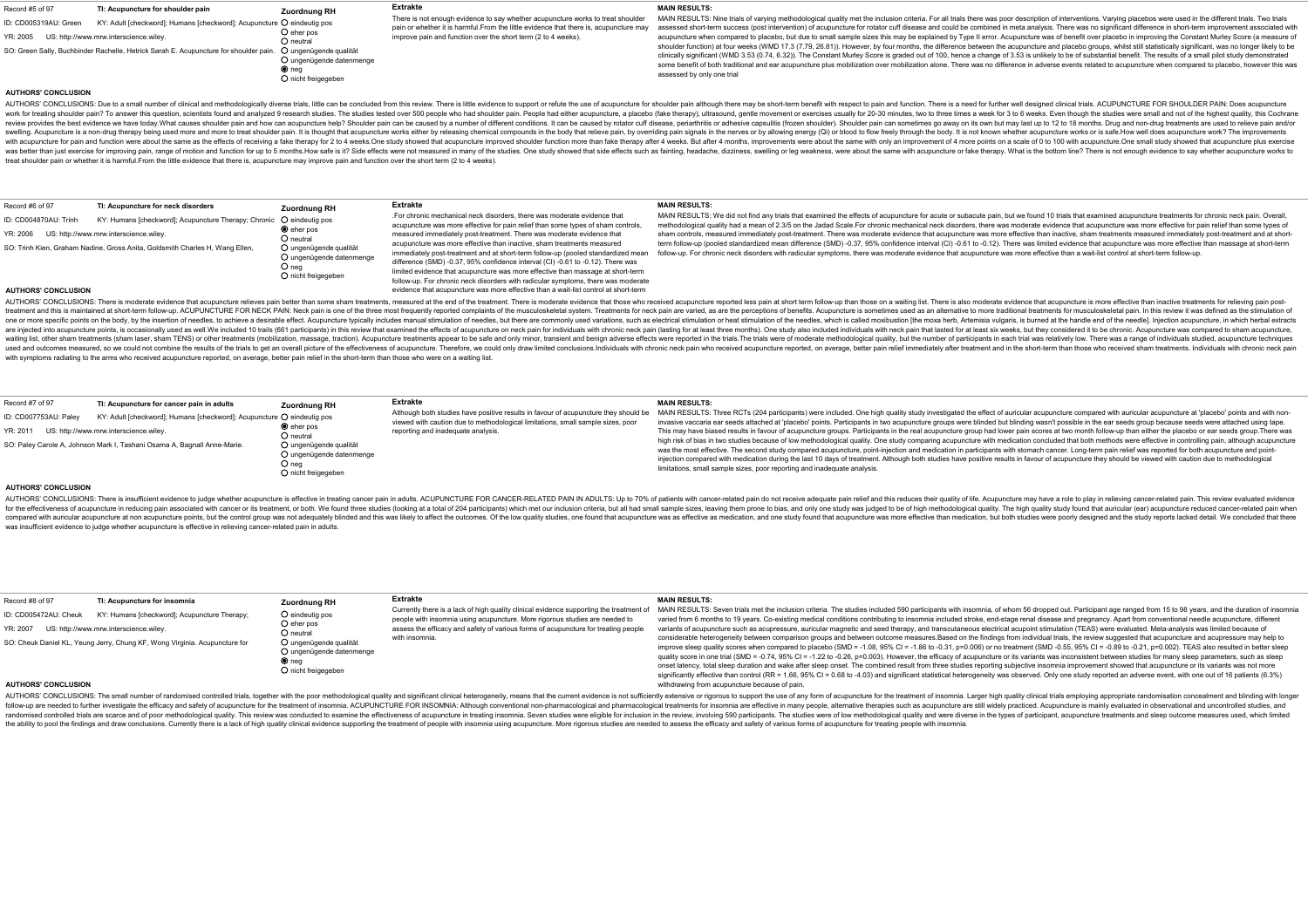| Record #9 of 97<br>ID: CD005475AU:<br>YR: 2005 | TI: Acupuncture for schizophrenia<br>KY: Humans [checkword]; Acupuncture Therapy;<br>US: http://www.mrw.interscience.wiley.<br>SO: Rathbone John, Xia Jun. Acupuncture for schizophrenia. Cochrane Database of | <b>Zuordnung RH</b><br>$O$ eindeutig pos<br>$\bullet$ eher pos<br>$\mathrm O$ neutral<br>$\bigcirc$ ungenügende qualität<br>O ungenügende datenmenge<br>$O$ neg<br>O nicht freigegeben | <b>Extrakte</b><br>Although some of the data did favour acupuncture when combined with<br>antipsychotics, the results came from small studies, and further, more<br>comprehensive trials are needed before we can confidently determine the efficacy<br>of acupuncture in the treatment of schizophrenia. | <b>MAIN RESUI</b><br><b>MAIN RESUI</b><br>in the acupur<br>leaving the st<br>'not improved<br>$(n=42, WMD)$<br>scores were |
|------------------------------------------------|----------------------------------------------------------------------------------------------------------------------------------------------------------------------------------------------------------------|----------------------------------------------------------------------------------------------------------------------------------------------------------------------------------------|-----------------------------------------------------------------------------------------------------------------------------------------------------------------------------------------------------------------------------------------------------------------------------------------------------------|----------------------------------------------------------------------------------------------------------------------------|
| <b>AUTHORS' CONCLUSION</b>                     |                                                                                                                                                                                                                |                                                                                                                                                                                        |                                                                                                                                                                                                                                                                                                           |                                                                                                                            |
|                                                |                                                                                                                                                                                                                |                                                                                                                                                                                        | AUTHORS' CONCLUSIONS: We found insufficient evidence to recommend the use of acupuncture for people with schizophrenia. The numbers of participants and the blinding of acupuncture were both inadequate, and more                                                                                        |                                                                                                                            |

comprehensive and better designed studies are needed to determine the effects of acupuncture for schizophrenia. ACUPUNCTURE FOR SCHIZOPHRENIA: Antipsychotic drugs have been used to treat schizophrenia since the early 1950s. While effective for some, antipsychotics can still leave many of those treated with disabling adverse effective health care interventions are being researched to try and r acupuncture has very few adverse effects. Also, it may be more socially acceptable, tolerable and inexpensive than the more conventional drugs manufactured by the pharmaceutical industry. This review identifies rand acupun Although some of the data did favour acupuncture when combined with antipsychotics, the results came from small studies, and further, more comprehensive trials are needed before we can confidently determine the efficacy of

#### AUTHORS' CONCLUSION

DITHORS' CONCLUSIONS: Most of the trials included in this review were of poor quality and were heterogeneous in terms of interventions, controls, and outcomes measured. With the exception of one outcome in common between t Initable bowel syndrome (IBS) is a disorder of altered bowel habits associated with abdominal pain or discomfort. Therapies for irritable bowel syndrome are generally directed at gastrointestinal motor, gastrointestinal se and the possibility of placebo effects make short-term studies difficult to interpret. The lack of effective therapies for irritable bowel syndrome is accompanied by increased use of complementary and alternative therapies irritable bowel syndrome were evaluated, some trials showed no clear evidence in support of acupuncture as an effective treatment for IBS, although other poor quality trials showed beneficial effects of acupuncture for the

| Record #10 of 97                | TI: Acupuncture for treatment of irritable bowel                                                                                                                                    | <b>Zuordnung RH</b>                                                                                                                                                   | Extrakte                                                                                                                                                                                                                                                                                                                                                                                                                                                                | <b>MAIN RESUL</b>                                                                                  |
|---------------------------------|-------------------------------------------------------------------------------------------------------------------------------------------------------------------------------------|-----------------------------------------------------------------------------------------------------------------------------------------------------------------------|-------------------------------------------------------------------------------------------------------------------------------------------------------------------------------------------------------------------------------------------------------------------------------------------------------------------------------------------------------------------------------------------------------------------------------------------------------------------------|----------------------------------------------------------------------------------------------------|
| ID: CD005111AU: Lim<br>YR: 2006 | KY: Humans [checkword]; Acupuncture Therapy; Irritable<br>US: http://www.mrw.interscience.wiley.<br>SO: Lim Byungmook, Manheimer Eric, Lao Lixing, Ziea Eric, Wisniewski Julia, Liu | $\overline{O}$ eindeutig pos<br>$\bigcirc$ eher pos<br>$\Box$ neutral<br>O ungenügende qualität<br>O ungenügende datenmenge<br>$\bullet$ neg<br>$O$ nicht freigegeben | When randomized controlled trials of acupuncture for irritable bowel syndrome were<br>evaluated, some trials showed no clear evidence in support of acupuncture as an<br>effective treatment for IBS, although other poor quality trials showed beneficial<br>effects of acupuncture. There is no evidence to support the use of acupuncture for<br>the treatment of irritable bowel syndrome. Acupuncture for irritable bowel syndrome<br>needs further investigation. | <b>MAIN RESUL</b><br>between the a<br>acupuncture<br>EuroQol scor<br>1.14(95% CI<br>an unclearly s |
|                                 |                                                                                                                                                                                     |                                                                                                                                                                       |                                                                                                                                                                                                                                                                                                                                                                                                                                                                         |                                                                                                    |

#### AUTHORS' CONCLUSION

Inhough the results of the study on electroacupuncture show that electroacupuncture may be beneficial to reduce symptomatic knee pain in patients with RA 24 hours and 4 months post treatment, the reviewers concluded that t CRP, pain, patient's global assessment, number of swollen joints, number of tender joints, number of tender joints, general health, disease activity and reduction of analgesics. These conclusions such as the type of acupun ors acupuncture to estable the studies of percylence ture the sessagguncture work for treating rheumatoid arthritis?Two studies of low to medium quality were reviewed and provide the best evidence we have today. The studie The attack happens mostly triend the body's immune system and thow can acupuncture help? Rheumatoid arthritis (RA) is a disease in which the body's immune system attacks its own healthy tissues. The attack happens mostly i Is a non-drug therapy being in which thin needles are inserted into the body at specific spots. It is thought that acupuncture works either by releasing chemical compounds in the body that relieve pain, by overriding pain once per weeks, once per weeks. Pain, number of swollen and tender joints, disease activity, overall well-being, lab results, or amount of pain medication needed was about the same whether they had acupuncture with an elec on while at rest, while moving or while standing decreased more in the people who had the real acupuncture. The improvement lasted up to 4 months after acupuncture and may overestimate how well acupuncture works. How safe evidence is 'silver'.From the little evidence that there is, acupuncture does not appear to improve the symptoms of rheumatoid arthritis.

| Record #11 of 97 | TI: Acupuncture and electroacupuncture for the                                                                 | <b>Zuordnung RH</b>                                                       | <b>Extrakte</b>                                                                                                                                                                                                                                            | <b>MAIN RESULT</b>                                    |
|------------------|----------------------------------------------------------------------------------------------------------------|---------------------------------------------------------------------------|------------------------------------------------------------------------------------------------------------------------------------------------------------------------------------------------------------------------------------------------------------|-------------------------------------------------------|
| YR: 2005         | ID: CD003788AU: Casimiro KY: Humans [checkword]; Acupuncture Therapy<br>US: http://www.mrw.interscience.wiley. | $\bigcirc$ eindeutig pos<br>$\bullet$ eher pos<br>$\Box$ neutral          | Knee pain while at rest, while moving or while standing decreased more in the<br>people who had the real acupuncture. The improvement lasted up to 4 months after<br>acupuncture. Unfortunately, the authors of this review believe that this trial was of | <b>MAIN RESULT</b><br>included, One<br>(ESR), C-react |
|                  | SO: Casimiro Lynn, Barnsley Les, Brosseau Lucie, Milne Sarah, Welch Vivian, Tugwell                            | O ungenügende qualität<br>$\bigcirc$ ungenügende datenmenge<br>$\cup$ neg | low quality and may overestimate how well acupuncture works.                                                                                                                                                                                               | (DAS) or for th<br>group. In the s<br>with 95% CI -3  |

nicht freigegeben

#### AUTHORS' CONCLUSION

onclusions: Acupuncture appeared to be safe but without clear evidence of benefit. The number of patients is too small to be certain whether acupuncture is effective for treatment of acute ischaemic or haemorrhagic stroke. acupuncture is used to treat many acute and chronic conditions, including stroke. We reviewed evidence from randomised controlled trials investigating acupuncture in patients with acute stroke, to determine whether it coul outcome. Serious adverse effects were uncommon, and occurred in about one in every hundred patients treated. Results from much larger randomised trials are needed to assess accurately the benefits and harms of acupuncture

#### LTS:

LTS: We included five trials. Two trials comparing acupuncture to antipsychotics were equivocal for global state and leaving the study early. Extrapyramidal adverse events were significantly lower in the acupuncture group (n=21, RR 0.05 CI 0.0 to 0.8, NNT 2 CI 2 to 8). Four out of the five trials also compared acupuncture combined with antipsychotics to antipsychotics alone. Global state outcomes and study early were equivocal. BPRS endpoint data (short term) favoured the combined acupuncture and antipsychotic group (n=109, WMD -4.31 CI -7.0 to -1.6), although dichotomised BPRS data d' confounded this outcome with equivocal data. Depression scores HAMD (n=42, WMD -10.41 CI -12.8 to -8.0), HAMD 'not improved' (n=42, RR 0.17 CI 0.1 to 0.5, NNT 2 CI 2 to 3) and ZDS (n=42, WMD -24.25 CI -28.0 to -20.5) significantly favoured the combined acupuncture/antipsychotic treatment group, although results were from single, small studies. Treatment emergent adverse eventssignificantly lower in the acupuncture/antipsychotic group (n=40, WMD -0.50 CI -0.9 to -0.1), again from a single, small study.

#### LTS:

LTS: Six trials were included. The proportion of responders, as assessed by either the global symptom score or the patient-determined treatment success rate, did not show a significant difference acupuncture and the sham acupuncture group with a pooled relative risk of 1.28 (95% CI 0.83 to 1.98;n=109). Acupuncture treatment was also not significantly more effective than sham acupuncture for overall general well-being, individual symptoms (e.g., abdominal pain, defecation difficulties, diarrhea, and bloating), the number of improved patients assessed by blinded clinician, or the EuroQol score. For two of the studies without a sham control, acupuncture was more effective than control treatment for the improvement of symptoms: acupuncture versus herbal medication with a RR ofl 1.00 to 1.31;n=132); acupuncture plus psychotherapy versus psychotherapy alone with a RR of 1.20 (95% CI 1.03 to 1.39;n=100). When the effect of ear acupuncture treatment was compared to specified combination of one or more of the drugs diazepam, perphenazine or domperidone, the difference was not statistically significant with a RR of 1.49(95% CI 0.94 to 2.34;n=48).

#### $TS:$

TS: After the updated searches were conducted, five further potential articles were identified; however, these did not meet the inclusion criteria. Two studies involving a total of 84 people were included. One study used acupuncture while the other used electroacupuncture. In the acupuncture study, no statistically significant difference was found between groups for erythrocyte sedimentation rate (ESR), C-reactive protein (CRP), visual analogue scale for patient's global assessment (VAS G), number of swollen joints and tender joints, general health questionnaire (GHQ), modified disease activity scale (DAS) or for the decrease in analgesic intake. Although not statistically significant, pain in the treatment group improved by 4 points on a 0-100mm visual analogue scale versus no improvement in the placebosecond study, using electroacupuncture, a significant decrease in knee pain was reported in the experimental group, 24 hours post treatment, when compared to the placebo group (WMD: -2.0 8.6,-4.0). A significant decrease was found also at four months post-treatment (WMD -0.2, 95% CI: -0.36, -0.04)

#### $TS:$

TS: Fourteen trials involving 1208 patients were included. Ten trials included patients with only ischaemic stroke. When acupuncture was compared with sham acupuncture or open control, there was a borderline significant trend towards fewer patients being dead or dependent (Odds ratio (OR) 0.66, 95% confidence interval (CI) 0.43 to 0.99), and significantly fewer being dead or needing institutional , 95% CI 0.35 to 0.96) in the acupuncture group after three months or more. There was also a significant difference favouring acupuncture in the mean change of global neurological deficit score atment period (standardized mean difference (SMD) 1.17, 95% CI 0.30 to 2.04). Comparison of acupuncture with sham acupuncture only showed a statistically significant difference on death or utional care (OR 0.49, 95% CI 0.25 to 0.96), but not on death or dependency (OR 0.67, 95% CI 0.40 to 1.12), or change of global neurological deficit score (SMD 0.01, 95% CI -0.55 to 0.57). se events with acupuncture (dizziness, intolerable pain and infection of acupoints) were rare (6/386, 1.55%).

| Record #12 of 97                                   | TI: Acupuncture for acute stroke                                                  | <b>Zuordnung RH</b>                                                                                                   | <b>Extrakte</b>                                                        | <b>MAIN RESULT</b>                                   |
|----------------------------------------------------|-----------------------------------------------------------------------------------|-----------------------------------------------------------------------------------------------------------------------|------------------------------------------------------------------------|------------------------------------------------------|
| ID: CD003317AU: Zhang                              | KY: Humans [checkword]; Acupuncture Therapy; Acute                                | $\bigcirc$ eindeutig pos<br>$\bigcirc$ eher pos                                                                       | There is no clear evidence of benefit from acupuncture in acute stroke | <b>MAIN RESULT</b><br>was a borderlin                |
| YR: 2005<br>US: http://www.mrw.interscience.wiley. |                                                                                   | $\mathsf D$ neutral                                                                                                   |                                                                        | care (OR 0.58)                                       |
|                                                    | SO: Zhang Shihong, Liu Ming, Asplund Kjell, Li Lin. Acupuncture for acute stroke. | $\bigcirc$ ungenügende qualität<br>$\bigcirc$ ungenügende datenmenge<br>$\bullet$ neg<br>$\bigcirc$ nicht freigegeben |                                                                        | during the trea<br>requiring instit<br>Severe advers |
| AUTUADOL AQUALUQIQU                                |                                                                                   |                                                                                                                       |                                                                        |                                                      |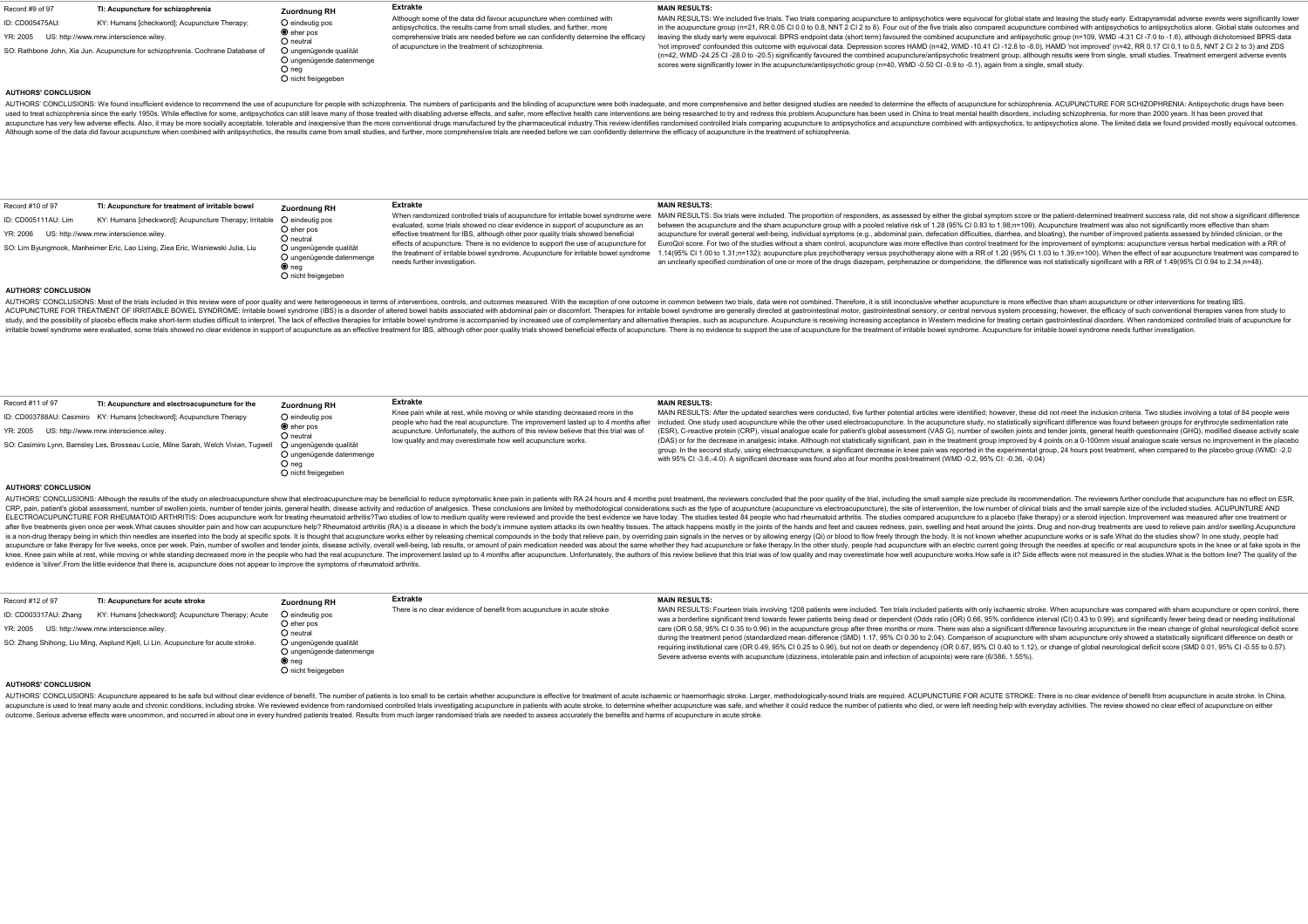| Record #13 of 97                                   | TI: Auricular acupuncture for cocaine dependence                                   | <b>Zuordnung RH</b>                                                                                            | <b>Extrakte</b>                                                                                                                        | <b>MAIN RESUL</b>                    |
|----------------------------------------------------|------------------------------------------------------------------------------------|----------------------------------------------------------------------------------------------------------------|----------------------------------------------------------------------------------------------------------------------------------------|--------------------------------------|
| ID: CD005192AU: Gates                              | KY: Humans [checkword]; Acupuncture, Ear; Cocaine-                                 | $\bigcirc$ eindeutig pos<br>$\bigcirc$ eher pos                                                                | The authors conclude that there is no evidence that any form of auricular<br>acupuncture is effective for treating cocaine dependence. | <b>MAIN RESUL</b><br>attition RR 1.0 |
| YR: 2006<br>US: http://www.mrw.interscience.wiley. |                                                                                    | $\bigcirc$ neutral                                                                                             |                                                                                                                                        | in meta-analy                        |
|                                                    | SO: Gates Simon, Smith Lesley A, Foxcroft David. Auricular acupuncture for cocaine | $\bigcirc$ ungenügende qualität<br>$O$ ungenügende datenmenge<br>$\bullet$ neg<br>$\bigcirc$ nicht freigegeben |                                                                                                                                        |                                      |
| <b>AUTHORS' CONCLUSION</b>                         |                                                                                    |                                                                                                                |                                                                                                                                        |                                      |
|                                                    |                                                                                    |                                                                                                                |                                                                                                                                        |                                      |

Equividence, and doctors do note effective and outlence that auricular acupuncture is effective for the treatment of cocaine dependence. The evidence is not of high quality and is inconclusive. Further randomised trials of agree on a best method of treatment. More than 400 substance abuse clinics in the USA and Europe offer a treatment for cocaine dependence called auricular acupuncture. In this treatment, needles are usually inserted into f one one of paints exact be media iterators conding dependence and whether the number of points used makes a difference. The authors searched the medical literature for studies called randomized controlled trials, in which Most of the studies compared acupuncture with 'sham' acupuncture in which needles were inserted into random places in the ear but not into the specific points required for treatment. The studies had a number of problems wi any form of auricular acupuncture is effective for treating cocaine dependence. They recommend that better research be done, since it was difficult for them to draw conclusions from the few available studies.

Only two trials with 170 patients met the inclusion criteria. No data could be combined due to clinical heterogeneity between trials. Both trials ymptoms between acupuncture and medications in one trial (RR 0.97, 95% CI 0. The legs (RR 1.36, 95% CI -5.96 to -0.26) and reduced for all 30,85% Cl 1.00 to -1.73). However, there was no significant difference for the reduction in either the legs (RR 1.36, 95% CI 1.06 to 1.75; WMD -0.61, 95% CI -5. shortest duration of RLS (WMD -2.58, 95% CI -5.92 to 0.76; WMD -0.38, 95% CI -1.08 to 0.32).

Interpret on the diverige preformed on the day of ET shows a beneficial effect on the live birth rate; hows a beneficial effect on the live birth rate; however, with the present evidence this could be attributed to place b The data from this meta-analysis suggests that acupuncture does increase the live birth rate with in vitro fertilisation (IVF) treatment when performed around the time of embryo transfer. However, this could be attributed effects in early pregnancy and hence clinicians should be cautious when giving advice regarding the use of acupuncture in early pregnancy.

#### $LTS:$

LTS: Seven studies with a total of 1,433 participants were included. All were of generally low methodological quality. No differences between acupuncture and sham acupuncture were found for attition RR 1.05 (95% CI 0.89 to 1.23) or acupuncture and no acupuncture: RR 1.06 (95% CI 0.90 to 1.26) neither for any measure of cocaine or other drug use. However, the number of participants included in meta-analyses was low, and power was limited. Moderate benefit or harm is not ruled out by these results. Methodological limitations of the included studies may have also made the results open to bias.

#### $LTS:$

CONCLUSIONS: The low methodological quality of the included studies does not allow us to make conclusive judgments on the efficacy and safety of acupuncture in either the acute treatment ilitation of TBI. Its beneficial role for these indications remains uncertain. Further research with high quality trials is required. ACUPUNCTURE FOR ACUTE MANAGEMENT AND REHABILITATION OF TRAUMATIC BRAIN INJURY: Acupuncture used for the acute treatment, rehabilitation (or both) of traumatic brain injury (TBI) has been studied in China. We conducted a systematicreview to evaluate the efficacy and safety of acupuncture for these conditions. Four randomized controlled trials were eligible for inclusion in this review, involving 294 patients. Three investigated electrofor TBI while one investigated acupuncture for acute TBI. The studies were of low methodological quality and were diverse in their objectives, participant characteristics, acupuncture modalities and strategies, and outcome measures. The small number of studies together with their low methodological quality means that they are inadequate to allow any conclusion to be drawn about the efficacy and ipuncture in the treatment of TBI. Further methodologically robust studies are needed to generate evidence-based conclusions.

|                                                                                                                                                                     | <b>Extrakte</b>                                                                                          | <b>MAIN RESUL</b>                                                                                                              |
|---------------------------------------------------------------------------------------------------------------------------------------------------------------------|----------------------------------------------------------------------------------------------------------|--------------------------------------------------------------------------------------------------------------------------------|
| O eindeutig pos<br>$\bigcirc$ eher pos<br>$\bigcirc$ neutral<br>$\bullet$ ungenügende qualität<br>O ungenügende datenmenge<br>$\bigcirc$ neg<br>O nicht freigegeben | Further methodologically robust studies are needed to generate evidence-based<br>conclusions.            | <b>AUTHORS' C</b><br>and/or rehabi<br><b>REHABILITA</b><br>review to eval<br>acupuncture f<br>and strategies<br>safety of acup |
|                                                                                                                                                                     |                                                                                                          |                                                                                                                                |
| TI: Acupuncture for acute management and                                                                                                                            | <b>Zuordnung RH</b><br>SO: Wong Virginia, Cheuk Daniel KL, Lee Simon, Chu Vanessa. Acupuncture for acute |                                                                                                                                |

- 
- O neutral
- ungenügende qualität
- ungenügende datenmenge
- O neg
- nicht freigegeben

#### AUTHORS' CONCLUSION

| Record #15 of 97                                | TI: Acupuncture for restless legs syndrome                                                                 | Zuordnung RH                              | <b>Extrakte</b><br><b>MAIN RESULTS:</b> |                                                                                                                  |
|-------------------------------------------------|------------------------------------------------------------------------------------------------------------|-------------------------------------------|-----------------------------------------|------------------------------------------------------------------------------------------------------------------|
| ID: CD006457AU: Cui                             | KY: Humans [checkword]; Acupuncture Therapy                                                                | O eindeutig pos                           |                                         | MAIN RESULTS: Fourteen potentially relevant trials were identified initially, but twelve of them did not meet th |
| YR: 2008 US: http://www.mrw.interscience.wiley. |                                                                                                            | $\bigcirc$ eher pos<br>$\bigcirc$ neutral |                                         |                                                                                                                  |
|                                                 | SO: Cui Ye, Wang Yin, Liu Zhishun. Acupuncture for restless legs syndrome. Cochrane O ungenügende qualität |                                           |                                         |                                                                                                                  |
|                                                 |                                                                                                            | O ungenügende datenmenge                  |                                         |                                                                                                                  |
|                                                 |                                                                                                            | $\bullet$ neg                             |                                         |                                                                                                                  |
|                                                 |                                                                                                            | O nicht freigegeben                       |                                         |                                                                                                                  |

Record #16 of 97TI: Acupuncture and assisted conception

ID: CD006920AU: Cheong KY: Female [checkword]; Humans [checkword];

SO: Cheong Ying C, Hung Yu Ng Ernest, Ledger William L. Acupuncture and assisted

YR: 2008 US: http://www.mrw.interscience.wiley.

## AUTHORS' CONCLUSION

#### MAIN RESULTS:

The data from this meta-analysis suggests that acupuncture does increase the live MAIN RESULTS: There is evidence of benefit when acupuncture is performed on the day of embryo transfer (ET) on the live birth rate (OR 1.86, eindeutig pos<br>eher pos birth rate with in vitro fertilisation (IVF) treatment when performed around the time of days after ET (OR 1.79, 95% CI 0.93 to 3.44). There is no evidence of benefit on pregnancy outcomes when acupu

#### Extrakte

embryo transfer. However, this could be attributed to placebo effect and the smallnumber of trials included in the review.

## Zuordnung RH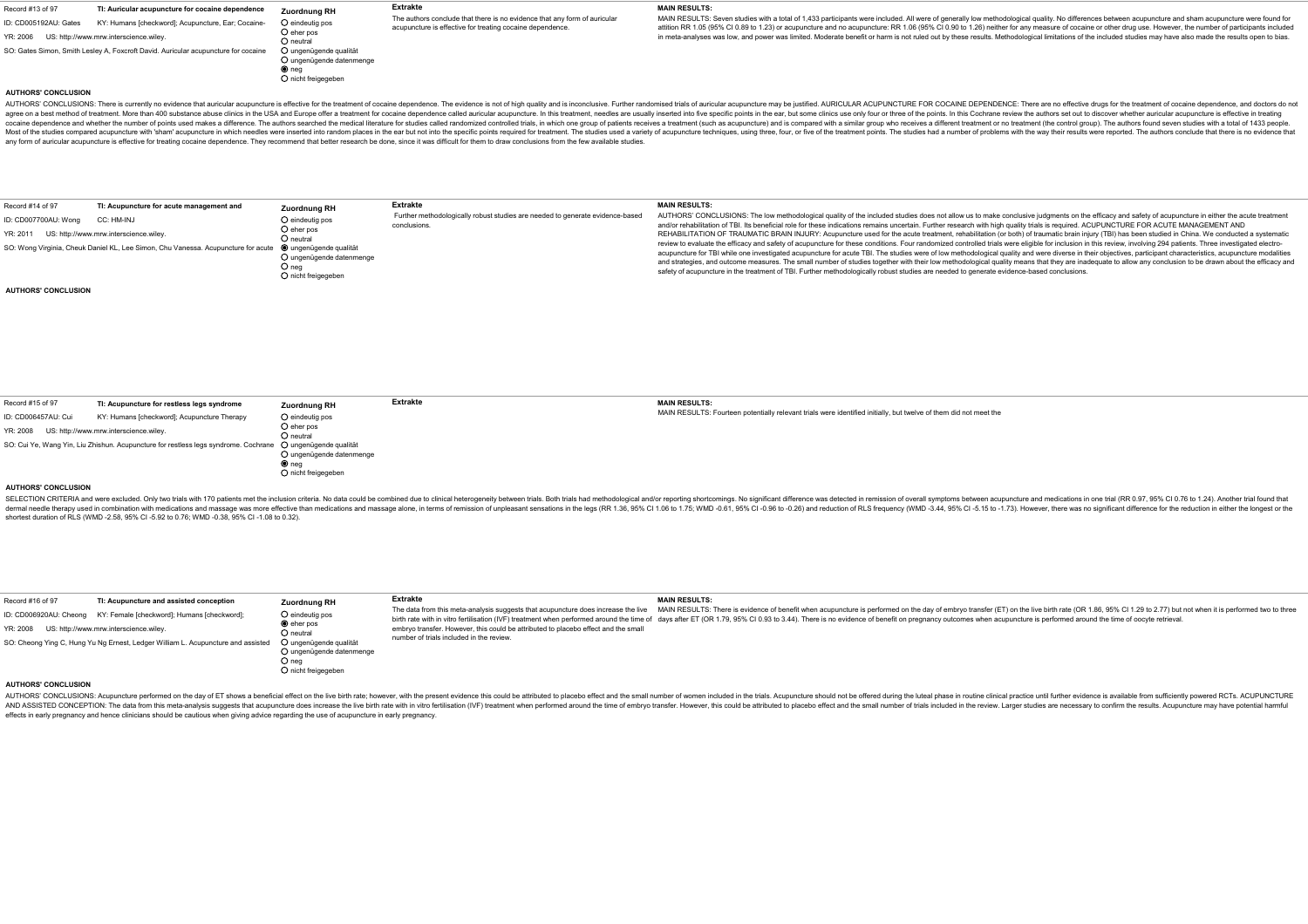Inter is no consistent, bias-free evidence that acupuncture, acupressure, laser therapy or electrostimulation are effective for smoking cessation, but lack of evidence and methodological problems mean that no firm conclusi Elkely to be less effective than evidence-based interventions. ACUPUNCTURE AND RELATED THERAPIES DO NOT APPEAR TO HELP SMOKERS WHO ARE TRYING TO QUIT.: Acupuncture is a traditional Chinese therapy, generally using needles people experience when they try to quit smoking. Related therapies include acupressure, laser therapy and electrical stimulation. The review looked at trials comparing active acupuncture with sham acupuncture with sham acu people who could successfully quit smoking. However, acupuncture may be better than doing nothing, at least in the short term; and there is not enough evidence to dismiss the possibility that acupuncture might have an effe

| Record #17 of 97                  | TI: Acupuncture and related interventions for smoking Zuordnung RH                     |                                                                          | <b>Extrakte</b>                                                                                                                                                  | <b>MAIN RESULTS:</b>                                             |
|-----------------------------------|----------------------------------------------------------------------------------------|--------------------------------------------------------------------------|------------------------------------------------------------------------------------------------------------------------------------------------------------------|------------------------------------------------------------------|
| ID: CD000009AU: White<br>YR: 2011 | KY: Humans [checkword]; Acupuncture Therapy;<br>US: http://www.mrw.interscience.wiley. | O eindeutig pos<br>$\bigcirc$ eher pos                                   | The review did not find consistent evidence that active acupuncture or related<br>techniques increased the number of people who could successfully quit smoking. | <b>MAIN RESULTS:</b><br>and for the long-te<br>acupuncture is su |
|                                   | SO: White Adrian R, Rampes Hagen, Liu Jian Ping, Stead Lindsay F, Campbell John.       | $\bigcirc$ neutral<br>O ungenügende qualität<br>O ungenügende datenmenge |                                                                                                                                                                  | suggested that ele                                               |
|                                   |                                                                                        | $\bullet$ neg                                                            |                                                                                                                                                                  |                                                                  |

nicht freigegeben

#### AUTHORS' CONCLUSION

EQUITHORS' CONCLUSIONS: There is not enough evidence to make recommendations about the value of acupuncture in asthma treatment. Further research needs to consider the complexities and different types of acupuncture is a t The objective of this review was to assess whether there is evidence from randomised controlled trials that asthma patients benefit from acupuncture. The studies included in the review were of variable quality and had inco should be an assessment not merely of placebo treatment, but also of 'no treatment' as well. There is insufficient evidence to make recommendations about the value of acupuncture as a treatment for asthma based on current

| Record #18 of 97            | TI: Acupuncture for chronic asthma                                                                                                                                      | <b>Zuordnung RH</b>                                                                                                                                                                | <b>Extrakte</b>                                                                                                                               | <b>MAIN RESUL</b>                                                                      |
|-----------------------------|-------------------------------------------------------------------------------------------------------------------------------------------------------------------------|------------------------------------------------------------------------------------------------------------------------------------------------------------------------------------|-----------------------------------------------------------------------------------------------------------------------------------------------|----------------------------------------------------------------------------------------|
| ID: CD000008AU:<br>YR: 2003 | KY: Humans [checkword]; Acupuncture Therapy; Asthma<br>US: http://www.mrw.interscience.wiley.<br>SO: McCarney Robert W, Brinkhaus Benno, Lasserson Toby J, Linde Klaus. | $\overline{O}$ eindeutig pos<br>$\bigcirc$ eher pos<br>$\bullet$ neutral<br>$\bigcirc$ ungenügende qualität<br>$O$ ungenügende datenmenge<br>O neg<br>$\bigcirc$ nicht freigegeben | There is insufficient evidence to make recommendations about the value of<br>acupuncture as a treatment for asthma based on current evidence. | <b>MAIN RESUL</b><br>active and sh<br>medicine. Tw<br>clinically relev<br>95% confiden |
|                             |                                                                                                                                                                         |                                                                                                                                                                                    |                                                                                                                                               |                                                                                        |

#### AUTHORS' CONCLUSION

Enclos only. Acupuncture is mot and in the shore ther conclusions about the effectiveness of acupuncture for acute low-back pain. For chronic low-back pain, acupuncture is more effective for pain relief and fun mediately a needling may be useful adjuncts to other therapies for chronic low-back pain. Because most of the studies were of lower methodological quality, there certainly is a further need for higher quality trials in this area. ACUP evidence to make any recommendations about acupuncture or dry-needling for acute low-back pain. For chronic low-back pain. For chronic low-back pain, results show that acupuncture is more effective for pain releft than no Acupuncture is not more effective than other conventional and alternative treatments. When acupuncture is added to other conventional therapies, it relieves pain and improves function better than the conventional therapies

Including that the use of acupuncture as a treatment for ADHD in children and adolescents. Due to the lack of frandom sed or quasi-randomised or quasi-randomised controlled trials to support the use of acupuncture as a tre research in this area in the form of high quality, large scale, randomised controlled trials. ACUPUNCTURE FOR ADHD IN CHILDREN AND ADOLESCENTS: Attention Deficit Hyperactivity Disorder with features of inattention, hyperac and alternative medicine (CAM) therapy that seems to have few side effects.Being considered a relatively simple, inexpensive and safe treatment compared to other conventional interventional Chinese Medicine (TCM), ADHD is interaction of heart and kidney' and 'yin-yang disharmony'. Thus, ADHD in children presents as clinical symptoms of over-activity, restlessness, recklessness. impoliteness and stubbornness. 'Yin-yang' and 'yin' and 'yang' on a strengthen the vital essence of the human body, which is called 'Qi' in China, and remove the blockage of channels. Qi could move between yin and peaceful internal environment. Acupuncture is increasingly practiced as whether the existing evidence is strong enough to justify the use of acupuncture as a treatment for ADHD.No trials were included in this review. The review authors concluded that there is inadequate evidence for ADHD in ch studies of acupuncture with standardized evaluation of outcomes for ADHD in children and adolescents.

ESULTS: We included 33 reports of studies. Compared with sham acupuncture, the fixed-effect risk ratio (RR) for the short-term effect of acupuncture was 1.18 (95% confidence interval 1.03 to 1.34), and for the long-term effect was 1.05 (CI 0.82 to 1.35). The studies were not judged to be free from bias. Acupuncture was less effective than nicotine replacement therapy (NRT). There was no evidence that cture is superior to waiting list, nor to psychological interventions in short- or long-term. The evidence on acupressure and laser stimulation was insufficient and could not be combined. The evidence ted that electrostimulation is not superior to sham electrostimulation.

#### $LTS:$

LTS: Twelve studies met the inclusion criteria recruiting 350 participants. Trial reporting was poor and trial quality was deemed inadequate to generalise findings. There was variation in the type of ham acupuncture, the outcomes measured and time-points presented. The points used in the sham arm of some studies are used for the treatment of asthma according to traditional Chinese wo studies used individualised treatment strategies and one study used a combination strategy of formula acupuncture with the addition of individualised points. No statistically significant or clinically relevant effects were found for acupuncture compared to sham acupuncture. Data from two small studies were pooled for lung function (post-treatment FEV1): Standardised Mean Difference 0.12,  $p$ nce interval -0.31 to 0.55).

#### $LTS:$

MAIN RESULTS: Thirty-five RCTs were included; 20 were published in English, seven in Japanese, five in Chinese and one each in Norwegian, Polish and German. There were only three trials of acupuncture for acute low-back pain. They did not justify firm conclusions, because of small sample sizes and low methodological quality of the studies. For chronic low-back pain there is evidence of pain relief and functional improvement for acupuncture, compared to no treatment or sham therapy. These effects were only observed immediately after the end of the sessions and at short-term follow-up. There is t acupuncture, added to other conventional therapies, relieves pain and improves function better than the conventional therapies alone. However, effects are only small. Dry-needling appears to diunct to other therapies for chronic low-back pain. No clear recommendations could be made about the most effective acupuncture technique.

| Record #19 of 97                   | TI: Acupuncture and dry-needling for low back pain                                         | <b>Zuordnung RH</b>                                                  | <b>Extrakte</b>                                                                              | <b>MAIN RESUL</b>                                     |
|------------------------------------|--------------------------------------------------------------------------------------------|----------------------------------------------------------------------|----------------------------------------------------------------------------------------------|-------------------------------------------------------|
| ID: CD001351AU: Furlan<br>YR: 2005 | KY: Humans [checkword]; Acupuncture Therapy; Low<br>US: http://www.mrw.interscience.wiley. | $\bullet$ eindeutig pos<br>$\bigcirc$ eher pos<br>$\bigcirc$ neutral | Dry-needling appears to be a useful adjunct to other therapies for chronic low-back<br>pain. | <b>MAIN RESUL</b><br>acupuncture f<br>relief and fund |
|                                    | SO: Furlan Andrea D, van Tulder Maurits W, Cherkin Dan, Tsukayama Hiroshi, Lao             | O ungenügende qualität<br>O ungenügende datenmenge<br>$\bigcirc$ neg |                                                                                              | evidence that<br>be a useful ad                       |

nicht freigegeben

#### AUTHORS' CONCLUSION

| Record #20 of 97   | TI: Acupuncture for Attention Deficit Hyperactivity                             | <b>Zuordnung RH</b>                                                          | <b>Extrakte</b> | <b>MAIN RESULTS:</b>                                                |
|--------------------|---------------------------------------------------------------------------------|------------------------------------------------------------------------------|-----------------|---------------------------------------------------------------------|
| ID: CD007839AU: Li | KY: Child [checkword]; Humans [checkword]; Acupuncture $\bigcirc$ eindeutig pos |                                                                              |                 | MAIN RESULTS: No studies met the inclusion criteria for this review |
| YR: 2011           | US: http://www.mrw.interscience.wiley.                                          | $\bigcirc$ eher pos<br>$\bigcirc$ neutral                                    |                 |                                                                     |
|                    | SO: Li Shasha, Yu Bo, Zhou Dong, He Chengqi, Kang Lin, Wang Xiaotong, Jiang     | $\bullet$ ungenügende qualität<br>O ungenügende datenmenge<br>$\bigcirc$ neg |                 |                                                                     |
|                    |                                                                                 | O nicht freigegeben                                                          |                 |                                                                     |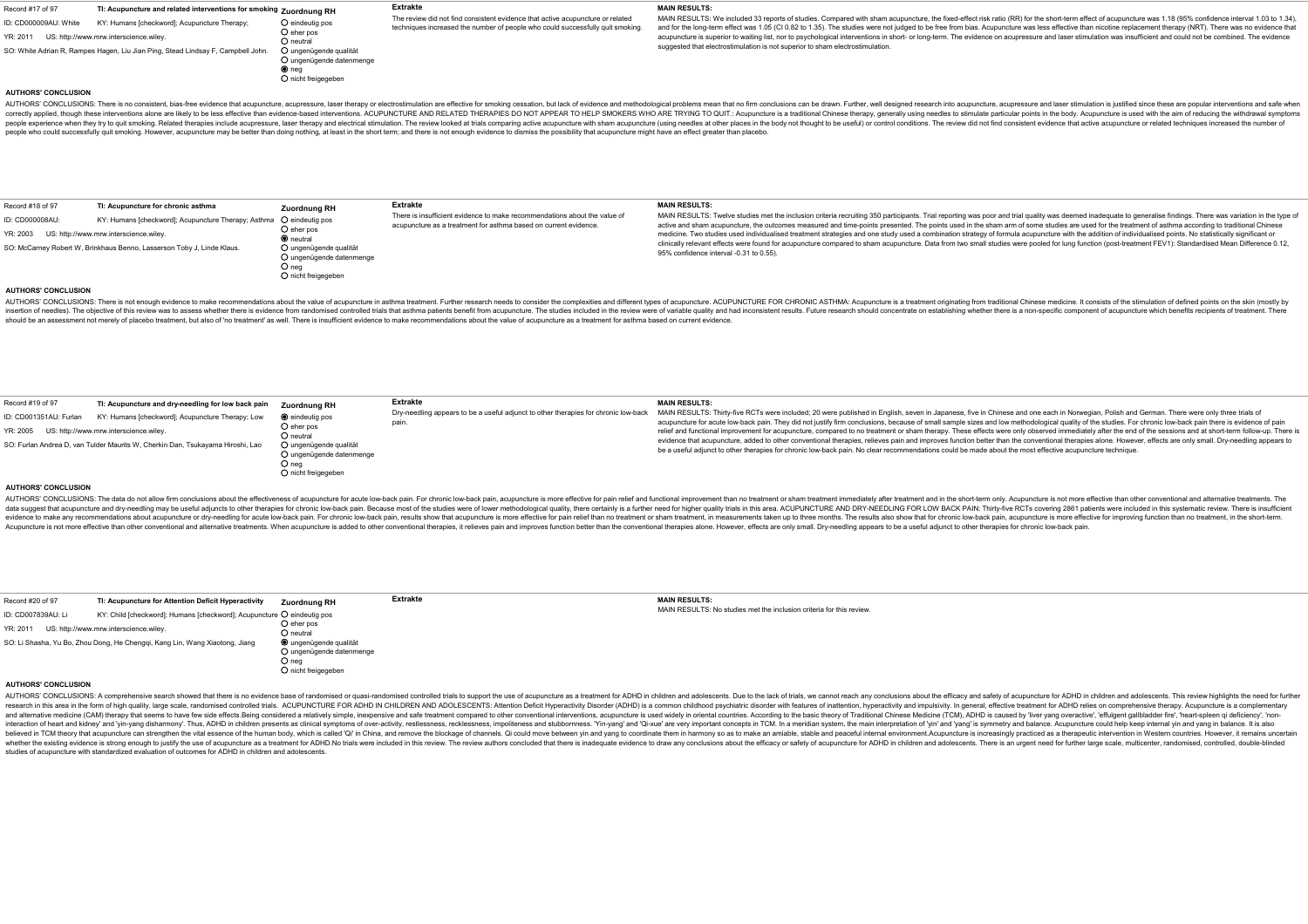Indequate to allow any conclusion about the efficacy of acupuncture. More research with high quality trials is needed. ACUPUNCTURE FOR BELL'S PALSY: Bell's palsy or idiopathic facial palsy is the most common disorder affec Inctional Punnty informal Punntions, such as closing the eye and eating. It is thought to be caused by inflammation of the facial nerve. According to Traditional Chinese Medicine, facial paralysis is known as 'deviated sub maintains life activities and reflects the resistance of the human body. Deficiency of 'qi' allows the invasion of exogenous pathogenic wind. Acupuncture is part of Traditional Chinese Medicine and dates back thousands of might have numerous beneficial effects. This review systematically all randomised controlled trials and controlled trials and controlled clinical trials, which examined the effectiveness of acupuncture by needle insertion outcomes specified for this review. Harmful side effects were not reported in any of the trials. Poor quality caused by flaws in study design or reporting (including uncertain method of randomisation, allocation concealmen

MAIN RESULTS: The literature search and handsearching identified 49 potentially relevant articles. Of these, six RCTs were included involving 537 participants with Bell's palsy. Two more possible trials wereidentified in the update than the previous version of this systematic review, but both were excluded because they were not real RCTs. Of the six included trials, five used acupuncture while the other one used acupuncture combined with drugs. No trial reported on the outcomes specified for this review. Harmful side effects were not reported in any of the trials. Poor quality caused by flaws in study design or reporting (including uncertain method of randomisation, allocation concealment and blinding) and clinical differences between trials prevented reliable conclusions about the efficacy of acupuncture.

#### $TS:$

TS: Only one trial of 66 participants was included. In the acupuncture group, 12 out of 34 participants recovered to normal feeding (35.3%). In the control group, seven out of 32 participants

#### $TS:$

LTS: Five trials (368 patients) met the inclusion criteria. Methodological quality was considered inadequate in all trials. Although the overall estimate from four trials suggested the odds of improvement in global neurological deficit was higher in the acupuncture group compared with the control group (odds ratio (OR) 6.55, 95% confidence interval (CI) 1.89 to 22.76), this estimate may not be reliable since there was substantial heterogeneity (I2 = 68%). One trial showed no significant improvement of motor function between the real acupuncture group and the sham acupuncture group (OR 9.00, to 203.30), but the confidence interval was wide and included clinically significant effects in both directions. No data on death, dependency, institutional care, change of neurological deficit score, or adverse events were available.

#### $LTS:$

| Record #21 of 97          | TI: Acupuncture for Bell's palsy                                                | <b>Zuordnung RH</b>                          | <b>Extrakte</b>                                                |
|---------------------------|---------------------------------------------------------------------------------|----------------------------------------------|----------------------------------------------------------------|
| ID: CD002914AU: Chen      | KY: Humans [checkword]; Acupuncture Therapy                                     | $O$ eindeutig pos                            | The quality of the included to<br>efficacy of acupuncture. Mor |
| YR: 2010                  | US: http://www.mrw.interscience.wiley.                                          | $\overline{O}$ eher pos<br>$\bullet$ neutral |                                                                |
|                           | SO: Chen Ning, Zhou Muke, He Li, Zhou Dong, Li N. Acupuncture for Bell's palsy. | O ungenügende qualität                       |                                                                |
|                           |                                                                                 | O ungenügende datenmenge<br>$O$ neg          |                                                                |
|                           |                                                                                 | O nicht freigegeben                          |                                                                |
| 1117110000000010110101011 |                                                                                 |                                              |                                                                |

rials was inadequate to allow any conclusion about the re research with high quality trials is needed.

# MAIN RESULTS:

#### AUTHORS' CONCLUSION

conclusions: There is not enough evidence to make any conclusion about the therapeutic effect of acupuncture for dysphagia after acute stroke. High quality and large scale randomised controlled trials are needed. ACUTE STR with stroke. Patients who have swallowing difficulties (dysphagia) as a result of their stroke are less likely to survive and be free of disability than stroke patients who can swallow normally. Acupuncture is commonly use stroke. Only one small randomised controlled trial was identified, involving 66 participants, which did not provide clear evidence of benefit from adding acupuncture to standard Western medical treatment. Considering the s

Insufficient evidence to either support or refute the use of acupuncture (either needle or laser) in the treament of lateral elbow pain. This review has demonstrated needle acupuncture to be of short term benefit with resp than 24 hours following treatment has been demonstrated. No trial assessed or commented on potential adverse effect. Further trials, utilising appropriate methods and adequate sample sizes, are needed before conclusions ca research is needed.

| <b>Extrakte</b><br><b>MAIN RESULTS:</b><br>Record #22 of 97<br>TI: Acupuncture for dysphagia in acute stroke<br><b>Zuordnung RH</b><br>MAIN RESULTS: Only one trial of 66 participants was included. In the acupuncture group, 12 out of 34 participants recovered to normal feeding (35.3%). In the co<br>Considering the small sample size and methodological imperfections, there is<br>O eindeutig pos<br>ID: CD006076AU: Xie<br>KY: Humans [checkword]; Acupuncture Therapy<br>recovered to normal feeding (21.9%). The relative risk of recovery was 1.61 with a 95% confidence interval of 0.73 to 3.58. No statistical significance was detected<br>insufficient evidence to determine the effectiveness of acupuncture. More research<br>$\bigcirc$ eher pos<br>YR: 2008 US: http://www.mrw.interscience.wiley.<br>is needed.<br>$\bullet$ neutral<br>SO: Xie Yue, Wang Liping, He Jinghua, Wu Taixiang. Acupuncture for dysphagia in<br>O ungenügende qualität<br>O ungenügende datenmenge<br>$\cup$ nec<br>$\bigcirc$ nicht freigegeben |  |  |  |
|----------------------------------------------------------------------------------------------------------------------------------------------------------------------------------------------------------------------------------------------------------------------------------------------------------------------------------------------------------------------------------------------------------------------------------------------------------------------------------------------------------------------------------------------------------------------------------------------------------------------------------------------------------------------------------------------------------------------------------------------------------------------------------------------------------------------------------------------------------------------------------------------------------------------------------------------------------------------------------------------------------------------------------------------------|--|--|--|
|                                                                                                                                                                                                                                                                                                                                                                                                                                                                                                                                                                                                                                                                                                                                                                                                                                                                                                                                                                                                                                                    |  |  |  |
|                                                                                                                                                                                                                                                                                                                                                                                                                                                                                                                                                                                                                                                                                                                                                                                                                                                                                                                                                                                                                                                    |  |  |  |
|                                                                                                                                                                                                                                                                                                                                                                                                                                                                                                                                                                                                                                                                                                                                                                                                                                                                                                                                                                                                                                                    |  |  |  |
|                                                                                                                                                                                                                                                                                                                                                                                                                                                                                                                                                                                                                                                                                                                                                                                                                                                                                                                                                                                                                                                    |  |  |  |
|                                                                                                                                                                                                                                                                                                                                                                                                                                                                                                                                                                                                                                                                                                                                                                                                                                                                                                                                                                                                                                                    |  |  |  |
|                                                                                                                                                                                                                                                                                                                                                                                                                                                                                                                                                                                                                                                                                                                                                                                                                                                                                                                                                                                                                                                    |  |  |  |
|                                                                                                                                                                                                                                                                                                                                                                                                                                                                                                                                                                                                                                                                                                                                                                                                                                                                                                                                                                                                                                                    |  |  |  |

MAIN RESULTS: Four small randomized controlled trials were included but due to flaws in study designs (particularly small populations, uncertain allocation concealment and substantial loss to follow up) and clinical differences between trials, data from trials could not be combined in a meta-analysis. One randomised controlled trial found that needle acupuncture results in relief of pain for significantly longer than placebo (WMD = 18.8 hours, 95%CI 10.1 to 27.5) and is more likely to result in a 50% or greater reduction in pain after 1 treatment (RR 0.33, 95%CI 0.16 to 0.69) (Molsberger 1994) . A second randomizedal demonstrated needle acupuncture to be more likely to result in overall participant reported improvement than placebo in the short term (RR = 0.09 95% CI 0.01 to 0.64) (Haker 1990a). No significant differences were found in the longer term (after 3 or 12 months). A randomized controlled trial of laser acupuncture versus placebo demonstrated no differences between laser acupuncture and placebo with respect to overall benefit (Haker 1990b). A fourth included trial published in Chinese demonstrated no difference between Vitamin B12 injection plus acupuncture, and Vitamin B12 injection alone(Wang 1997).

#### AUTHORS' CONCLUSION

Interpedance on the effects of acupuncture on subacute or chronic stroke. Large, methodologically-sound trials are required. ACUPUNCTURE FOR STROKE REHABILITATION: There is no clear evidence on stroke end acupuncture on st review looked for randomised trials comparing acupuncture with control in patients who had a stroke more than one month previously. Five trials were identified but all the trials were of poor quality and no definite conclu

| Record #23 of 97                                   | TI: Acupuncture for stroke rehabilitation                                       | <b>Zuordnung RH</b>               | <b>Extrakte</b> | <b>MAIN RESUL</b> |
|----------------------------------------------------|---------------------------------------------------------------------------------|-----------------------------------|-----------------|-------------------|
|                                                    | ID: CD004131AU: Wu Hong KY: Humans [checkword]; Acupuncture Therapy;            | $\bigcirc$ eindeutig pos          |                 | <b>MAIN RESUL</b> |
|                                                    |                                                                                 | $\Box$ eher pos                   |                 | improvement       |
| YR: 2006<br>US: http://www.mrw.interscience.wiley. |                                                                                 | $\Box$ neutral                    |                 | reliable since    |
|                                                    | SO: Wu Hong Mei, Tang Jin-Ling, Lin Xiao Ping, Lau Joseph TF, Leung Ping Chung, | $\bullet$ ungenügende qualität    |                 | 95% CI 0.40 to    |
|                                                    |                                                                                 | $\bigcirc$ ungenügende datenmenge |                 | quality of life o |
|                                                    |                                                                                 | $\bigcirc$ neg                    |                 |                   |

nicht freigegeben

#### AUTHORS' CONCLUSION

| Record #24 of 97      | TI: Acupuncture for lateral elbow pain                                             | <b>Zuordnung RH</b>                                           | <b>Extrakte</b>                                                                                           | <b>MAIN RESUL</b>                                      |
|-----------------------|------------------------------------------------------------------------------------|---------------------------------------------------------------|-----------------------------------------------------------------------------------------------------------|--------------------------------------------------------|
| ID: CD003527AU: Green | KY: Adult [checkword]; Humans [checkword]; Acupuncture $\bigcirc$ eindeutig pos    |                                                               | Acupuncture might be able to provide short-term relief from tennis elbow, but more<br>research is needed. | <b>MAIN RESUL</b><br>clinical differe                  |
| YR: 2002              | US: http://www.mrw.interscience.wiley.                                             | $\bullet$ eher pos<br>.) neutral                              |                                                                                                           | placebo (WMI                                           |
|                       | SO: Green Sally, Buchbinder Rachelle, Barnsley Les, Hall Stephen, White Millicent, | $O$ ungenügende qualität<br>$\bigcirc$ ungenügende datenmenge |                                                                                                           | controlled trial<br>significant diff<br>placebo with r |
|                       |                                                                                    | $\bigcup$ neg                                                 |                                                                                                           | $(111 - 1007)$                                         |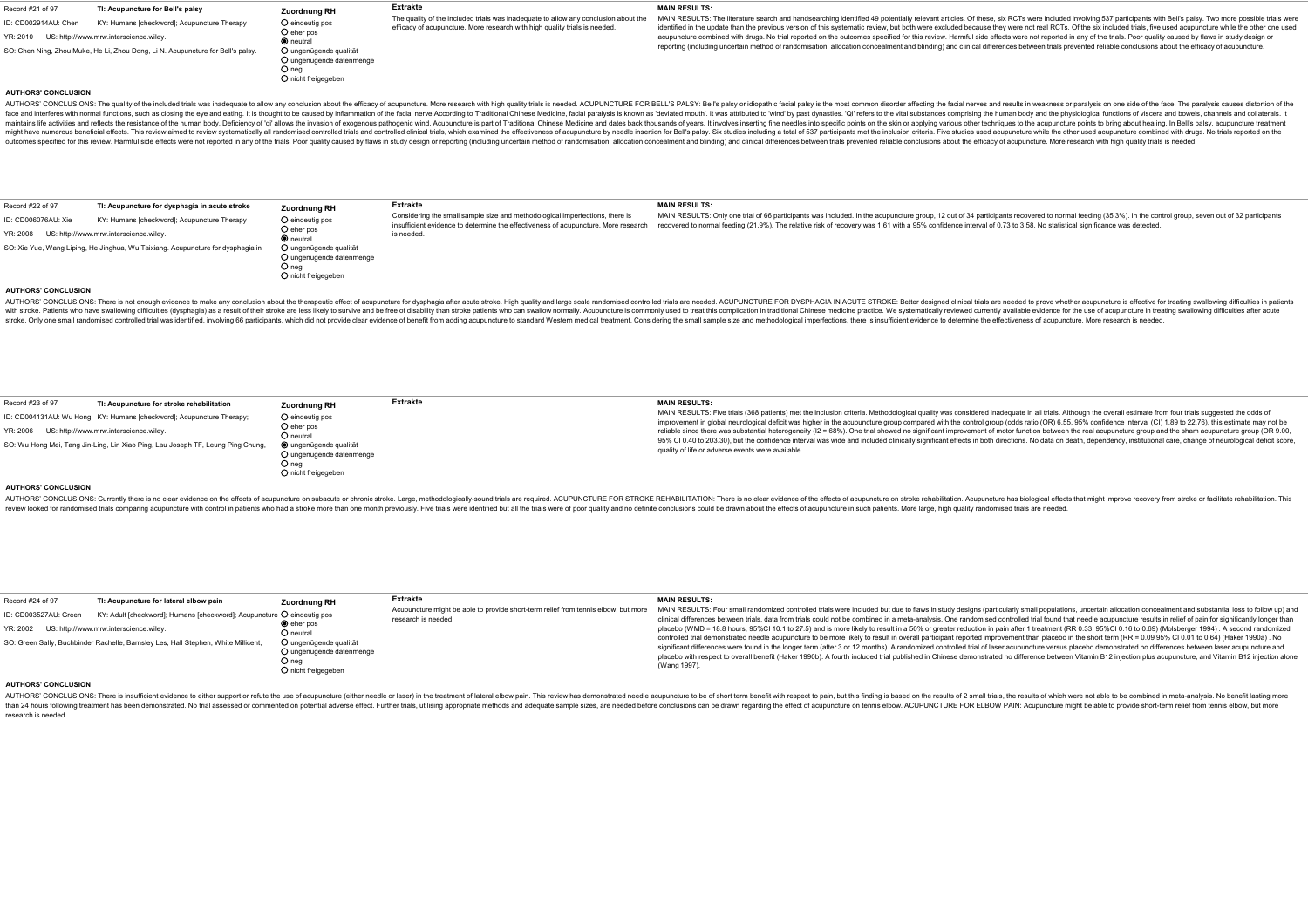| Record #25 of 97<br>ID: CD007221AU: Zhang<br>YR: 2010                                | TI: Acupuncture for uterine fibroids<br>KY: Female [checkword]; Humans [checkword];<br>US: http://www.mrw.interscience.wiley.<br>SO: Zhang Yan, Peng Weina, Clarke Jane, Liu Zhishun. Acupuncture for uterine | <b>Zuordnung RH</b><br>$\bigcirc$ eindeutig pos<br>$\bigcirc$ eher pos<br>$\bullet$ neutral<br>O ungenügende qualität<br>O ungenügende datenmenge<br>$O$ neg<br>$O$ nicht freigegeben | Extrakte<br>The effectiveness of acupuncture for the management of uterine fibroids remains<br>uncertain. | <b>MAIN RESULTS:</b><br>MAIN RESULTS: No randomized double-blind controlled trials met the inclusion criteria                                                                                                                 |
|--------------------------------------------------------------------------------------|---------------------------------------------------------------------------------------------------------------------------------------------------------------------------------------------------------------|---------------------------------------------------------------------------------------------------------------------------------------------------------------------------------------|-----------------------------------------------------------------------------------------------------------|-------------------------------------------------------------------------------------------------------------------------------------------------------------------------------------------------------------------------------|
| <b>AUTHORS' CONCLUSION</b><br>due to lack of randomized controlled trials up to now. |                                                                                                                                                                                                               |                                                                                                                                                                                       |                                                                                                           | AUTHORS' CONCLUSIONS: The effectiveness of acupuncture for the management of uterine fibroids remains uncertain. More evidence is required to establish the efficacy and safety of acupuncture for uterine fibroids. There is |

Incorpancy to the effectiveness of acupuncture for vascular dementia is uncertain. More evidence is required to show that vascular dementia can be treated effectively by acupuncture. There are no RCTs and high quality tria WHETHER ACUPUNCTURE PROVIDES ANY EFFECT WHEN TREATING PEOPLE WITH VASCULAR DEMENTIA: Acupuncture is used to treat vascular dementia, but because no randomized controlled trials of acupuncture versus placebo were found, its dementia.

#### AUTHORS' CONCLUSION

| Record #26 of 97      | TI: Acupuncture for vascular dementia                                      | <b>Zuordnung RH</b>                                                                                      | Extrakte                                | <b>MAIN RESULTS:</b>                                                                                                                                                                                                           |
|-----------------------|----------------------------------------------------------------------------|----------------------------------------------------------------------------------------------------------|-----------------------------------------|--------------------------------------------------------------------------------------------------------------------------------------------------------------------------------------------------------------------------------|
| ID: CD004987AU: Weina | KY: Humans [checkword]; Acupuncture Therapy;                               | O eindeutig pos                                                                                          | were unable to perform a meta-analysis. | In the absence of any suitable randomized placebo-controlled trials in this area, we MAIN RESULTS: In the absence of any suitable randomized placebo-controlled trials in this area, we were unable to perform a meta-analysis |
| YR: 2007              | US: http://www.mrw.interscience.wiley.                                     | $\bigcirc$ eher pos<br>$\cup$ neutral                                                                    |                                         |                                                                                                                                                                                                                                |
|                       | SO: Weina Peng, Zhao Hong, Zhishun Liu, Shi Wang. Acupuncture for vascular | $\bullet$ ungenügende qualität<br>O ungenügende datenmenge<br>$\cup$ ned<br>$\bigcirc$ nicht freigegeben |                                         |                                                                                                                                                                                                                                |
|                       |                                                                            |                                                                                                          |                                         |                                                                                                                                                                                                                                |

#### AUTHORS' CONCLUSION

In however there is a need for further well-designed randomised controlled trials. ACUPUNCTURE FOR PERIOD PAIN: Dysmenorrhoea, known as period pain, is commonly experienced by younger women. Symptoms may include cramping p headache, fatigue, anxiety, and dizziness. The review found some evidence for the use of acupuncture in managing period pain. However, these findings should be interpreted with caution due to the small number of studies an

onclusions: This review complements data on post-operative nausea and vomiting suggesting a biologic effect of acupuncture-point stimulation. Electroacupuncture has demonstrated benefit for chemotherapy-induced acute vomit administered acupressure appears to have a protective effect for acute nausea and can readily be taught to patients though studies did not involve placebo control. Noninvasive electrostimulation appears unlikely to have a ooked at whether stimulating acupuncture points could reduce nausea and vomiting caused by chemotherapy. Acupuncture points can be stimulated by acupuncture, acupuncture applied with electricity (manual acupuncture), acupu as wristwatch-like devices. Electroacupuncture reduced first-day vomiting, but manual acupuncture educed first-day vomiting, but manual acupuncture did not. Acupressure showed no benefit for vomiting. Electrical stimulatio known if electroacupuncture adds anything to modern drugs. Trials of electroacupuncture with modern drugs are needed.

| Record #27 of 97                  | TI: Acupuncture for primary dysmenorrhoea                                                   | <b>Zuordnung RH</b>                                                           | <b>Extrakte</b>                                                                                                         | <b>MAIN RESULT</b>                                      |
|-----------------------------------|---------------------------------------------------------------------------------------------|-------------------------------------------------------------------------------|-------------------------------------------------------------------------------------------------------------------------|---------------------------------------------------------|
| ID: CD007854AU: Smith<br>YR: 2011 | KY: Adult [checkword]; Female [checkword]; Humans<br>US: http://www.mrw.interscience.wiley. | $\bullet$ eindeutig pos<br>$\mathsf D$ eher pos<br>$\supset$ neutral          | Acupuncture may reduce period pain, however there is a need for further well-<br>designed randomised controlled trials. | <b>MAIN RESULT</b><br>improvement i<br>-0.95). In two t |
|                                   | SO: Smith Caroline A, Zhu Xiaoshu, He Lin, Song Jing. Acupuncture for primary               | $\bigcirc$ ungenügende qualität<br>$\bigcirc$ ungenügende datenmenge<br>) nea |                                                                                                                         | symptoms con<br>acupressure c<br>-0.10). The risl       |

MAIN RESULTS: Eleven studies (N = 1247) were pooled. Overall, acupuncture-point stimulation of all methods combined reduced the incidence of acute vomiting (RR = 0.82; 95% confidence interval (CI) 0.69 to 0.99; P = 0.04), but not acute or delayed nausea severity compared to control. By modality, stimulation with needles reduced proportion of acute vomiting (RR = 0.74; 95% CI 0.58 to 0.94; P = 0.01), but not acute nausea severity. Electroacupuncture reduced the proportion of acute vomiting (RR = 0.76; 95% CI 0.60 to 0.97; P = 0.02), but manual acupuncture did not; delayed symptoms for acupuncture were not reported. Acupressure reduced mean acute nausea severity (SMD = -0.19; 95% CI -0.37 to -0.01; P = 0.04) but not acute vomiting or delayed symptoms. Noninvasive electrostimulation showed no benefit for any outcome. All trials used concomitant pharmacologic antiemetics, and all, except electroacupuncture trials, used state-of-the-art antiemetics.

- O neg
- nicht freigegeben

is a continued need for well designed RCTs with long term follow up. ACUPUNCTURE FOR UTERINE FIBROIDS: There is no reliable proof of effectiveness of acupuncture for uterine fibroids

#### $LTS:$

#### $TS:$

TS: Ten trials were included in the review with data reporting on 944 participants. Six trials reported on acupuncture (n = 673) and four trials (n = 271) reported on acupressure. There was an improvement in pain relief from acupuncture compared with a placebo control (OR 9.5, 95% CI 21.17 to 51.8), NSAIDs (SMD -0.70, 95% CI -1.08 to -0.32) and Chinese herbs (SMD -1.34, 95% CI -1.74 totrials acupuncture reduced menstrual symptoms (for example nausea, back pain) compared with medication (OR 3.25, 95% CI 1.53 to 6.86); in one trial acupuncture reduced menstrual mpared with Chinese herbs (OR 7.0, 95% CI 2.22, 22.06); and in one trial acupuncture improved quality of life compared with usual care. There was an improvement in pain relief from acupressure compared with a placebo control (SMD -0.99, 95% CI -1.48 to -0.49), and in one trial acupressure reduced menstrual symptoms compared with a placebo control (SMD -0.58, 95% CI -1.06 tok of bias was low in 50% of trials.

#### $TS:$

nicht freigegeben

#### AUTHORS' CONCLUSION

| Record #28 of 97     | TI: Acupuncture-point stimulation for chemotherapy-                          | <b>Zuordnung RH</b>                      | <b>Extrakte</b>                                                                                                | <b>MAIN RESUL</b>                    |
|----------------------|------------------------------------------------------------------------------|------------------------------------------|----------------------------------------------------------------------------------------------------------------|--------------------------------------|
| ID: CD002285AU: Ezzo | KY: Humans [checkword]; Acupuncture Points;                                  | $\bullet$ eindeutig pos                  | Electroacupuncture reduced the proportion of acute vomiting, Acupressure<br>reduced mean acute nausea severity | <b>MAIN RESUL</b><br>0.69 to 0.99; F |
| YR: 2006             | US: http://www.mrw.interscience.wiley.                                       | $\bigcirc$ eher pos<br>$\supset$ neutral |                                                                                                                | but not acute r                      |
|                      | SO: Ezzo Jeanette, Richardson Mary Ann, Vickers Andrew, Allen Claire, Dibble | O ungenügende qualität                   |                                                                                                                | were not repor<br>henefit for any    |

ungenügende datenmenge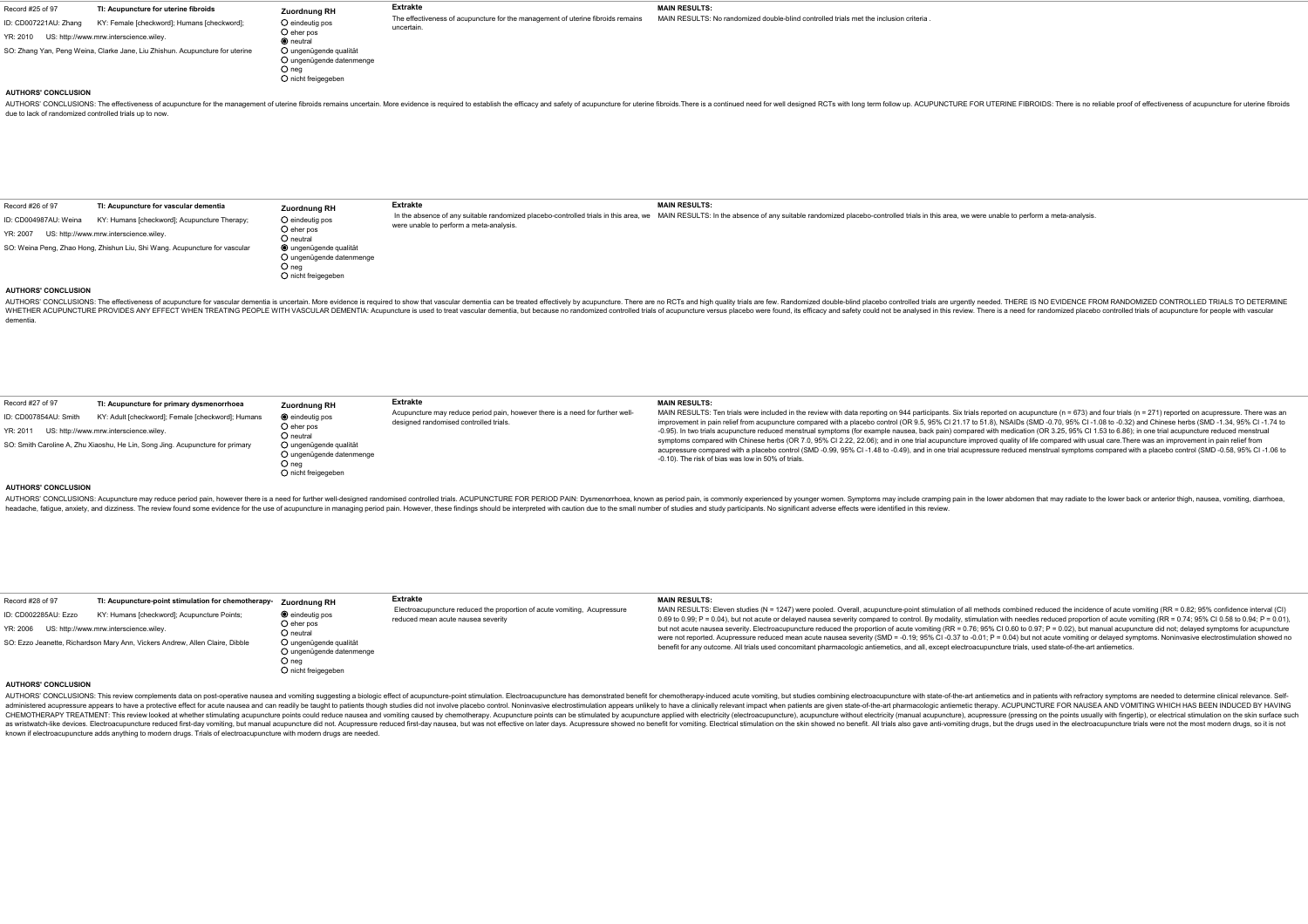| Record #29 of 97                  | TI: Acupuncture or acupressure for pain management Zuordnung RH             |                                                                                                                                     | <b>Extrakte</b>                                                                                                                                                   | <b>MAIN RESUL</b>                                                  |
|-----------------------------------|-----------------------------------------------------------------------------|-------------------------------------------------------------------------------------------------------------------------------------|-------------------------------------------------------------------------------------------------------------------------------------------------------------------|--------------------------------------------------------------------|
| ID: CD009232AU: Smith<br>YR: 2011 | CC: HM-PREG<br>US: http://www.mrw.interscience.wiley.                       | $\bullet$ eindeutig pos<br>$\bigcirc$ eher pos                                                                                      | Acupuncture and acupressure may have a role with reducing pain, increasing<br>satisfaction with pain management and reduced use of pharmacological<br>management. | <b>AUTHORS'C</b><br>there is a nee<br>The pain of la               |
|                                   | SO: Smith Caroline A, Collins Carmel T, Crowther Caroline A, Levett Kate M. | $\bigcirc$ neutral<br>$\bigcirc$ ungenügende qualität<br>O ungenügende datenmenge<br>$\bigcirc$ neg<br>$\bigcirc$ nicht freigegeben |                                                                                                                                                                   | invasive meth<br>pain. Single o<br>Acupressure:<br>term as indivi- |
| <b>AUTHORS' CONCLUSION</b>        |                                                                             |                                                                                                                                     |                                                                                                                                                                   | needling and                                                       |
|                                   |                                                                             |                                                                                                                                     |                                                                                                                                                                   |                                                                    |

ONCLUSIONS: The current evidence does not support acupuncture for treating epilepsy. ACUPUNCTURE FOR EPILEPSY: Patients with epilepsy are currently treated with antiepileptic drugs, but a significant number of people conti Sixteen randomised controlled trials were included in the current systematic review. However all included trials had high risk of bias and it remains uncertain whether acupuncture is effective and safe for treating people

| Record #30 of 97<br>TI: Acupuncture for epilepsy                                                                                                                                                                                                     | <b>Zuordnung RH</b>                                                                                                                                  | <b>Extrakte</b>                                                                                     | <b>MAIN RESUL</b>                                                                                                                     |
|------------------------------------------------------------------------------------------------------------------------------------------------------------------------------------------------------------------------------------------------------|------------------------------------------------------------------------------------------------------------------------------------------------------|-----------------------------------------------------------------------------------------------------|---------------------------------------------------------------------------------------------------------------------------------------|
| KY: Child [checkword]; Humans [checkword]; Acupuncture $\bigcirc$ eindeutig pos<br>ID: CD005062AU: Cheuk<br>YR: 2008<br>US: http://www.mrw.interscience.wiley.<br>SO: Cheuk Daniel KL, Wong Virginia. Acupuncture for epilepsy. Cochrane Database of | $\bigcirc$ eher pos<br>$\bigcirc$ neutral .<br>$\bullet$ ungenügende qualität<br>$O$ ungenügende datenmenge<br>O neg<br>$\bigcirc$ nicht freigegeben | it remains uncertain whether acupuncture is effective and safe for treating people<br>with epilepsy | <b>MAIN RESUL</b><br>frequency (fiv<br>needle acupu<br>least 70% im<br>was significar<br>score, better<br>75% reductio<br>improvement |
|                                                                                                                                                                                                                                                      |                                                                                                                                                      |                                                                                                     |                                                                                                                                       |

DIMUTHORS' CONCLUSIONS: There is a need for well-designed randomised controlled trials to evaluate the role of acupuncture to induce labour and for trials to assess clinically meaningful outcomes. ACUPUNCTION OF LABOUR: Th pregnancy is posing a greater risk to the pregnant woman or her unborn child. Acupuncture is the insertion of fine needles into specific energy points of the body and has been used to help induce labour pains. The review i acupuncture compared to standard obstetric care received fewer methods of induction. More research is needed.

#### $LTS:$

CONCLUSIONS: Acupuncture and acupressure may have a role with reducing pain, increasing satisfaction with pain management and reduced use of pharmacological management. However, ed for further research. ACUPUNTURE OR ACUPRESSURE FOR RELIEVING PAIN IN LABOUR: Acupuncture or acupressure may help relieve pain during labour, but more research is needed. abour can be intense, and may be worsened because of a woman's tension, anxiety and fear affecting their labour and birth experience . Many women would like to labour without using drugs or invasive methods of pain management, and turn to alternatives to manage the pain. The review of 13 trials, with data reporting on 1986 women, found that acupuncture or acupressure may help relieve labour or limited numbers of trials reported less intense pain, increased satisfaction with pain relief and reduced use of analgesic drugs with acupuncture compared with placebo or usual care. also reduced pain intensity. Acupuncture involves the insertion of fine needles into different parts of the body to correct the imbalance of energy in the body. The intervention was administered at idualised treatment (six trials) or at standardised acupuncture points in the majority of trials but with wide variation in the mode of stimulation, duration of needling, number of points used, depth of d duration of the trial.

#### $LTS:$

LTS: Sixteen trials (15 in China and 1 in Norway) with 1486 participants met the inclusion criteria. Compared with control treatment, needle acupuncture was not effective in reducing seizure frequency (five trials). Compared with phenytoin (two trials), needle acupuncture may be better in achieving at least 75% or at least 25% reduction in seizure frequency. Compared with valproate (two trials), uncture may be better in achieving at least 50% or at least 75% reduction in seizure frequency, better quality of life (QOL), lower frequency of impaired concentration, and higher likelihood of at nprovement in epilepsy score.Compared with antiepileptic drugs (four trials), catgut implantation at acupoints may be better in achieving at least 50% reduction in seizure frequency. However, there was significant heterogeneity in this outcome. Catgut implantation may be better in achieving at least 75% or at least 25% reduction in seizure frequency, at least 70% or at least 40% improvement in epilepsy r quality of life and lower frequency of dizziness or impaired concentration. Compared with valproate alone (five trials), catgut implantation may be better in achieving seizure freedom or at least on in seizure frequency. However, there was significant heterogeneity in the latter outcome. Catgut implantation may be better in achieving at least 25% reduction in seizure frequency and It in epilepsy score, QOL, and lower frequency of anorexia. All included trials had high risk of bias with short follow-up.

#### $TS:$

MAIN RESULTS: Three trials (212 women) were included in the review. Fewer women receiving acupuncture required use of induction methods (RR 1.45, 95% CI 1.08 to 1.95) compared with standard careeindeutig pos and though small studies suggest women receiving acupuncture compared to (147 women, relative risk 1.45, 95% confidence interval 1.08 to 1.95). There were no differences between groups in the reporting of oth

- O neutral
- ungenügende qualität
- ungenügende datenmenge
- O neg
- nicht freigegeben

#### AUTHORS' CONCLUSION

Inpossible to draw reliable conclusions from the available data to support the use of acupuncture for the use of acupuncture for the treatment of glaucoma. Since most glaucoma patients currently cared for by ophthalmologis ACUPUNCTURE AS A TREATMENT MODALITY FOR PATIENTS WITH GLAUCOMA: Glaucoma is a leading cause of blindness worldwide. Although there are many existing treatments, including the use of eye drops, laser treatment, and a variet evaluate available evidence of the effectiveness and safety of acupuncture in treating patients with glaucoma. We did not find any randomized clinical trials on the subject. The limited information from a few case series h

| Record #31 of 97    | TI: Acupuncture for glaucoma                                                 | Zuordnung RH                              | <b>Extrakte</b>                                                 | <b>MAIN RESULTS:</b>                                                                                                                                                 |
|---------------------|------------------------------------------------------------------------------|-------------------------------------------|-----------------------------------------------------------------|----------------------------------------------------------------------------------------------------------------------------------------------------------------------|
| ID: CD006030AU: Law | KY: Humans [checkword]; Acupuncture Therapy;                                 | O eindeutig pos                           | Evidence was limited to a few case series of small sample size. | MAIN RESULTS: We found no randomized clinical trials and subsequently no meta-analysis was conducted. Evidence was limited to a few case series of small sample size |
|                     | YR: 2007 US: http://www.mrw.interscience.wiley.                              | $\overline{O}$ eher pos<br>$\cup$ neutral |                                                                 |                                                                                                                                                                      |
|                     | SO: Law Simon K, Li Tianjing. Acupuncture for glaucoma. Cochrane Database of | $\bullet$ ungenügende qualität            |                                                                 |                                                                                                                                                                      |

ungenügende datenmenge

nicht freigegeben

Record #32 of 97TI: Acupuncture for induction of labour

SO: Smith Caroline A, Crowther Caroline A. Acupuncture for induction of labour.

ID: CD002962AU: SmithYR: 2004 US: http://www.mrw.interscience.wiley. KY: Female [checkword]; Humans [checkword];

#### AUTHORS' CONCLUSION

MAIN RESULTS:

#### Extrakte

 The evidence regarding the clinical effectiveness of this technique is limited,although small studies suggest women receiving acupuncture compared to standard obstetric care received fewer methods of induction. More research isneeded.

#### Zuordnung RH

- 
- 

 $O$  neg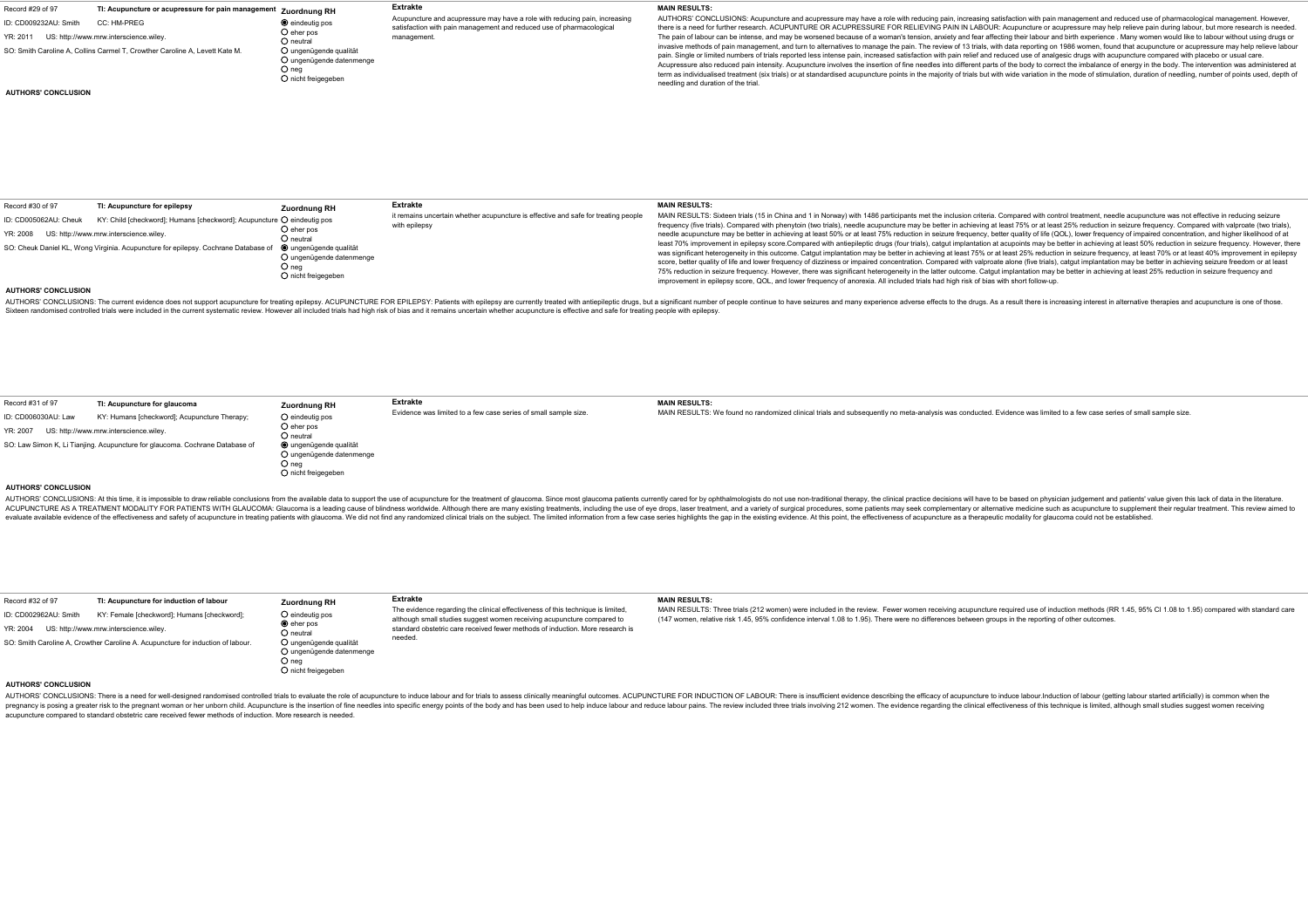Daurented to high potential for bias, so results must be viewed cautiously. Adding pregnancy-specific exercises, physiotherapy or acupuncture to all prental care alone, although the effects are small. We do not know if the INTERVENTIONS FOR PREVENTIONS POR PORCY: Many women experiancy at work. Acupuncture shows better results compared to physiotherapy. INTERVENTIONS FOR PREVENTING AND TREATING PELVIC AND BACK PAIN IN PREGNANCY: Many women ex women going to work and sometimes disturbs sleep. Suggestions to help manage the pain are varied and include special pregnancy exercises, frequent rest, hot and cold compresses, a supportive belt, massage, acupuncture, chi Incorpency care or ompared prog preciso of the studies, involving 1305 participants, that examined the effects of various pregnancy-specific exercises, physiotherapy programs, acupuncture and using special pillows added to The review found that specifically tailored strengthening exercise, sitting pelvic tilt exercise, sitting pelvic tilt exercise programs and water gymnastics all reported beneficial effective but is no longer available. In pregnancy.

#### AUTHORS' CONCLUSION

| Record #33 of 97<br>ID: CD007689AU: Lim<br>YR: 2011 | TI: Acupuncture for polycystic ovarian syndrome<br><b>CC: HM-MENSTR</b><br>US: http://www.mrw.interscience.wiley.<br>SO: Lim Danforn CE, Chen Wei, Cheng Lisa NC, Xue Charlie Changli, Wong Felix WS, | <b>Zuordnung RH</b><br>O eindeutig pos<br>$\bullet$ eher pos<br>$O$ neutral<br>O ungenügende qualität<br>O ungenügende datenmenge<br>$O$ neg | <b>Extrakte</b><br>On the other hand, various non-randomised studies of acupuncture in PCOS have<br>suggested low rates of associated adverse events, no increased risk of multiple<br>pregnancy and that it is comparatively inexpensive to administer. However, it should<br>be emphasised that these conclusions are made based on the findings of non-<br>randomised controlled studies alone and therefore may not reliably support the<br>effectiveness and use of acupuncture in this area. | <b>MAIN RESUL</b><br><b>AUTHORS' C</b><br>therapies are<br>rate, no incre<br>conclusive sta<br>characterised<br>prescription n |
|-----------------------------------------------------|-------------------------------------------------------------------------------------------------------------------------------------------------------------------------------------------------------|----------------------------------------------------------------------------------------------------------------------------------------------|----------------------------------------------------------------------------------------------------------------------------------------------------------------------------------------------------------------------------------------------------------------------------------------------------------------------------------------------------------------------------------------------------------------------------------------------------------------------------------------------------|--------------------------------------------------------------------------------------------------------------------------------|
| <b>AUTHORS' CONCLUSION</b>                          |                                                                                                                                                                                                       | O nicht freigegeben                                                                                                                          |                                                                                                                                                                                                                                                                                                                                                                                                                                                                                                    | pregnancies,<br>events, no ind<br>randomised o                                                                                 |
| Record #34 of 97                                    | TI: Interventions for preventing and treating pelvic                                                                                                                                                  | <b>Zuordnung RH</b>                                                                                                                          | <b>Extrakte</b>                                                                                                                                                                                                                                                                                                                                                                                                                                                                                    | <b>MAIN RESUL</b>                                                                                                              |
| ID: CD001139AU: Pennick<br>YR: 2007                 | KY: Female [checkword]; Humans [checkword];<br>US: http://www.mrw.interscience.wiley.                                                                                                                 | $\bullet$ eindeutig pos<br>$\overline{O}$ eher pos<br>$O$ neutral                                                                            | Both acupuncture and stabilising exercises relieved pelvic pain more than usual<br>prenatal care. Acupuncture gave more relief from evening pain than exercises. For<br>women with both pelvic and back pain, in one study, acupuncture was more                                                                                                                                                                                                                                                   | <b>MAIN RESUL</b><br>exercises, ph<br>$(SMD) - 5.34;$                                                                          |
|                                                     | SO: Pennick Victoria, Young Gavin. Interventions for preventing and treating pelvic and                                                                                                               | O ungenügende qualität<br>O ungenügende datenmenge<br>$O$ neg<br>O nicht freigegeben                                                         | effective than physiotherapy in reducing the intensity of their pain;                                                                                                                                                                                                                                                                                                                                                                                                                              | care alone. Th<br>stabilising ex<br>was more eff<br>reported less                                                              |

| Record #35 of 97     | TI: Acupuncture for Parkinson's Disease                                                                                     | <b>Zuordnung RH</b>                                                                                                      | <b>Extrakte</b> | <b>MAIN RESUL</b> |
|----------------------|-----------------------------------------------------------------------------------------------------------------------------|--------------------------------------------------------------------------------------------------------------------------|-----------------|-------------------|
| ID: CD006236AU: Wang | <b>CC: HM-MOVEMENT</b>                                                                                                      | $\bigcirc$ eindeutig pos<br>$\bigcirc$ eher pos                                                                          |                 |                   |
| YR: 2006             | US: http://www.mrw.interscience.wiley.<br>SO: Wang Liping, Xie Yue, Zhang Shengxi, Wu Taixiang. Acupuncture for Parkinson's | $\bigcirc$ neutral<br>O ungenügende qualität<br>O ungenügende datenmenge<br>$\bigcirc$ neg<br><b>●</b> nicht freigegeben |                 |                   |

#### AUTHORS' CONCLUSION

| Record #36 of 97   | TI: Acupuncture for premenstrual syndrome                                                                   | <b>Zuordnung RH</b>                        | <b>Extrakte</b> | <b>MAIN RESU</b> |
|--------------------|-------------------------------------------------------------------------------------------------------------|--------------------------------------------|-----------------|------------------|
| ID: CD005290AU: Yu | CC: HM-MENSTR                                                                                               | $\bigcirc$ eindeutig pos                   |                 |                  |
| YR: 2005           | US: http://www.mrw.interscience.wiley.                                                                      | $\bigcirc$ eher pos<br>$\bigcirc$ neutral  |                 |                  |
|                    | SO: Yu Jinna, Liu Baoyan, Liu Zhishun, Welch Vivian, Wu Taixiang, Clarke Jane, Smith O ungenügende qualität | O ungenügende datenmenge<br>$\bigcirc$ neg |                 |                  |

#### AUTHORS' CONCLUSION

#### LTS:

CONCLUSIONS: The current conventional medical treatments for women with PCOS are prescription medications, surgery, and lifestyle changes. Associated problems with current western therapies are the cost, risk of multiple pregnancies, undesirable side effects, and inconsistent effectiveness. Non-randomised acupuncture studies in PCOS have suggested a low associated adverse eventseased risk of multiple pregnancies, and that it is inexpensive. However, there no RCTs have been performed in this area thus far. Therefore, properly designed RCTs are required before a conclusive statement can be drawn to support the use of acupuncture in the management of PCOS. ACUPUNCTURE FOR POLYCYSTIC OVARIAN SYNDROME: Polycystic ovarian syndrome (PCOS) isd by the clinical signs of infrequent or very light menstruation, failure to conceive, and excessive hair growth. The current standard western medical treatments for women with PCOS are prescription medications, surgery and lifestyle changes, whether or not they want to become pregnant. However, problems associated with current western therapies are the cost, increased risk of multiplepregnancies, undesirable side effects and inconsistency in their effectiveness. On the other hand, various non-randomised studies of acupuncture in PCOS have suggested low rates of associated adverse ncreased risk of multiple pregnancy and that it is comparatively inexpensive to administer. However, it should be emphasised that these conclusions are made based on the findings of noncontrolled studies alone and therefore may not reliably support the effectiveness and use of acupuncture in this area.

#### LTS:

LTS: We found no studies dealing specifically with prevention of back or pelvic pain. We included eight studies (1305 participants) that examined the effects of adding various pregnancy-specific hysiotherapy, acupuncture and pillows to usual prenatal care.For women with low-back pain, participating in strengthening exercises, sitting pelvic tilt exercises (standardised mean difference (SMD) -5.34; 95% confidence interval (CI) -6.40 to -4.27), and water gymnastics reduced pain intensity and back pain-related sick leave (relative risk (RR) 0.40; 95% CI 0.17 to 0.92) better than usual prenatal he specially-designed Ozzlo pillow was more effective than a regular one in relieving back pain (RR 1.84; 95% CI 1.32 to 2.55), but is no longer commercially available. Both acupuncture and stabilising exercises relieved pelvic pain more than usual prenatal care. Acupuncture gave more relief from evening pain than exercises. For women with both pelvic and back pain, in one study, acupuncture was more effective than physiotherapy in reducing the intensity of their pain; stretching exercises resulted in more total pain relief (60%) than usual care (11%); and 60% of those who received acupuncture s intense pain, compared to 14% of those receiving usual prenatal care. Women who received usual prenatal care reported more use of analgesics, physical modalities and sacroiliac belts.

 $TS:$ 

**ILTS:**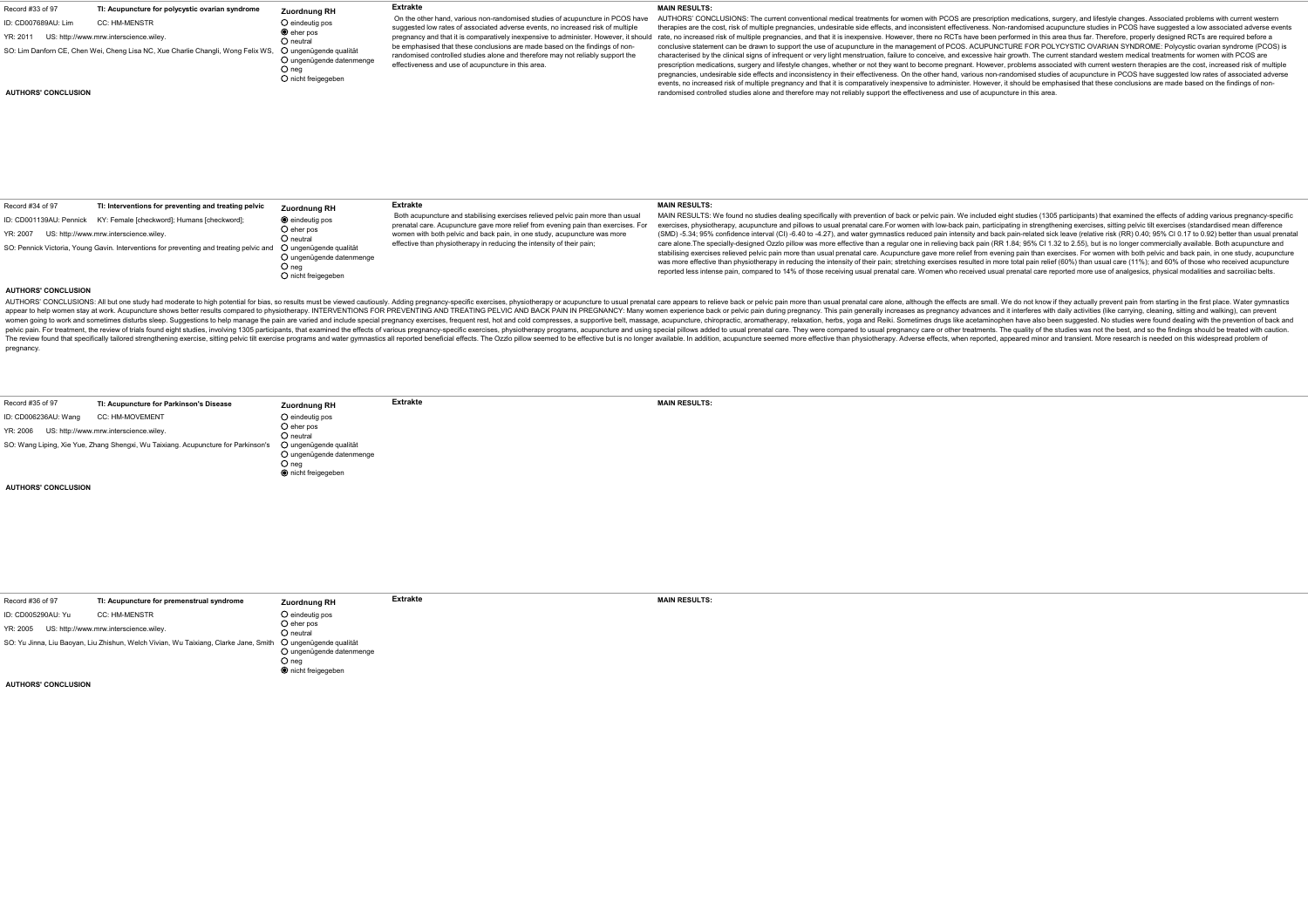| Record #37 of 97           | TI: Acupuncture for treating fibromyalgia                                          | <b>Zuordnung RH</b>                                                                         | <b>Extrakte</b>                                                                                                                          | <b>MAIN RESUL</b>                  |
|----------------------------|------------------------------------------------------------------------------------|---------------------------------------------------------------------------------------------|------------------------------------------------------------------------------------------------------------------------------------------|------------------------------------|
| ID: CD007070AU: Deare      | <b>CC: HM-MUSKEL</b>                                                               | O eindeutig pos                                                                             |                                                                                                                                          |                                    |
| YR: 2008                   | US: http://www.mrw.interscience.wiley.                                             | O eher pos<br>$O$ neutral                                                                   |                                                                                                                                          |                                    |
|                            | SO: Deare John C, Zheng Zhen, Xue Charlie Changli, Liu Jian Ping, Shang Jingsheng, | O ungenügende qualität<br>O ungenügende datenmenge<br>$O$ neg<br><b>O</b> nicht freigegeben |                                                                                                                                          |                                    |
| <b>AUTHORS' CONCLUSION</b> |                                                                                    |                                                                                             |                                                                                                                                          |                                    |
|                            |                                                                                    |                                                                                             |                                                                                                                                          |                                    |
|                            |                                                                                    |                                                                                             |                                                                                                                                          |                                    |
|                            |                                                                                    |                                                                                             |                                                                                                                                          |                                    |
|                            |                                                                                    |                                                                                             |                                                                                                                                          |                                    |
|                            |                                                                                    |                                                                                             |                                                                                                                                          |                                    |
| Record #38 of 97           | TI: Complementary and alternative therapies for pain                               | <b>Zuordnung RH</b>                                                                         | <b>Extrakte</b>                                                                                                                          | <b>MAIN RESUL</b>                  |
| ID: CD003521AU: Smith      | KY: Female [checkword]; Humans [checkword];                                        | O eindeutig pos                                                                             | Acupuncture and hypnosis may help relieve pain during labour, but more research<br>is needed on these and other complementary therapies. | <b>MAIN RESUL</b><br>involved acup |
| YR: 2006                   | US: http://www.mrw.interscience.wiley.                                             | $\bullet$ eher pos<br>$O$ neutral                                                           |                                                                                                                                          | The trials of a                    |
|                            | SO: Smith Caroline A, Collins Carmel T, Cyna Allan M, Crowther Caroline A.         | O ungenügende qualität<br>O ungenügende datenmenge<br>$O$ neg<br>O nicht freigegeben        |                                                                                                                                          | requirements<br>management         |
| <b>AUTHORS' CONCLUSION</b> |                                                                                    |                                                                                             |                                                                                                                                          |                                    |

En Substrance and hypnosis may be beneficial for the management of pain during labour; however, the number of women studied has been small. Few other complementary therapies have been subjected to proper scientific study. on these and other complementary therapies.The pain of labour can be intense, with tension, anxiety and fear making it worse. Many women would like to labour without using drugs, and turn to alternatives to manage pain. Ma homoeopathy, hypnosis and music. We found evidence that acupuncture and hypnosis may help relieve labour pain. There is insufficient evidence about the benefits of music, massage, relaxation, white noise, acupressure, arom

ID: CD006795AU: Dennis KY: Female [checkword]; Humans [checkword]; YR: 2008 US: http://www.mrw.interscience.wiley.

Inconclusions: The evidence is inconclusive to allow us to make any recommendations for massage therapy or depression-specific acupuncture for the treatment of antenatal depression. The included trial was too small with a INTERVENTIONS (OTHER THAN PHARMACOLOGICAL, PSYCHOSOCIAL OR PSYCHOLOGICAL) FOR TREATING ANTENATAL DEPRESSION: There is not enough evidence available to determine if maternal massage or depression-specific acupuncture interv well-being, approximately 12% of women will suffer from antenatal depression. Research suggests that women who are on low income, lack social support, experience significant stress or negative life events, and have poor re notel onterpending onche the inversion. Many women are formal many of the alth, and it places a woman at significant risk of developing postpartum depression. Many women are unwilling to take medication during their pregna of antenatal depression. This trial provided insufficient evidence to determine if these therapies are effective treatment for antenatal depression. Further research is needed.

Record #39 of 97TI: Interventions (other than pharmacological,

SO: Dennis Cindy-Lee, Allen Kim. Interventions (other than pharmacological,

#### AUTHORS' CONCLUSION

- O eindeutig pos
- $\overline{O}$  eher pos
- 
- O neutral
- ungenügende qualitätungenügende datenmenge
- $O$  neg
- nicht freigegeben

MAIN RESULTS:

MAIN RESULTS: We included one US three-armed randomised controlled trial in this review, incorporating 61 outpatient antenatal women who met Diagnostic and Statistical Manual for Mental Disorders-IV criteria for major depression. Maternal massage, compared to non-specific acupuncture (control group), did not significantly decrease the number of women diagnosed with clinical depression immediatelypost-treatment (one trial, n = 38; risk ratio (RR) 0.80, 95% confidence interval (CI) 0.25 to 2.53) or at final assessment at 10 weeks' postpartum (one trial, n = 32; RR 1.93, 95% CI 0.37 to 10.01). Acupuncture specifically treating symptoms of depression, compared to non-specific acupuncture, did not significantly decrease the number of women diagnosed with clinical depression immediately post-treatment (one trial, n = 35; RR 0.48, 95% CI 0.11 to 2.13) or at final assessment at 10 weeks' postpartum (one trial, n = 32; RR 0.64, 95% CI 0.06 to 6.39).

eindeutig pos  $\bigcirc$  eher pos neutral

ungenügende qualität

ungenügende datenmenge

 $O$  neg

nicht freigegeben

Extrakte There is not enough evidence available to determine if maternal massage or depression-specific acupuncture interventions are effective in treating antenataldepression

Zuordnung RH

Record #40 of 97ID: CD007127AU: ZhangTI: Acupuncture for children with cerebral palsyYR: 2008 US: http://www.mrw.interscience.wiley. CC: HM-MOVEMENT

SO: Zhang Mingming, He Jin, Li Jing, Ai Chang Lin. Acupuncture for children with

AUTHORS' CONCLUSION

#### LTS:

LTS: Fourteen trials were included in the review with data reporting on 1537 women using different modalities of pain management; 1448 women were included in the meta-analysis. Three trials involved acupuncture (n = 496), one audio-analgesia (n = 24), two trials acupressure (n = 172), one aromatherapy (n = 22), five trials hypnosis (n = 729), one trial of massage (n = 60), and relaxation (n = 34). acupuncture showed a decreased need for pain relief (relative risk (RR) 0.70, 95% confidence interval (CI) 0.49 to 1.00, two trials 288 women). Women taught self-hypnosis had decreased s for pharmacological analgesia (RR 0.53, 95% CI 0.36 to 0.79, five trials 749 women) including epidural analgesia (RR 0.30, 95% CI 0.22 to 0.40) and were more satisfied with their pain t in labour compared with controls (RR 2.33, 95% CI 1.15 to 4.71, one trial). No differences were seen for women receiving aromatherapy, or audio analgesia.

MAIN RESULTS:

Extrakte

Zuordnung RH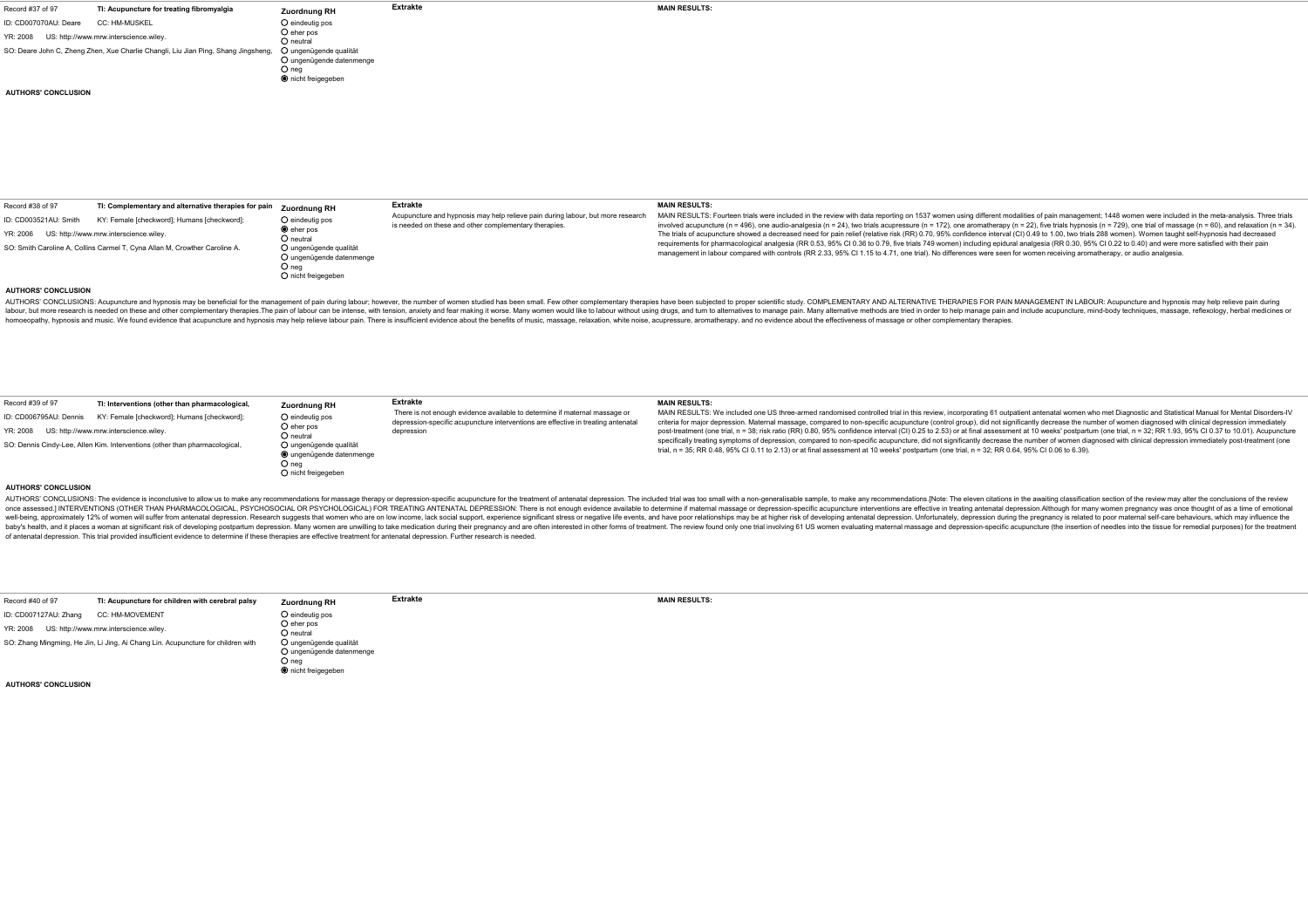| Record #41 of 97           | TI: Acupuncture for hypoxic ischemic encephalopathy Zuordnung RH                  |                                                                                             | <b>Extrakte</b> | <b>MAIN RESUL</b> |
|----------------------------|-----------------------------------------------------------------------------------|---------------------------------------------------------------------------------------------|-----------------|-------------------|
| ID: CD007968AU: Wong       | <b>CC: HM-NEONATAL</b>                                                            | O eindeutig pos                                                                             |                 |                   |
| YR: 2009                   | US: http://www.mrw.interscience.wiley.                                            | O eher pos<br>$O$ neutral                                                                   |                 |                   |
|                            | SO: Wong Virginia, Cheuk Daniel KL, Chu Vanessa. Acupuncture for hypoxic ischemic | O ungenügende qualität<br>O ungenügende datenmenge<br>$O$ neg<br><b>O</b> nicht freigegeben |                 |                   |
| <b>AUTHORS' CONCLUSION</b> |                                                                                   |                                                                                             |                 |                   |
|                            |                                                                                   |                                                                                             |                 |                   |
|                            |                                                                                   |                                                                                             |                 |                   |
|                            |                                                                                   |                                                                                             |                 |                   |
|                            |                                                                                   |                                                                                             |                 |                   |
|                            |                                                                                   |                                                                                             |                 |                   |
|                            |                                                                                   |                                                                                             |                 |                   |
| Record #42 of 97           | TI: Acupuncture for the treatment of post-operative                               | <b>Zuordnung RH</b>                                                                         | <b>Extrakte</b> | <b>MAIN RESUL</b> |
| ID: CD006042AU:            | CC: HM-SYMPT                                                                      | <b>O</b> eindeutig pos                                                                      |                 |                   |
| YR: 2006                   | US: http://www.mrw.interscience.wiley.                                            | O eher pos<br>O neutral                                                                     |                 |                   |
|                            | SO: Manheimer Eric, Eaton Kathleen, Lao Lixing, White Adrian R, Morozova Olga.    | O ungenügende qualität<br>O ungenügende datenmenge<br>$O$ neg<br>O nicht freigegeben        |                 |                   |
| <b>AUTHORS' CONCLUSION</b> |                                                                                   |                                                                                             |                 |                   |

CONCLUSIONS: Clonidine, SSRIs and SNRIs, gabapentin and relaxation therapy showed a mild to moderate effect on reducing hot flushes in women with a history of breast cancer. NON-HORMONAL INTERVENTIONS FOR REDUCING HOT FLUS or induce cancer growth. The aim of this review is to educat in the face, we sudden feeling of heat in the face, neck and chest. Hormonal treatments are used to control such symptoms in postmenopausal women with a history non-pharmacological therapies and six assessing non-pharmacological treatments (complementary or alternative therapies). The 10 studies on pharmacological therapies). The 10 studies on pharmacological therapies included tw an unknown mechanism), six on selective serotonin or serotonin-norepinephrine reuptake inhibitors (antidepressants that increase the levels of serotonin and norepinephrine, both implicated in the generation of hot flushes) The single pharmacy), two on relaxation there plushes. Vitamin E did not reduce the number or severity of hot flushes. Of the six studies evaluating non-pharmacological therapies, two were on homeopathy (one evaluated a si (occupational therapist-guided relaxation consisting in stress management, written information about stress, deep breathing techniques, muscle relaxation and guided imagery), one on acupuncture (eight treatment sessions, 1 Interapies, relaxation therapy was the only one that probably reduced the frequency and severity of hot flushes. Homeopathy, acupuncture and magnetic therapy may not lead to any differences in the number and severity of ho

 MAIN RESULTS: Sixteen RCTs met our inclusion criteria. We included six studies on selective serotonin (SSRI) and serotonin-norepinephrine (SNRI) reuptake inhibitors, two on clonidine, one on gabapentin,elaxation therapy and homeopathy, and one each on vitamin E, magnetic devices and acupuncture. The risk of bias of most studies was rated as low or moderate. Data on continuous outcomes were presented inconsistently among studies, which precluded the possibility of pooling the results. Three pharmacological treatments (SSRIs and SNRIs, clonidine and gabapentin) reduced the number and t flushes. One study assessing vitamin E did not show any beneficial effect. One of two studies on relaxation therapy showed a significant benefit. None of the other non-pharmacological I a significant benefit. Side-effects were inconsistently reported.

#### $TS:$

TS: We included 40 trials involving 4858 participants; four trials reported adequate allocation concealment. Twelve trials did not report all outcomes. Compared with sham treatment P6 acupoint stimulation significantly reduced: nausea (RR 0.71, 95% CI 0.61 to 0.83); vomiting (RR 0.70, 95% CI 0.59 to 0.83), and the need for rescue antiemetics (RR 0.69, 95% CI 0.57 to 0.83). Heterogeneity among lerate. There was no clear difference in the effectiveness of P6 acupoint stimulation for adults and children; or for invasive and noninvasive acupoint stimulation. There was no evidence of difference between P6 acupoint stimulation and antiemetic drugs in the risk of nausea (RR 0.82, 95% CI 0.60 to 1.13), vomiting (RR 1.01, 95% CI 0.77 to 1.31), or the need for rescue antiemetics (RR 0.82, to 1.13). The side effects associated with P6 acupoint stimulation were minor. There was no evidence of publication bias from contour-enhanced funnel plots.

| Record #43 of 97                                   | TI: Non-hormonal interventions for hot flushes in                                 | <b>Zuordnung RH</b>                                                                                                   | <b>Extrakte</b>                                                                                               | <b>MAIN RESUL</b>                   |
|----------------------------------------------------|-----------------------------------------------------------------------------------|-----------------------------------------------------------------------------------------------------------------------|---------------------------------------------------------------------------------------------------------------|-------------------------------------|
| ID: CD004923AU: Rada                               | KY: Female [checkword]; Humans [checkword];                                       | $\bigcirc$ eindeutig pos<br>$\bigcirc$ eher pos                                                                       | acupuncture and magnetic therapy may not lead to any differences in the number<br>and severity of hot flushes | <b>MAIN RESUL</b><br>two each on re |
| YR: 2010<br>US: http://www.mrw.interscience.wiley. | $\bigcirc$ neutral                                                                |                                                                                                                       | were presente<br>severity of hot                                                                              |                                     |
|                                                    | SO: Rada Gabriel, Capurro Daniel, Pantoja Tomas, Corbalán Javiera, Moreno Gladys, | $\bigcirc$ ungenügende qualität<br>$\bigcirc$ ungenügende datenmenge<br>$\bullet$ neg<br>$\bigcirc$ nicht freigegeben |                                                                                                               | therapies had                       |

EQUEL-DISIONS: P6 acupoint stimulation prevented PONV. There was no reliable evidence for differences in risks of postoperative nausea or vomiting after P6 acupoint stimulation compared to antiemetic drugs. P6 ACUPOINT STI complications after anaesthesia and surgery. Drugs are only partially effective in preventing PONV and may cause adverse effects. Alternative methods, such as stimulating an acupuncture point on the wrist (P6 acupoint stim nausea and vomiting were similar after P6 acupoint stimulation and antiemetic drugs.

#### $LTS:$

#### AUTHORS' CONCLUSION

| Record #44 of 97                | TI: Stimulation of the wrist acupuncture point P6 for                                        | <b>Zuordnung RH</b>                                                  | <b>Extrakte</b>                                                                                    | <b>MAIN RESUL</b>                                      |
|---------------------------------|----------------------------------------------------------------------------------------------|----------------------------------------------------------------------|----------------------------------------------------------------------------------------------------|--------------------------------------------------------|
| ID: CD003281AU: Lee<br>YR: 2009 | KY: Humans [checkword]; Acupuncture Points; Wrist;<br>US: http://www.mrw.interscience.wiley. | $\bullet$ eindeutig pos<br>$\bigcirc$ eher pos<br>$\bigcirc$ neutral | P6 ACUPOINT STIMULATION PREVENTS POSTOPERATIVE NAUSEA AND<br><b>VOMITING WITH FEW SIDE EFFECTS</b> | <b>MAIN RESUL</b><br>stimulation sig<br>trials was mod |
|                                 | SO: Lee Anna, Fan Lawrence TY. Stimulation of the wrist acupuncture point P6 for             | O ungenügende qualität<br>$\bigcirc$ ungenügende datenmenge          |                                                                                                    | difference bet<br>95% CI 0.59 to                       |

 $O$  neg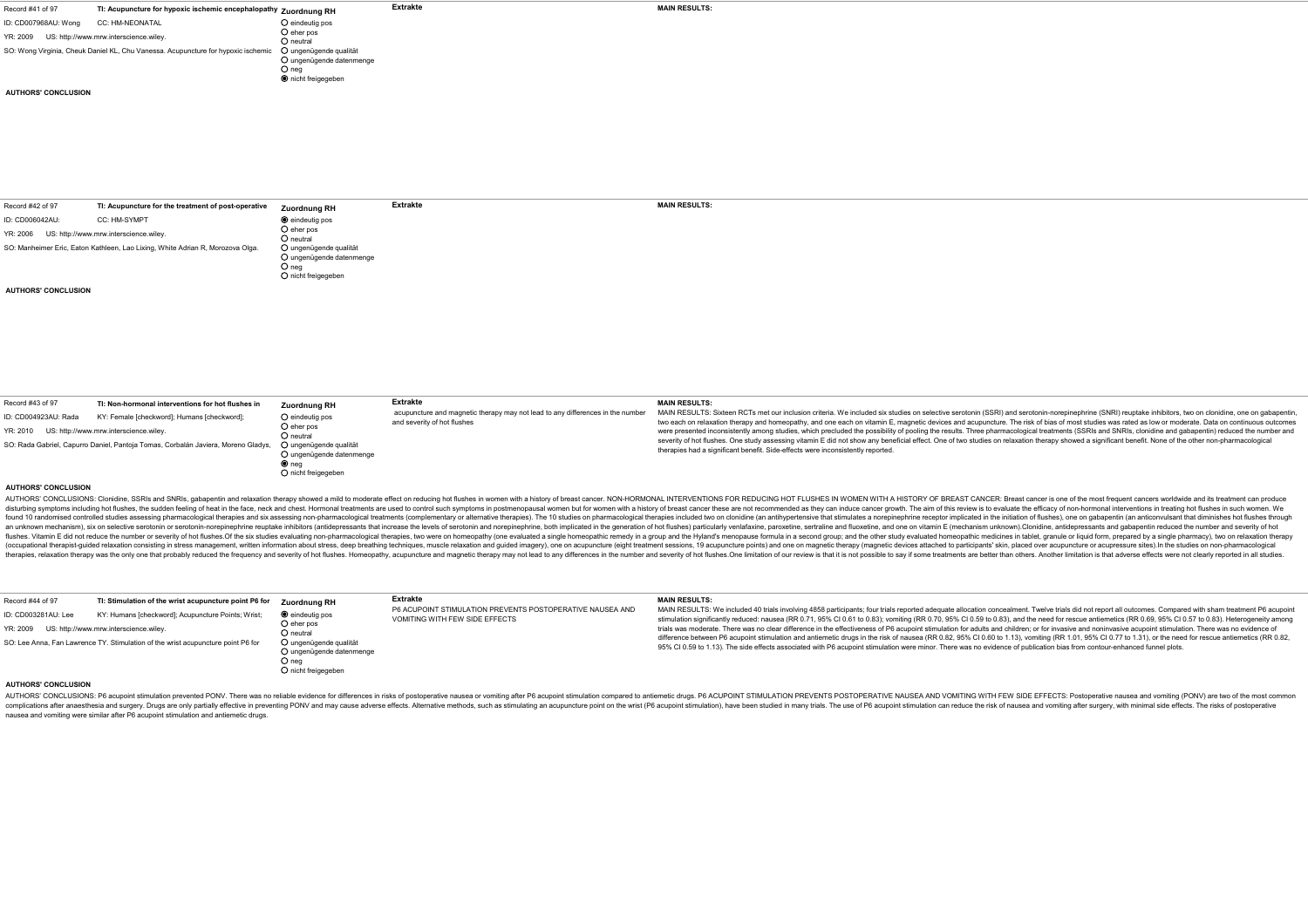| Record #45 of 97           | TI: Acupuncture for mumps in children                                          | <b>Zuordnung RH</b>                                                                          | <b>Extrakte</b> | <b>MAIN RESUL</b> |
|----------------------------|--------------------------------------------------------------------------------|----------------------------------------------------------------------------------------------|-----------------|-------------------|
| ID: CD008400AU: He         | CC: HM-ARI                                                                     | O eindeutig pos                                                                              |                 |                   |
| YR: 2010                   | US: http://www.mrw.interscience.wiley.                                         | O eher pos<br>$O$ neutral                                                                    |                 |                   |
|                            | SO: He Jing, Zheng Min, Zhang Mingming, Jiang Hua. Acupuncture for mumps in    | O ungenügende qualität<br>O ungenügende datenmenge<br>$O$ neg<br>$\bullet$ nicht freigegeben |                 |                   |
| <b>AUTHORS' CONCLUSION</b> |                                                                                |                                                                                              |                 |                   |
|                            |                                                                                |                                                                                              |                 |                   |
|                            |                                                                                |                                                                                              |                 |                   |
|                            |                                                                                |                                                                                              |                 |                   |
|                            |                                                                                |                                                                                              |                 |                   |
|                            |                                                                                |                                                                                              |                 |                   |
|                            |                                                                                |                                                                                              |                 |                   |
| Record #46 of 97           | TI: Acupuncture for (sub)acute non-specific low-back                           | <b>Zuordnung RH</b>                                                                          | <b>Extrakte</b> | <b>MAIN RESUL</b> |
| ID: CD009265AU: Furlan     | <b>CC: HM-BACK</b>                                                             | O eindeutig pos                                                                              |                 |                   |
| YR: 2011                   | US: http://www.mrw.interscience.wiley.                                         | $O$ eher pos<br>$O$ neutral                                                                  |                 |                   |
|                            | SO: Furlan Andrea D, Yazdi Fatemeh, Tsertsvadze Alexander, Lao Lixing, Sherman | O ungenügende qualität<br>O ungenügende datenmenge<br>$O$ neg                                |                 |                   |
|                            |                                                                                | <b>O</b> nicht freigegeben                                                                   |                 |                   |
| <b>AUTHORS' CONCLUSION</b> |                                                                                |                                                                                              |                 |                   |
|                            |                                                                                |                                                                                              |                 |                   |
|                            |                                                                                |                                                                                              |                 |                   |

Interest weak evidence to support the use of hypnosis, psychotherapy, acupuncture and chiropractic but it was provided in each case by single small trials, some of dubious methodological rigour. Robust randomised trials ar Night-time bedwetting is common in childhood, and can cause stigma, stress and inconvenience. Alarms offer the best chance of cure, and desmopressin may be used to reduce or stop wet nights during treatment. Simple behavio evidence to support this. There was no reliable information comparing complementary methods with established effective methods such as alarms and desmopressin. Complementary treatments such as hypnosis, psychotherapy, acup

| Record #47 of 97<br>TI: Complementary and miscellaneous interventions                                      | <b>Zuordnung RH</b>                                | <b>Extrakte</b>                                                                                                                                                   | <b>MAIN RESUL</b>                                   |
|------------------------------------------------------------------------------------------------------------|----------------------------------------------------|-------------------------------------------------------------------------------------------------------------------------------------------------------------------|-----------------------------------------------------|
| ID: CD005230AU: Glazener KY: Child [checkword]; Humans [checkword];                                        | $\bigcirc$ eindeutig pos                           | Acupuncture had better results than sham control acupuncture (RR for failure or<br>relapse after stopping treatment 0.67, 95% CI 0.48 to 0.94) in a further trial | <b>MAIN RESUL</b><br>showed differ                  |
| YR: 2005<br>US: http://www.mrw.interscience.wiley.                                                         | $\bullet$ eher pos<br>◯ neutral i                  |                                                                                                                                                                   | confidence in                                       |
| SO: Glazener Cathryn MA, Evans Jonathan HC, Cheuk Daniel KL. Complementary and $\;$ O ungenügende qualität | $\bigcirc$ ungenügende datenmenge<br>$\bigcup$ neg |                                                                                                                                                                   | but this deper<br>Active chiropr<br>trials, and nee |

nicht freigegeben

 $\bullet$  neg

MAIN RESULTS: Twenty-seven trials, with 4041 women, met the inclusion criteria. These trials covered many interventions, including acupressure, acustimulation, acupuncture, ginger, vitamin B6 and several rugs. We identified no studies of dietary or other lifestyle interventions. Evidence regarding the effectiveness of P6 acupressure, auricular (ear) acupressure and acustimulation of the P6 point was ouncture (P6 or traditional) showed no significant benefit to women in pregnancy. The use of ginger products may be helpful to women, but the evidence of effectiveness was limited and not There was only limited evidence from trials to support the use of pharmacological agents including vitamin B6, and anti-emetic drugs to relieve mild or moderate nausea and vomiting. There was little information on maternal and fetal adverse outcomes and on psychological, social or economic outcomes. We were unable to pool findings from studies for most outcomes due to heterogeneity in study participants, interventions, comparison groups, and outcomes measured or reported. The methodological quality of the included studies was mixed.

#### AUTHORS' CONCLUSION

Daugmancy, health professionals need to provide clear guidance of may pregnancy, health professionals need to provide clear guidance to women, based on systematically reviewed evidence. There is a lack of high-quality evid INTERVENTIONS FOR NAUSEA AND VOMITING IN EARLY PREGNANCY: Nausea, retching or dry heaving, and vomiting in early pregnancy are very distressing for women. Many treatments are available to women with morning sickness, inclu on edicas the development of these treatments have been found to be effective and safe because of the concern that taking medications may adversely affect the development of the fetus. This review found a lack of high-qual Equively stand on Bene tid in mproving acupable showed a benefit in improving nausea or vomiting. Some studies showed a benefit in improving nausea and vomiting. Some studies were inconsistent and limited. Studies were car and therefore, it was difficult to draw firm conclusions. Most studies had different ways of measuring the symptoms of nausea and vomiting and therefore, we could not look at these findings together. Few studies reported m

#### LTS:

MAIN RESULTS: In 15 randomised controlled trials, 1389 children were studied, of whom 703 received a complementary intervention. The quality of the trials was poor: four trials were quasi-randomised, five rences at baseline and ten lacked follow up data.The outcome was better after hypnosis than imipramine in one trial (relative risk (RR) for failure or relapse after stopping treatment 0.42, 95% confidence interval (CI) 0.23 to 0.78). Psychotherapy appeared to be better in terms of fewer children failing or relapsing than both alarm (RR 0.28, 95% CI 0.09 to 0.85) and rewards (0.29, 95% 0.09 to 0.90)ended on data from only one trial. Acupuncture had better results than sham control acupuncture (RR for failure or relapse after stopping treatment 0.67, 95% CI 0.48 to 0.94) in a further trial. Active chiropractic adjustment had better results than sham adjustment (RR for failure or relapse after stopping treatment 0.74, 95% CI 0.60 to 0.91). However, each of these findings came from small single eed to be verified in further trials. The findings for diet and faradization were unreliable, and there were no trials including homeopathy or surgery.

#### LTS:

| Record #48 of 97            | TI: Interventions for nausea and vomiting in early                                    | <b>Zuordnung RH</b>                                                  | <b>Extrakte</b>                                                                                                                                                                                                  | <b>MAIN RESUI</b>                                   |
|-----------------------------|---------------------------------------------------------------------------------------|----------------------------------------------------------------------|------------------------------------------------------------------------------------------------------------------------------------------------------------------------------------------------------------------|-----------------------------------------------------|
| ID: CD007575AU:<br>YR: 2010 | KY: Female [checkword]; Humans [checkword];<br>US: http://www.mrw.interscience.wiley. | $\bigcirc$ eindeutig pos<br>$\bigcirc$ eher pos<br>$\cap$ neutral    | Acupuncture (P6 or traditional) showed no significant benefit to women in<br>pregnancy. The use of ginger products may be helpful to women, but the evidence<br>of effectiveness was limited and not consistent. | <b>MAIN RESUL</b><br>antiemetic dr<br>limited. Acup |
|                             | SO: Matthews Anne, Dowswell Therese, Haas David M, Doyle Mary, O'Mathúna Dónal        | $\bigcirc$ ungenügende qualität<br>$\bigcirc$ ungenügende datenmenge |                                                                                                                                                                                                                  | consistent. T<br>little informat<br>norticinante    |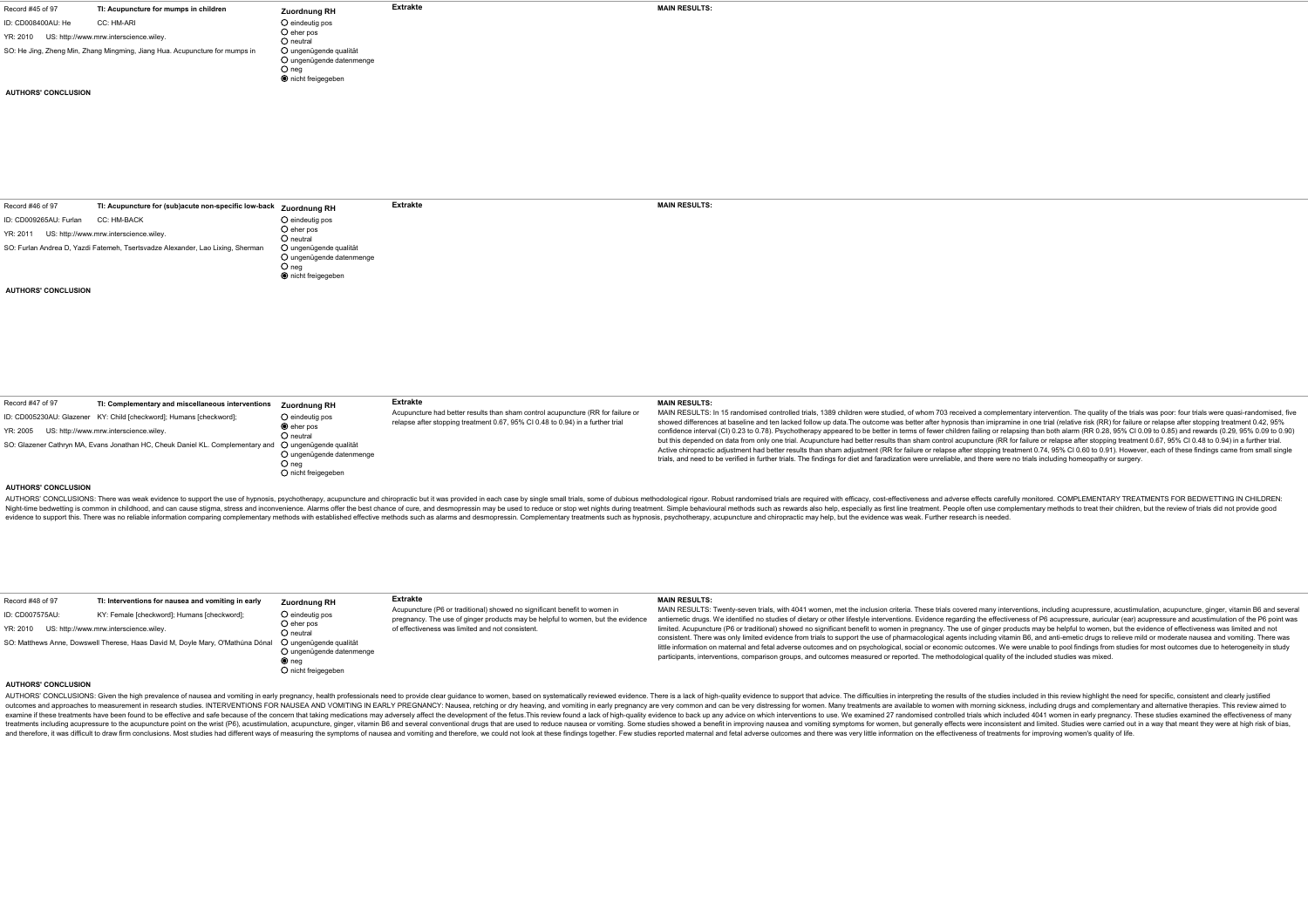| Record #49 of 97                                | TI: Manipulation or Mobilisation for Neck Pain                                                           | <b>Zuordnung RH</b>                                                                  | <b>Extrakte</b>                                                                                                                       | <b>MAIN RESULTS:</b>                                                                                                                                                                                                                                                                                                                                                                                                                                                                                                                                                                                                                                                                                                                                                                                                                                                                                                                                                                                                                                                                                                                                                                                                                                                                                                                                                                                                                                                                                                                                                                                                                                                                                                                                                                                                                                                                                                                                                                                                                                                                                          |
|-------------------------------------------------|----------------------------------------------------------------------------------------------------------|--------------------------------------------------------------------------------------|---------------------------------------------------------------------------------------------------------------------------------------|---------------------------------------------------------------------------------------------------------------------------------------------------------------------------------------------------------------------------------------------------------------------------------------------------------------------------------------------------------------------------------------------------------------------------------------------------------------------------------------------------------------------------------------------------------------------------------------------------------------------------------------------------------------------------------------------------------------------------------------------------------------------------------------------------------------------------------------------------------------------------------------------------------------------------------------------------------------------------------------------------------------------------------------------------------------------------------------------------------------------------------------------------------------------------------------------------------------------------------------------------------------------------------------------------------------------------------------------------------------------------------------------------------------------------------------------------------------------------------------------------------------------------------------------------------------------------------------------------------------------------------------------------------------------------------------------------------------------------------------------------------------------------------------------------------------------------------------------------------------------------------------------------------------------------------------------------------------------------------------------------------------------------------------------------------------------------------------------------------------|
| ID: CD004249AU: Gross                           | KY: Humans [checkword]; Acute Disease; Chronic                                                           | O eindeutig pos                                                                      | low quality evidence for subacute and chronic neck pain indicated that 1) a                                                           | MAIN RESULTS: We included 27 trials (1522 participants).Cervical Manipulation for subacute/chronic neck pain : Moderate quality evidence suggested manipulation and mobilisation produced similar effects                                                                                                                                                                                                                                                                                                                                                                                                                                                                                                                                                                                                                                                                                                                                                                                                                                                                                                                                                                                                                                                                                                                                                                                                                                                                                                                                                                                                                                                                                                                                                                                                                                                                                                                                                                                                                                                                                                     |
| YR: 2010                                        | US: http://www.mrw.interscience.wiley.                                                                   | $\bullet$ eher pos<br>O neutral                                                      | combination of Maitland mobilisation techniques was similar to acupuncture for<br>immediate pain relief and increased function        | on pain, function and patient satisfaction at intermediate-term follow-up. Low quality evidence showed manipulation alone compared to a control may provide short- term relief following one to four sessions<br>(SMD pooled -0.90 (95%CI: -1.78 to -0.02)) and that nine or 12 sessions were superior to three for pain and disability in cervicogenic headache. Optimal technique and dose need to be determined. Thoracic                                                                                                                                                                                                                                                                                                                                                                                                                                                                                                                                                                                                                                                                                                                                                                                                                                                                                                                                                                                                                                                                                                                                                                                                                                                                                                                                                                                                                                                                                                                                                                                                                                                                                  |
|                                                 | SO: Gross Anita, Miller Jordan, D'Sylva Jonathan, Burnie Stephen J, Goldsmith Charles                    | O ungenügende qualität<br>O ungenügende datenmenge<br>$O$ neg<br>O nicht freigegeben |                                                                                                                                       | Manipulation for acute/chronic neck pain : Low quality evidence supported thoracic manipulation as an additional therapy for pain reduction (NNT 7; 46.6% treatment advantage) and increased function (NNT)<br>5; 40.6% treatment advantage) in acute pain and favoured a single session of thoracic manipulation for immediate pain reduction compared to placebo for chronic neck pain (NNT 5, 29% treatment<br>advantage). Mobilisation for subacute/chronic neck pain: In addition to the evidence noted above, low quality evidence for subacute and chronic neck pain indicated that 1) a combination of Maitland<br>mobilisation techniques was similar to acupuncture for immediate pain relief and increased function; 2) there was no difference between mobilisation and acupuncture as additional treatments for immediate<br>pain relief and improved function; and 3) neural dynamic mobilisations may produce clinically important reduction of pain immediately post-treatment. Certain mobilisation techniques were superior.                                                                                                                                                                                                                                                                                                                                                                                                                                                                                                                                                                                                                                                                                                                                                                                                                                                                                                                                                                                                                                                                |
| <b>AUTHORS' CONCLUSION</b>                      |                                                                                                          |                                                                                      |                                                                                                                                       |                                                                                                                                                                                                                                                                                                                                                                                                                                                                                                                                                                                                                                                                                                                                                                                                                                                                                                                                                                                                                                                                                                                                                                                                                                                                                                                                                                                                                                                                                                                                                                                                                                                                                                                                                                                                                                                                                                                                                                                                                                                                                                               |
|                                                 |                                                                                                          |                                                                                      |                                                                                                                                       | ISATION AND MOBILISATION FOR MECHANICAL NECK DISORDERS: Neck pain is a common musculoskeletal complaint. It can cause varying levels of disability for the affected individual and is costly to society. Neck pain radiating d<br>(movement imposed on joints and muscles) can be used alone or in combination with other physical therapies to treat neck pain. This updated review included 27 trials (1522 participants) that compared manipulation or mobili<br>25 participants, Low quality eviden membel at in the composile and provide more pain relief for those with acute or chronic neck pain when compared to a control in the short-term following one to four treatment s) dosage t<br>Interpediate on manipulation and proderate of proderate publity for chronic cervicogenic headache. There is moderate quality evidence from 2 trials (369 participants) that there is little to no difference between manipulat<br>Interappletion, and acupuncture for mostly short-term and on one occasion intermediate term follow-up for those with subacute and chronic neck pain (6 trials, 494 participants). There is very low to low quality evidence fr<br>or provide some immediate reduction in neck pain when provided alone or as an adjunct to electrothermal therapy or individualized physiotherapy for people with acute neck pain or whiplash. When thoracic manipulation alone,<br>The participants) that a mobilisation is as effective as acupuncture for pain relief and improved function for subacute and chronic neck pain and neural dynamic techniques produce clinically important pain reduction and se<br>Ince out of those eight studies. Three out of those eight studies reported in 8 of the 27 studies reported no side effects. Five studies reported minor and temporary side effects including headache, pain, stiffness, minor<br>thus lowering our confidence in the results. The differences in participant and treatment characteristics across the studies infrequently allowed statistical combination of the results. Further research is very likely to h |
| Record #50 of 97                                | TI: Non-pharmacological interventions for assisting                                                      | <b>Zuordnung RH</b>                                                                  | <b>Extrakte</b>                                                                                                                       | <b>MAIN RESULTS:</b>                                                                                                                                                                                                                                                                                                                                                                                                                                                                                                                                                                                                                                                                                                                                                                                                                                                                                                                                                                                                                                                                                                                                                                                                                                                                                                                                                                                                                                                                                                                                                                                                                                                                                                                                                                                                                                                                                                                                                                                                                                                                                          |
| ID: CD006447AU: Yip                             | KY: Child [checkword]; Humans [checkword]; Cooperative $\bigcirc$ eindeutig pos                          |                                                                                      | One study of acupuncture for parents found that the parent was less anxious, and                                                      | MAIN RESULTS: We included 17 trials, all from developed countries, involving 1796 children, their parents or both. Eight trials assessed parental presence. None showed significant differences in anxiety or                                                                                                                                                                                                                                                                                                                                                                                                                                                                                                                                                                                                                                                                                                                                                                                                                                                                                                                                                                                                                                                                                                                                                                                                                                                                                                                                                                                                                                                                                                                                                                                                                                                                                                                                                                                                                                                                                                 |
| YR: 2009 US: http://www.mrw.interscience.wiley. |                                                                                                          | $\bullet$ eher pos<br>O neutral                                                      | the child was more co-operative, at induction of anaesthesia These promising<br>interventions need to be tested in additional trials. | co-operation of children during induction, except for one where parental presence was significantly less effective than midazolam in reducing children's anxiety at induction. Six trials assessed interventions for<br>children. Preparation with a computer package improved co-operation compared with parental presence (one trial). Children playing hand-held video games before induction were significantly less anxious                                                                                                                                                                                                                                                                                                                                                                                                                                                                                                                                                                                                                                                                                                                                                                                                                                                                                                                                                                                                                                                                                                                                                                                                                                                                                                                                                                                                                                                                                                                                                                                                                                                                              |
|                                                 | SO: Yip Peggy, Middleton Philippa, Cyna Allan M, Carlyle Alison V. Non-                                  | O ungenügende qualität<br>O ungenügende datenmenge<br>$O$ neg<br>O nicht freigegeben |                                                                                                                                       | than controls or premedicated children (one trial). Compared with controls, clown doctors reduced anxiety in children (modified Yale Preoperative Anxiety Scale (mYPAS): mean difference (MD) 30.75 95% CI<br>15.14 to 46.36; one trial). In children undergoing hypnosis, there was a nonsignificant trend towards reduced anxiety during induction (mYPAS < 24: risk ratio (RR) 0.59 95% CI 0.33 to 1.04 - 39% versus 68%:<br>one trial) compared with midazolam. A low sensory environment improved children's co-operation at induction (RR 0.66, 95% CI 0.45 to 0.95; one trial) and no effect on children's anxiety was found for music<br>therapy (one trial).Parental interventions were assessed in three trials. Children of parents having acupuncture compared with parental sham-acupuncture were less anxious during induction (mYPAS MD 17,<br>95% CI 3.49 to 30.51) and more children were co-operative (RR 0.63, 95% CI 0.4 to 0.99). Parental anxiety was also significantly reduced in this trial. In two trials, a video viewed preoperatively did not show                                                                                                                                                                                                                                                                                                                                                                                                                                                                                                                                                                                                                                                                                                                                                                                                                                                                                                                                                                                                                               |
| <b>AUTHORS' CONCLUSION</b>                      |                                                                                                          |                                                                                      |                                                                                                                                       | effects on child or parental outcomes.                                                                                                                                                                                                                                                                                                                                                                                                                                                                                                                                                                                                                                                                                                                                                                                                                                                                                                                                                                                                                                                                                                                                                                                                                                                                                                                                                                                                                                                                                                                                                                                                                                                                                                                                                                                                                                                                                                                                                                                                                                                                        |
|                                                 | improved co-operation in children. These promising interventions need to be tested in additional trials. |                                                                                      |                                                                                                                                       | AUTHORS' CONCLUSIONS: This review shows that the presence of parents during induction of general anaesthesia does not reduce their child's anxiety. Promising non-pharmacological interventions such as parental acupuncture;<br>INDUCTION OF ANAESTHESIA IN CHILDREN: The initial process of giving general anaesthesia (i.e. induction of anaesthesia) to children, can be distressing for them and also for their parents. Children can be given general ana<br>Interps have been tested to see if they could be used instead of sedative drug sument anaesthesia is being induced in children. The presence of parents at induction of the child's anaesthesia, has been thown to reduce anxi<br>and the parents found that the parents found that the parent was less anxious, and the child or so a parent was less anxious, and the child was more co-operative, at induction of anaesthesia. Another study of giving parent                                                                                                                                                                                                                                                                                                                                                                                                                                                                                                                                                                                                                                                                                                                                                                                                                                                                                                                                                                                                                                                                                                                                                                           |

THORS' CONCLUSIONS: Allthough some interventions may be promising, there is not sufficient evidence from trials on any intervention to justify widespread implementation. More research is needed on treatments for this painf Increas the on During a time women experience this, usually in the first few days after giving birth, although it can also occur later on. During a time when mothers are coping with the demands of a new baby it may mean th Infection. The aim of the review was to examine treatments used to relieve the symptoms of breast engorgement. We included eight randomised controlled trials involving 744 women. Studies examined a range of different inclu (ultrasound, cabbage leaves, and oxytocin) there was no strong evidence that interventions led to a more rapid resolution of symptoms, as in these studies women tended to have improvements in pain and other symptoms over t Improvements in symptoms in the days following treatment, although there was no evidence of a difference between groups by six days, and the study was not large enough to be able to detect meaningful differences such as br onterproperator and cold pack groups before treatment started meant that results were difficult to interpret. The overall conclusions of the review are that although some interventions may be promising, there is not suffic and distressing condition.

MAIN RESULTS: We included eight studies with 744 women. Trials examined a range of different treatments for breast engorgement: acupuncture (two studies), cabbage leaves (two studies), cold gel packs (one study), pharmacological treatments (two studies) and ultrasound (one study). For several interventions (ultrasound, cabbage leaves, and oxytocin) there was no statistically significant evidence thatinterventions were associated with a more rapid resolution of symptoms; in these studies women tended to have improvements in pain and other symptoms over time whether or not they received active treatment. There was evidence from one study that, compared with women receiving routine care, women receiving acupuncture had greater improvements in symptoms in the days following treatment,although there was no evidence of a difference between groups by six days, and the study did not have sufficient power to detect meaningful differences for other outcomes (such as breast abscess). A study examining protease complex reported findings favouring intervention groups although it is more than 40 years since the study was carried out, and we are not aware that this preparation is used in current practice. A study looking at cold packs suggested that the application of cold does not cause harm, and may be associated with improvements in symptoms, although differences between control and intervention groups at baseline mean that results are difficult to interpret.

 $TS:$ 

eindeutig pos  $\bullet$  eher pos O neutral

O ungenügende qualität ungenügende datenmenge

 $O$  neg nicht freigegeben

Record #52 of 97

TI: Treatments for breast engorgement during

SO: Mangesi Lindeka, Dowswell Therese. Treatments for breast engorgement during

YR: 2010 US: http://www.mrw.interscience.wiley.

ID: CD006946AU: Mangesi KY: Female [checkword]; Humans [checkword];

MAIN RESULTS:

#### **AUTHORS' CONCLUSION**

## Extrakte

 Allthough some interventions may be promising, there is not sufficient evidence from trials on any intervention to justify widespread implementation. More researchis needed on treatments for this painful and distressing condition.

Zuordnung RH

| Record #53 of 97      | TI: Acupuncture for chronic fatique syndrome                                                                             | <b>Zuordnung RH</b>                      | Extrakte | <b>MAIN RESULT</b> |
|-----------------------|--------------------------------------------------------------------------------------------------------------------------|------------------------------------------|----------|--------------------|
| ID: CD006010AU: Zhang | CC: HM-DEPRESSN                                                                                                          | $\bigcirc$ eindeutig pos                 |          |                    |
| YR: 2006              | US: http://www.mrw.interscience.wiley.                                                                                   | $\bigcirc$ eher pos<br>$\supset$ neutral |          |                    |
|                       | SO: Zhang Wei, Liu Zhishun, Wu Taixiang, Peng Weina. Acupuncture for chronic fatigue $\,\bigcirc\,$ ungenügende qualität |                                          |          |                    |
|                       |                                                                                                                          | $\bigcirc$ ungenügende datenmenge        |          |                    |
|                       |                                                                                                                          | O nea                                    |          |                    |
|                       |                                                                                                                          | <b>●</b> nicht freigegeben               |          |                    |
|                       |                                                                                                                          |                                          |          |                    |

AUTHORS' CONCLUSION

#### $LTS:$

#### $LTS:$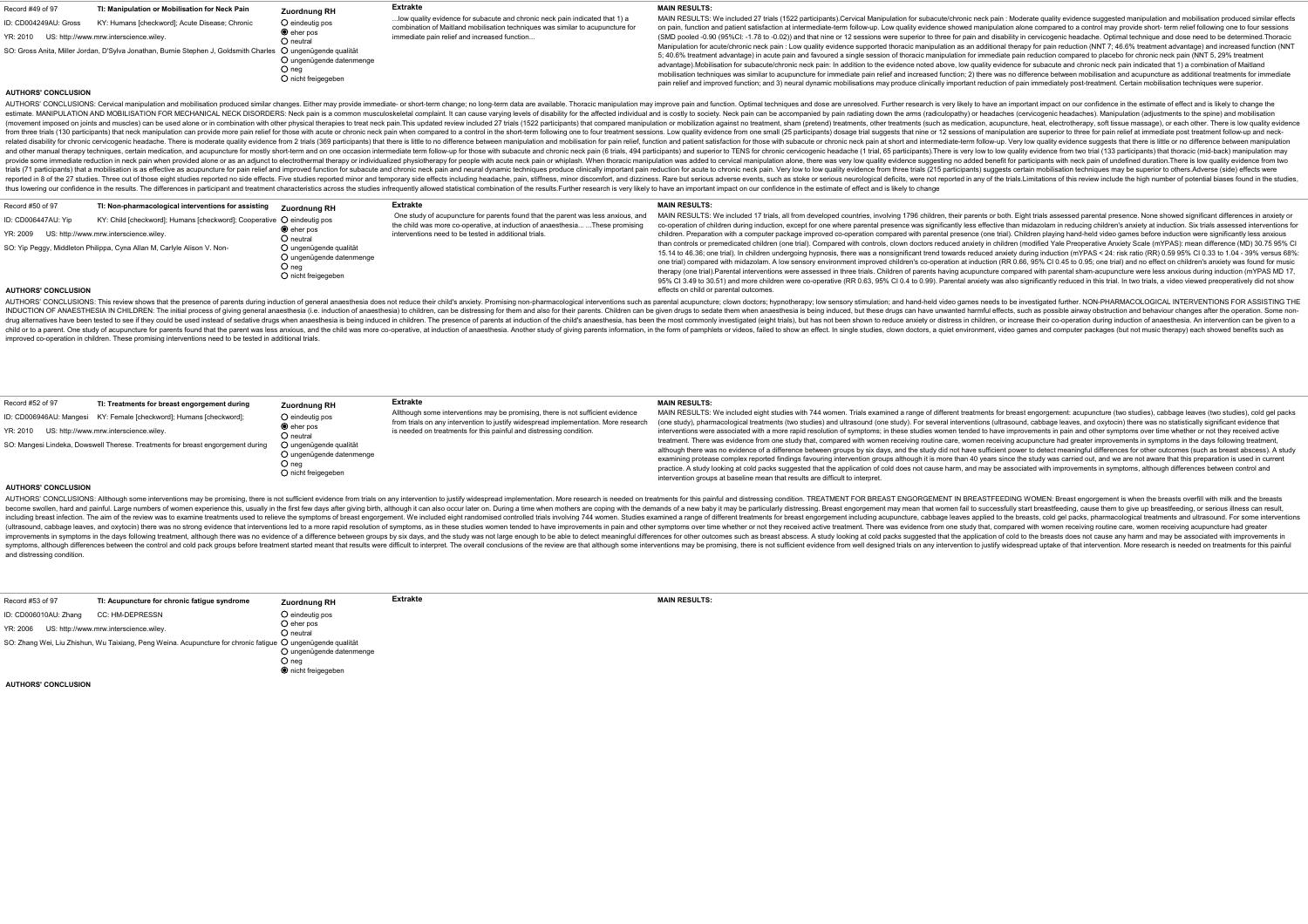In agges might be beneficial for patients with subacute and chronic non-specific low-back pain, especially when combined with exercises and education. The evidence suggests that acupuncture massage, but this need confirmat one time mosclets of message as an intervention for low-back pain. MASSAGE FOR LOW-BACK PAIN: Low-back pain. MASSAGE FOR LOW-BACK PAIN: Low-back pain (LBP) is one of the most common and costly musculoskeletal problems in m Massage in this review is defined as soft-tissue manipulation using hands or a mechanical device on any body part. Non-specific LBP indicates that no specific cause is detectable, such as infection, neoplasm, metastasis, o Ight had a high risk and five had a low risk of bias. Massage was more likely to work when combined with exercises (usually stretching) and education, relaxation, physical therapy, self-care education or acupuncture. It se nassage techniques provide more relief than classic (Swedish) massage, although more research is needed to confirm this. No serious adverse events were reported by any patient in the included studies. However, some patient for patients with subacute (lasting four to 12 weeks) and chronic (lasting longer than 12 weeks) non-specific low-back pain, especially when combined with exercises and education.

| Record #54 of 97                                   | TI: Acupuncture for postherpetic neuralgia                                         | <b>Zuordnung RH</b>                                                                         | <b>Extrakte</b>                                                                                                                                                   | <b>MAIN RESUL</b>                                  |
|----------------------------------------------------|------------------------------------------------------------------------------------|---------------------------------------------------------------------------------------------|-------------------------------------------------------------------------------------------------------------------------------------------------------------------|----------------------------------------------------|
| ID: CD007793AU: Wang                               | <b>CC: HM-NEUROMUSC</b>                                                            | $O$ eindeutig pos                                                                           |                                                                                                                                                                   |                                                    |
| US: http://www.mrw.interscience.wiley.<br>YR: 2009 |                                                                                    | $\bigcirc$ eher pos<br>$O$ neutral                                                          |                                                                                                                                                                   |                                                    |
|                                                    | SO: Wang Peng, Zhao Jiping, Wu Taixiang. Acupuncture for postherpetic neuralgia.   | O ungenügende qualität<br>O ungenügende datenmenge<br>$\bigcirc$ neg<br>● nicht freigegeben |                                                                                                                                                                   |                                                    |
| <b>AUTHORS' CONCLUSION</b>                         |                                                                                    |                                                                                             |                                                                                                                                                                   |                                                    |
|                                                    |                                                                                    |                                                                                             |                                                                                                                                                                   |                                                    |
|                                                    |                                                                                    |                                                                                             |                                                                                                                                                                   |                                                    |
|                                                    |                                                                                    |                                                                                             |                                                                                                                                                                   |                                                    |
|                                                    |                                                                                    |                                                                                             |                                                                                                                                                                   |                                                    |
|                                                    |                                                                                    |                                                                                             |                                                                                                                                                                   |                                                    |
| Record #55 of 97                                   | TI: Massage for low-back pain                                                      | <b>Zuordnung RH</b>                                                                         | <b>Extrakte</b>                                                                                                                                                   | <b>MAIN RESUL</b>                                  |
| ID: CD001929AU: Furlan                             | KY: Adult [checkword]; Humans [checkword]; Massage                                 | O eindeutig pos                                                                             | It seems that acupressure or pressure point massage techniques provide more<br>relief than classic (Swedish) massage, although more research is needed to confirm | <b>MAIN RESUL</b><br>inert therapy                 |
| US: http://www.mrw.interscience.wiley.<br>YR: 2008 |                                                                                    | $\bullet$ eher pos<br>O neutral                                                             | this.                                                                                                                                                             | treatments. T                                      |
|                                                    | SO: Furlan Andrea D, Imamura Marta, Dryden Trish, Irvin Emma. Massage for low-back | O ungenügende qualität<br>O ungenügende datenmenge<br>$O$ neg<br>O nicht freigegeben        |                                                                                                                                                                   | that reflexolog<br>compared two<br>results to clas |

DITHORS' CONCLUSIONS: Breathing training, walking aids, NMES and CWV appear to be effective non-pharmacological interventions for relieving breathlessness in advanced stages of disease. NON-PHARMACOLOGICAL INTERVENTIONS FO symptom in incurable cancer and some other illnesses at the end of life. Overall shortness of breath towards the end of life is still difficult to treat. Appropriate treatment of this distressing symptom requires both drug In equiver substanding studies and preced on possumple and methods with a mixture of components. The two groups were then divided in to 12 subgroups. The following studies showed that these interventions can help to reliev interventions identified were counselling and support, either alone or in combination with relaxation-breathing training, music, relaxation, a hand-held fan directed at a patient's face, case management and psychotherapy. interventions. Most studies were conducted in participants with chronic lung disease. Only a few studies included participants with heart failure, cancer or neurological disease.

- O eindeutig pos
- $\bigcirc$  eher pos
- O neutral
- ungenügende qualität
- ungenügende datenmenge
- $O$  neg
- nicht freigegeben

#### AUTHORS' CONCLUSION

| Record #56 of 97                                                                                                                   | TI: Non-pharmacological interventions for    | <b>Zuordnung RH</b>                                                                                                                 | <b>Extrakte</b>                                                                                                      | <b>MAIN RESUL</b>                                                    |
|------------------------------------------------------------------------------------------------------------------------------------|----------------------------------------------|-------------------------------------------------------------------------------------------------------------------------------------|----------------------------------------------------------------------------------------------------------------------|----------------------------------------------------------------------|
| ID: CD005623AU:                                                                                                                    | KY: Humans [checkword]; Acupuncture Therapy; | $\bigcirc$ eindeutig pos<br>$\bullet$ eher pos                                                                                      | There is a low strength of evidence that acupuncture/acupressure is helpful and no<br>evidence for the use of music. | <b>MAIN RESUL</b><br>(music) ( $n = 6$                               |
| YR: 2008<br>US: http://www.mrw.interscience.wiley.<br>SO: Bausewein Claudia, Booth Sara, Gysels Marjolein, Higginson Irene J. Non- |                                              | $\supset$ neutral<br>$\bigcirc$ ungenügende qualität<br>$O$ ungenügende datenmenge<br>$\bigcup$ neg<br>$\bigcirc$ nicht freigegeben |                                                                                                                      | categorised in<br>high strength<br>acupuncture/a<br>relaxation train |

Record #57 of 97ID: CD007849AU: CheukTI: Acupuncture for autistic spectrum disorderYR: 2009 US: http://www.mrw.interscience.wiley. CC: HM-BEHAV

SO: Cheuk Daniel KL, Wong Virginia, Chen Wen Xiong. Acupuncture for autistic

AUTHORS' CONCLUSION

MAIN RESULTS:

#### LTS:

LTS: Thirteen randomized trials were included. Eight had a high risk and five had a low risk of bias. One study was published in German and the rest in English. Massage was compared to an inert therapy (sham treatment) in two studies that showed that massage was superior for pain and function on both short and long-term follow-ups. In eight studies, massage was compared to other active treatments. They showed that massage was similar to exercises, and massage was superior to joint mobilization, relaxation therapy, physical therapy, acupuncture and self-care education. One study showedogy on the feet had no effect on pain and functioning. The beneficial effects of massage in patients with chronic low-back pain lasted at least one year after the end of the treatment. Two studies compared two different techniques of massage. One concluded that acupuncture massage produces better results than classic (Swedish) massage and another concluded that Thai massage produces similar ssic (Swedish) massage.

#### $TS:$

TS: Forty-seven studies were included (2532 participants) and categorised as follows: single component interventions with subcategories of walking aids (n = 7), distractive auditory stimuli 6), chest wall vibration (CWV, n = 5), acupuncture/acupressure (n = 5), relaxation (n = 4), neuro-electrical muscle stimulation (NMES, n = 3) and fan (n = 2). Multi-component interventions were categorised in to counselling and support (n = 6), breathing training (n = 3), counselling and support with breathing-relaxation training (n = 2), case management (n = 2) and psychotherapy (n = 2). There was a of evidence that NMES and CWV could relieve breathlessness and moderate strength for the use of walking aids and breathing training. There is a low strength of evidence that acupressure is helpful and no evidence for the use of music. There is not enough data to judge the evidence for relaxation, fan, counselling and support, counselling and support with breathingning, case management and psychotherapy. Most studies have been conducted in COPD patients, only a few studies included participants with other conditions.

Extrakte

Zuordnung RH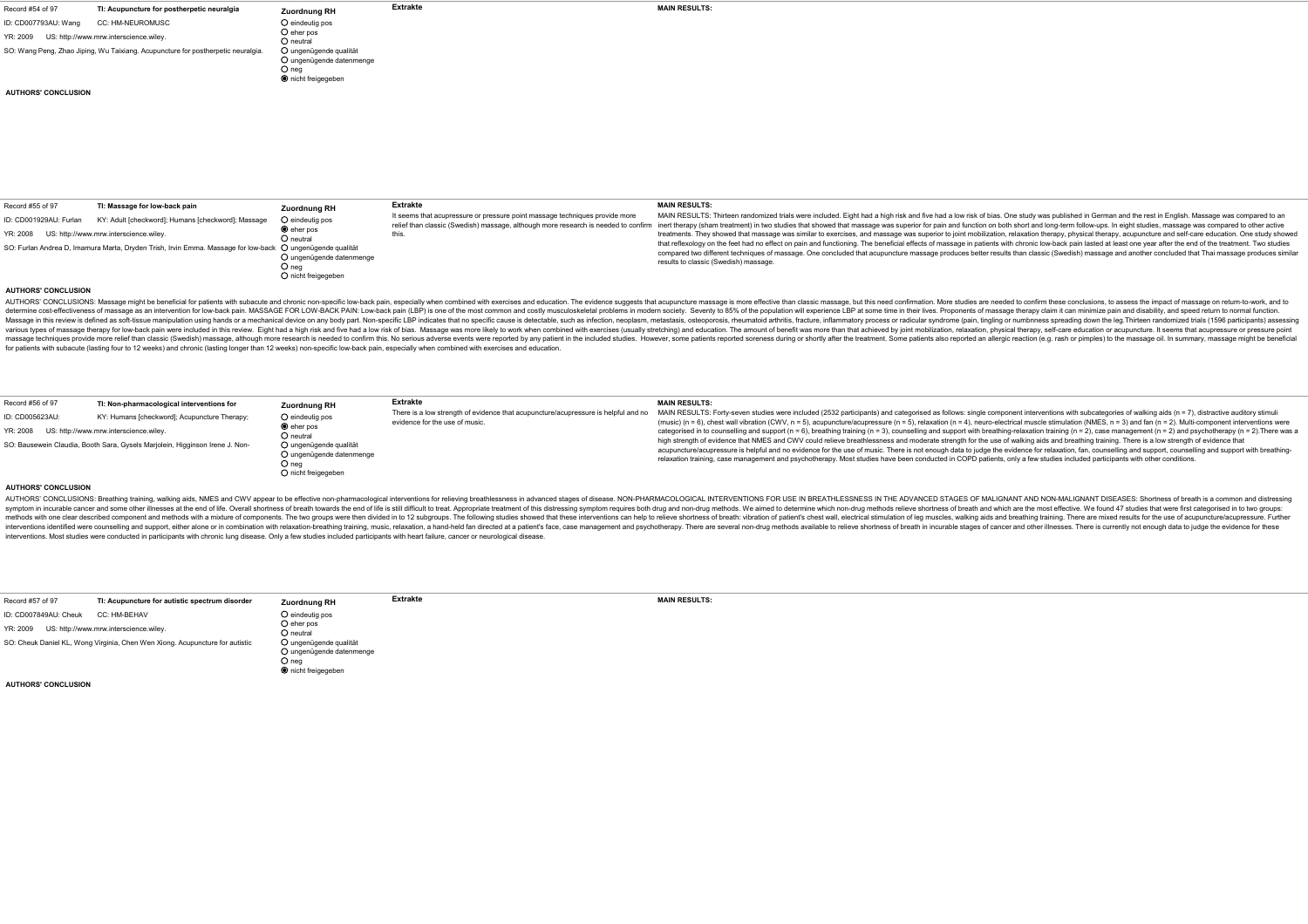| Record #58 of 97           | TI: Acupuncture for Gilles de la Tourette's syndrome                                  | <b>Zuordnung RH</b>                                                                         | <b>Extrakte</b> | <b>MAIN RESUL</b> |
|----------------------------|---------------------------------------------------------------------------------------|---------------------------------------------------------------------------------------------|-----------------|-------------------|
| ID: CD007832AU: Cui        | <b>CC: HM-MOVEMENT</b>                                                                | O eindeutig pos                                                                             |                 |                   |
| YR: 2009                   | US: http://www.mrw.interscience.wiley.                                                | $O$ eher pos<br>O neutral                                                                   |                 |                   |
|                            | SO: Cui Ye, Liu Zhishun, Zhang Wei. Acupuncture for Gilles de la Tourette's syndrome. | O ungenügende qualität<br>O ungenügende datenmenge<br>$O$ neg<br><b>O</b> nicht freigegeben |                 |                   |
| <b>AUTHORS' CONCLUSION</b> |                                                                                       |                                                                                             |                 |                   |
|                            |                                                                                       |                                                                                             |                 |                   |
|                            |                                                                                       |                                                                                             |                 |                   |
|                            |                                                                                       |                                                                                             |                 |                   |
|                            |                                                                                       |                                                                                             |                 |                   |
|                            |                                                                                       |                                                                                             |                 |                   |

ID: CD008210AU: Cui

| Record #59 of 97 | TI: Acupuncture for multiple sclerosis |
|------------------|----------------------------------------|
|                  |                                        |

SO: Cui Ye, Zhishun Liu, Marchese Monica, Lee Myeong Soo, Wang Jifeng, Niu

YR: 2010 US: http://www.mrw.interscience.wiley.

CC: HM-MS

AUTHORS' CONCLUSION

## LTS:

#### JLTS:

MAIN RESULTS: Three trials involving a total of 597 women were included. Due to differences in interventions and sample size it was not appropriate to perform a meta-analysis for the main outcome. Only one trial reported on other outcome measures relevant to this review. Moxibustion reduced the need for ECV (relative risk (RR) 0.47, 95% confidence interval (CI) 0.33 to 0.66) and resulted in decreased use oefore or during labour for women who had vaginal deliveries (RR 0.28, 95% CI 0.13 to 0.60).

- eindeutig pos O eher pos neutralZuordnung RH
- ungenügende qualität ungenügende datenmengeO neg
- nicht freigegeben

Extrakte

| Record #60 of 97                 | TI: Acupuncture for neuropathic pain in adults                                                                                                      | <b>Zuordnung RH</b>                                                                                                                           | <b>Extrakte</b> | <b>MAIN RESUL</b> |
|----------------------------------|-----------------------------------------------------------------------------------------------------------------------------------------------------|-----------------------------------------------------------------------------------------------------------------------------------------------|-----------------|-------------------|
| ID: CD008988AU: Wang<br>YR: 2011 | <b>CC: HM-SYMPT</b><br>US: http://www.mrw.interscience.wiley.<br>SO: Wang Ellen, Saxena Manoj. Acupuncture for neuropathic pain in adults. Cochrane | $\bigcirc$ eindeutig pos<br>$\bigcirc$ eher pos<br>$\bigcirc$ neutral<br>O ungenügende qualität<br>O ungenügende datenmenge<br>$\bigcirc$ neg |                 |                   |
|                                  |                                                                                                                                                     | <b>●</b> nicht freigegeben                                                                                                                    |                 |                   |

AUTHORS' CONCLUSION

Insufficient evidence to support the use of moxibustion to correct a breech presentation. Moxibustion may be beneficial in reducing the use of ocytocin, however there is a need for Well-designed randomised controlled trial Intervention. CEPHALIC VERSION BY MOXIBUSTION FOR BREECH PRESENTATION: Limited evidence suggests that moxibustion may be useful for turning babies from breech presentation (hottom first) fo cephalic presentation of babies orteion, and a caesarean section is often suggested. Moxibustion, a type of Chinese medicine which involves burning a herb close to the stim, may be helpful in turning a herb close to the little toe. The review found that safety of moxibustion.

#### AUTHORS' CONCLUSION

| Record #61 of 97                                                                   | TI: Cephalic version by moxibustion for breech | <b>Zuordnung RH</b>                                                                                                                              | <b>Extrakte</b>                                                                                                                                                          | <b>MAIN RESU</b>                   |
|------------------------------------------------------------------------------------|------------------------------------------------|--------------------------------------------------------------------------------------------------------------------------------------------------|--------------------------------------------------------------------------------------------------------------------------------------------------------------------------|------------------------------------|
| ID: CD003928AU: Coyle                                                              | KY: Female [checkword]; Humans [checkword];    | O eindeutig pos                                                                                                                                  | Limited evidence suggests that moxibustion may be useful for turning babies from<br>breech presentation (bottom first) to cephalic presentation (head first) for labour. | <b>MAIN RESU</b><br>one trial repo |
| YR: 2005<br>US: http://www.mrw.interscience.wiley.                                 |                                                | $\bullet$ eher pos<br>$\bigcirc$ neutral<br>$\bigcirc$ ungenügende qualität<br>O ungenügende datenmenge<br>$\bigcirc$ neg<br>O nicht freigegeben |                                                                                                                                                                          | of oxytocin b                      |
| SO: Coyle Meaghan E, Smith Caroline A, Peat Brian. Cephalic version by moxibustion |                                                |                                                                                                                                                  |                                                                                                                                                                          |                                    |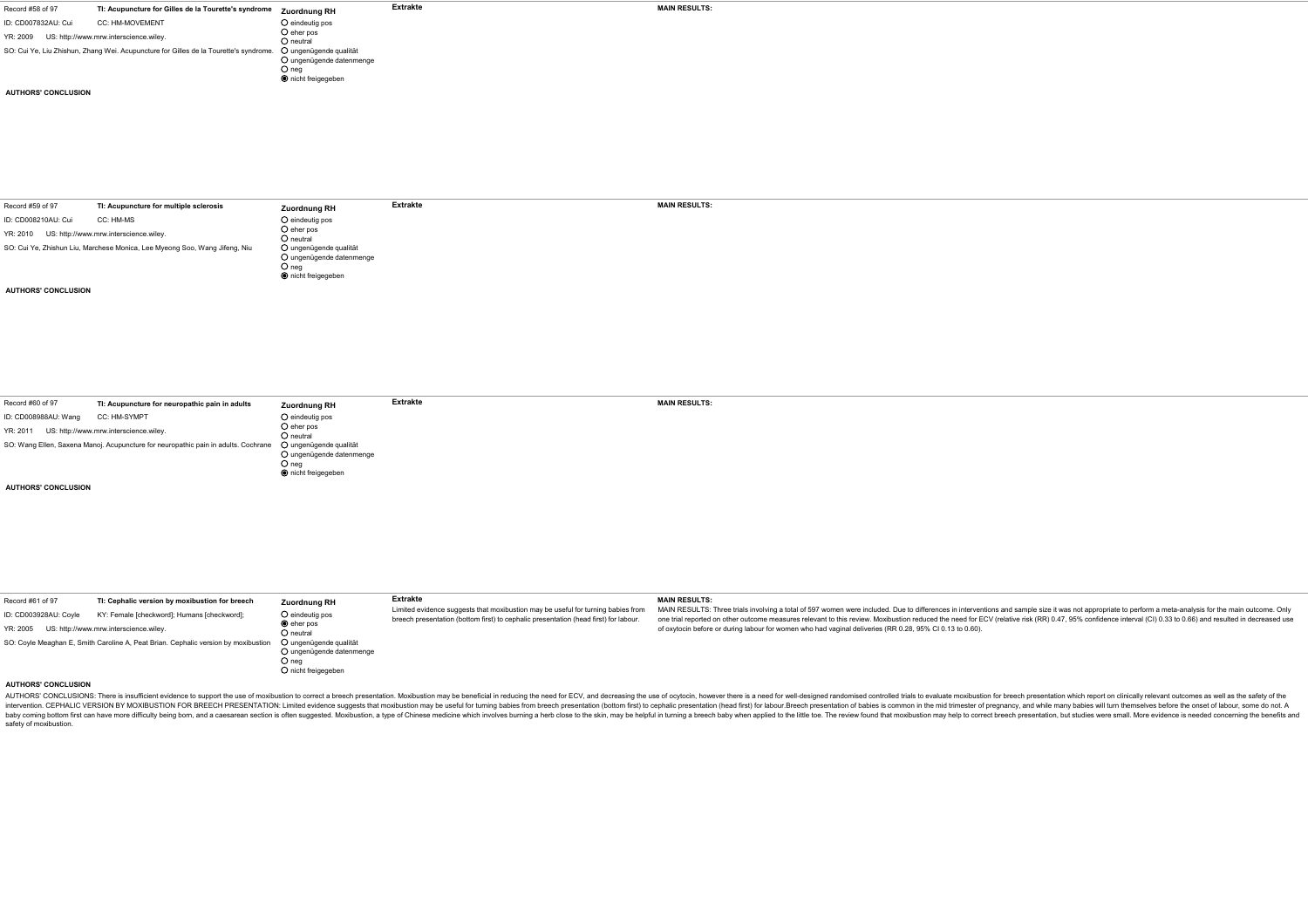onclusions: The review found promising evidence supporting the use of Chinese herbal medicine for primary dysmenorrhoea; however, results are limited by the poor methodological quality of the included trials. CHINESE HERBA is enterpance of primes and it is currently used in Dhina for the treatment of an unknown cause (i.e. no medical condition is identified). Nonsteroidal anti-inflammatory drugs or the contraceptive pill have been used for c nedicine in reducing mentual pain in the treatment of primary dysmenorrhoea, compared to conventional medicine such as NSAIDs and the oral compression. No significant adverse effects were identified in this review. However quality of the included studies.

| Record #62 of 97                                                                | TI: Chinese herbal medicine for primary           | <b>Zuordnung RH</b>                                                                                                                  | <b>Extrakte</b>                                                                                                                                          | <b>MAIN RESUL</b>                                                 |
|---------------------------------------------------------------------------------|---------------------------------------------------|--------------------------------------------------------------------------------------------------------------------------------------|----------------------------------------------------------------------------------------------------------------------------------------------------------|-------------------------------------------------------------------|
| ID: CD005288AU: Zhu                                                             | KY: Adult [checkword]; Female [checkword]; Humans | $\bigcirc$ eindeutig pos                                                                                                             | The review found promising evidence supporting the use of Chinese herbal<br>medicine for primary dysmenorrhoea; however, results are limited by the poor | <b>MAIN RESUL</b><br>for Chinese h                                |
| YR: 2008<br>US: http://www.mrw.interscience.wiley.                              |                                                   | $\bullet$ eher pos<br>$\bigcirc$ neutral<br>$O$ ungenügende qualität<br>O ungenügende datenmenge<br>$O$ neg<br>$O$ nicht freigegeben | methodological quality of the included trials. CHINESE HERBAL MEDICINE MAY<br>HELP REDUCE MENSTRUAL PAIN.                                                | CI 1.52 to 2.6<br>designed Chi<br>additional me<br>in better pain |
| SO: Zhu Xiaoshu, Proctor Michelle, Bensoussan Alan, Wu Emily, Smith Caroline A. |                                                   |                                                                                                                                      |                                                                                                                                                          |                                                                   |
| <b>AUTHORS' CONCLUSION</b>                                                      |                                                   |                                                                                                                                      |                                                                                                                                                          |                                                                   |

| Record #65 of 97                     | TI: Acupuncture for angina pectoris                                      | <b>Zuordnung RH</b>                                                                         | <b>Extrakte</b> | <b>MAIN RESU</b> |
|--------------------------------------|--------------------------------------------------------------------------|---------------------------------------------------------------------------------------------|-----------------|------------------|
| ID: CD009056AU: Kim Tae- CC: HM-VASC |                                                                          | $O$ eindeutig pos                                                                           |                 |                  |
| YR: 2011                             | US: http://www.mrw.interscience.wiley.                                   | $\bigcirc$ eher pos<br>$\bigcirc$ neutral                                                   |                 |                  |
|                                      | SO: Kim Tae-Hun, Lee Myeong Soo, Kim Kun Hyung, Kang Jung Won, Choi Tae- | O ungenügende qualität<br>O ungenügende datenmenge<br>$\bigcirc$ neg<br>● nicht freigegeben |                 |                  |
| <b>AUTHORS' CONCLUSION</b>           |                                                                          |                                                                                             |                 |                  |

| Record #66 of 97           | TI: Acupuncture for chronic constipation                                       | <b>Zuordnung RH</b>                                                                  | <b>Extrakte</b> | <b>MAIN RESUL</b> |
|----------------------------|--------------------------------------------------------------------------------|--------------------------------------------------------------------------------------|-----------------|-------------------|
| ID: CD004117AU: Zhao       | CC: HM-IBD                                                                     | $O$ eindeutig pos                                                                    |                 |                   |
| YR: 2003                   | US: http://www.mrw.interscience.wiley.                                         | $\bigcirc$ eher pos<br>$\bigcirc$ neutral                                            |                 |                   |
|                            | SO: Zhao Hong, Liu Jian Ping, Liu Zhishun, Peng Weina. Acupuncture for chronic | O ungenügende qualität<br>O ungenügende datenmenge<br>$O$ neg<br>● nicht freigegeben |                 |                   |
| <b>AUTHORS' CONCLUSION</b> |                                                                                |                                                                                      |                 |                   |

| Record #67 of 97                                                                                                                                                                                                                                       | TI: Acupuncture for chronic hepatitis B virus infection Zuordnung RH               |                                                                                      | <b>Extrakte</b> | <b>MAIN RESUL</b> |
|--------------------------------------------------------------------------------------------------------------------------------------------------------------------------------------------------------------------------------------------------------|------------------------------------------------------------------------------------|--------------------------------------------------------------------------------------|-----------------|-------------------|
| ID: CD005163AU: Liu Jian                                                                                                                                                                                                                               | CC: HM-LIVER                                                                       | $O$ eindeutig pos                                                                    |                 |                   |
| YR: 2005                                                                                                                                                                                                                                               | US: http://www.mrw.interscience.wiley.                                             | $\bigcirc$ eher pos<br>$\bigcirc$ neutral                                            |                 |                   |
|                                                                                                                                                                                                                                                        | SO: Liu Jian Ping, Wang Jian. Acupuncture for chronic hepatitis B virus infection. | O ungenügende qualität<br>O ungenügende datenmenge<br>$O$ neg<br>● nicht freigegeben |                 |                   |
| $1.1.7711A - 0.1.611A + 0.1.61A + 0.0.01A + 0.0.01A + 0.0.01A + 0.0.01A + 0.0.01A + 0.0.01A + 0.0.01A + 0.0.01A + 0.0.01A + 0.0.01A + 0.0.01A + 0.0.01A + 0.0.01A + 0.0.01A + 0.0.01A + 0.0.01A + 0.0.01A + 0.0.01A + 0.0.01A + 0.0.01A + 0.0.01A + 0$ |                                                                                    |                                                                                      |                 |                   |

AUTHORS' CONCLUSION

#### LTS:

MAIN RESULTS: Thirty-nine randomised controlled trials involving a total of 3475 women were included in the review. A number of the trials were of small sample size and poor methodological quality. Results for Chinese herbal medicine compared to placebo were unclear as data could not be combined (3 RCTs). Chinese herbal medicine resulted in significant improvements in pain relief (14 RCTs; RR 1.99, 95% CI 1.52 to 2.60), overall symptoms (6 RCTs; RR 2.17, 95% CI 1.73 to 2.73) and use of additional medication (2 RCTs; RR 1.58, 95% CI 1.30 to 1.93) when compared to use of pharmaceutical drugs. Selfhinese herbal formulae resulted in significant improvements in pain relief (18 RCTs; RR 2.06, 95% CI 1.80 to 2.36), overall symptoms (14 RCTs; RR 1.99, 95% CI 1.65 to 2.40) and use of additional medication (5 RCTs; RR 1.58, 95% CI 1.34 to 1.87) after up to three months of follow-up when compared to commonly used Chinese herbal health products. Chinese herbal medicine also resulted n relief than acupuncture (2 RCTs; RR 1.75, 95% CI 1.09 to 2.82) and heat compression (1 RCT; RR 2.08, 95% CI 2.06 to 499.18).

ILTS:

LTS:

LTS: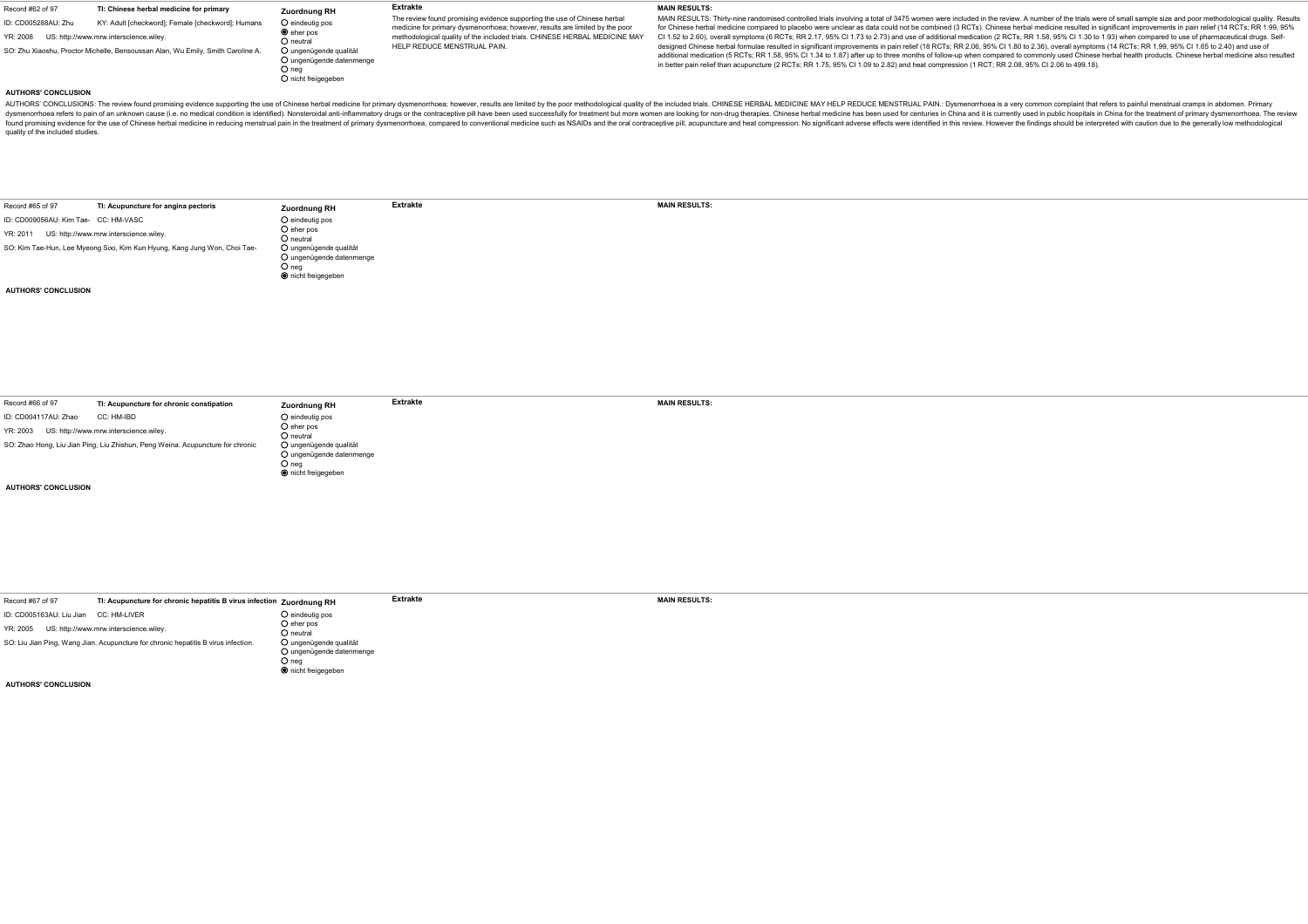| Record #68 of 97           | TI: Acupuncture for functional dyspepsia                                                                                  | <b>Zuordnung RH</b>                                               | <b>Extrakte</b> | <b>MAIN RESULTS:</b> |
|----------------------------|---------------------------------------------------------------------------------------------------------------------------|-------------------------------------------------------------------|-----------------|----------------------|
| ID: CD008487AU: Lan        | CC: HM-UPPERGI                                                                                                            | O eindeutig pos                                                   |                 |                      |
| YR: 2010                   | US: http://www.mrw.interscience.wiley.<br>SO: Lan Lei, Zeng Fang, Liu Guang J, Ying Li, Wu Xi, Liu Lan M. Acupuncture for | $O$ eher pos<br>$O$ neutral<br>O ungenügende qualität             |                 |                      |
|                            |                                                                                                                           | O ungenügende datenmenge<br>$O$ neg<br><b>O</b> nicht freigegeben |                 |                      |
| <b>AUTHORS' CONCLUSION</b> |                                                                                                                           |                                                                   |                 |                      |
|                            |                                                                                                                           |                                                                   |                 |                      |
|                            |                                                                                                                           |                                                                   |                 |                      |
|                            |                                                                                                                           |                                                                   |                 |                      |
|                            |                                                                                                                           |                                                                   |                 |                      |
|                            |                                                                                                                           |                                                                   |                 |                      |
|                            |                                                                                                                           |                                                                   |                 |                      |
| Record #69 of 97           | TI: Acupuncture for Guillain-Barré syndrome                                                                               | <b>Zuordnung RH</b>                                               | <b>Extrakte</b> | <b>MAIN RESULTS:</b> |
| ID: CD007797AU: Deng       | <b>CC: HM-NEUROMUSC</b>                                                                                                   | O eindeutig pos                                                   |                 |                      |
| YR: 2009                   | US: http://www.mrw.interscience.wiley.                                                                                    | $\bigcirc$ eher pos<br>$O$ neutral                                |                 |                      |

SO: Deng Yanhua, Ma Xiaojing, Peng Weina, Sanvito Lara. Acupuncture for Guillain-

AUTHORS' CONCLUSION

## .TS:

**LTS:** 

ungenügende qualität ungenügende datenmenge neg nicht freigegeben

| Record #71 of 97           | TI: Acupuncture for menopausal hot flushes                                      | <b>Zuordnung RH</b>                                                                         | <b>Extrakte</b> | <b>MAIN RESUL</b> |
|----------------------------|---------------------------------------------------------------------------------|---------------------------------------------------------------------------------------------|-----------------|-------------------|
| ID: CD007410AU: Dodin      | <b>CC: HM-MENSTR</b>                                                            | O eindeutig pos                                                                             |                 |                   |
| YR: 2008                   | US: http://www.mrw.interscience.wiley.                                          | $\bigcirc$ eher pos<br>$O$ neutral                                                          |                 |                   |
|                            | SO: Dodin Sylvie, Asselin Genevieve, Blanchet Claudine, Thiebaut Carole, Gravel | O ungenügende qualität<br>O ungenügende datenmenge<br>$O$ neg<br><b>●</b> nicht freigegeben |                 |                   |
| <b>AUTHORS' CONCLUSION</b> |                                                                                 |                                                                                             |                 |                   |

AUTHORS' CONCLUSI<mark>C</mark>

| Record #70 of 97           | TI: Acupuncture for hypertension                                                    | <b>Zuordnung RH</b>                                                                         | <b>Extrakte</b> | <b>MAIN RESULT</b> |
|----------------------------|-------------------------------------------------------------------------------------|---------------------------------------------------------------------------------------------|-----------------|--------------------|
| ID: CD008821AU: Yang       | CC: HM-HTN                                                                          | $\bigcirc$ eindeutig pos                                                                    |                 |                    |
| YR: 2010                   | US: http://www.mrw.interscience.wiley.                                              | $\bigcirc$ eher pos<br>$\bigcirc$ neutral                                                   |                 |                    |
|                            | SO: Yang Jie, Feng Yue, Ying Li, Liu Guan J, Chen Jiao, Ren Yu-lan, Liang Fan-rong. | O ungenügende qualität<br>O ungenügende datenmenge<br>$\bigcirc$ neg<br>● nicht freigegeben |                 |                    |
| <b>AUTHORS' CONCLUSION</b> |                                                                                     |                                                                                             |                 |                    |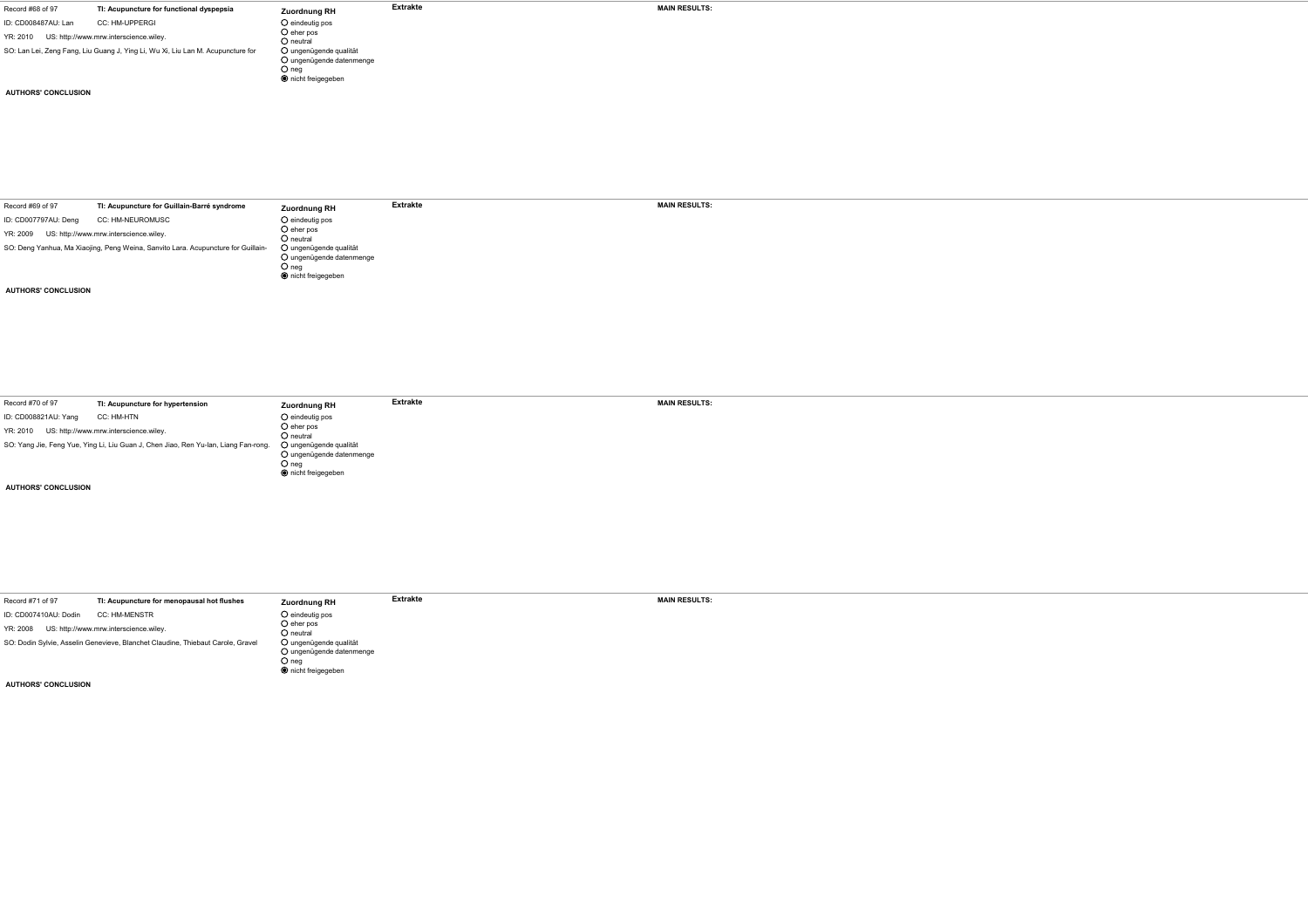| Record #72 of 97           | TI: Acupuncture for myopia in children and                                              | <b>Zuordnung RH</b>                                                                         | <b>Extrakte</b> | <b>MAIN RESULTS:</b> |
|----------------------------|-----------------------------------------------------------------------------------------|---------------------------------------------------------------------------------------------|-----------------|----------------------|
| ID: CD007842AU: Wei        | CC: HM-EYES                                                                             | O eindeutig pos                                                                             |                 |                      |
| YR: 2009                   | US: http://www.mrw.interscience.wiley.                                                  | $\bigcirc$ eher pos<br>O neutral                                                            |                 |                      |
|                            | SO: Wei Maoling, Liu Jian Ping, Li Ni, Liu Ming. Acupuncture for myopia in children and | O ungenügende qualität<br>O ungenügende datenmenge<br>$O$ neg<br><b>O</b> nicht freigegeben |                 |                      |
| <b>AUTHORS' CONCLUSION</b> |                                                                                         |                                                                                             |                 |                      |
|                            |                                                                                         |                                                                                             |                 |                      |
|                            |                                                                                         |                                                                                             |                 |                      |
|                            |                                                                                         |                                                                                             |                 |                      |
|                            |                                                                                         |                                                                                             |                 |                      |

| Record #73 of 97                      | TI: Acupuncture for overweight or obese people                                                                                                  | <b>Zuordnung RH</b>                                                                                                                                                              | Extrakte | <b>MAIN RESULTS:</b> |
|---------------------------------------|-------------------------------------------------------------------------------------------------------------------------------------------------|----------------------------------------------------------------------------------------------------------------------------------------------------------------------------------|----------|----------------------|
| ID: CD008612AU: Li JieAU:<br>YR: 2010 | CC: HM-ENDOC<br>US: http://www.mrw.interscience.wiley.<br>SO: Li Jie, Lu Ying, Shi Yu Mei, Lenon George, Shi Yin. Acupuncture for overweight or | $\overline{O}$ eindeutig pos<br>$\bigcirc$ eher pos<br>$\bigcirc$ neutral<br>O ungenügende qualität<br>O ungenügende datenmenge<br>$\bigcirc$ neg<br>$\bullet$ nicht freigegeben |          |                      |
| <b>AUTHORS' CONCLUSION</b>            |                                                                                                                                                 |                                                                                                                                                                                  |          |                      |

| Record #75 of 97                        | TI: Acupuncture for post-stroke upper limb pain                                     | <b>Zuordnung RH</b>                                                                  | <b>Extrakte</b> | <b>MAIN RESUL</b> |
|-----------------------------------------|-------------------------------------------------------------------------------------|--------------------------------------------------------------------------------------|-----------------|-------------------|
| ID: CD009087AU: Liang Cui CC: HM-STROKE |                                                                                     | O eindeutig pos<br>$\bigcirc$ eher pos                                               |                 |                   |
| YR: 2011                                | US: http://www.mrw.interscience.wiley.                                              | $\bigcirc$ neutral                                                                   |                 |                   |
|                                         | SO: Liang Cui Mei, Peng Weina, Ma Xiao Jing. Acupuncture for post-stroke upper limb | O ungenügende qualität<br>O ungenügende datenmenge<br>$O$ neg<br>● nicht freigegeben |                 |                   |
| AUTUODOLOOMOLUOJOM                      |                                                                                     |                                                                                      |                 |                   |

| Record #74 of 97           | TI: Acupuncture for pain in endometriosis                                                                                                                                           | <b>Zuordnung RH</b>                       | <b>Extrakte</b> | <b>MAIN RESUL</b> |
|----------------------------|-------------------------------------------------------------------------------------------------------------------------------------------------------------------------------------|-------------------------------------------|-----------------|-------------------|
| ID: CD007864AU: Zhu        | <b>CC: HM-MENSTR</b>                                                                                                                                                                | $\bigcirc$ eindeutig pos                  |                 |                   |
| YR: 2009                   | US: http://www.mrw.interscience.wiley.                                                                                                                                              | $\bigcirc$ eher pos<br>$\bigcirc$ neutral |                 |                   |
|                            | SO: Zhu Xiaoshu, Hamilton Kindreth D, McNicol Ewan D. Acupuncture for pain in<br>O ungenügende qualität<br>O ungenügende datenmenge<br>$\bigcirc$ neg<br><b>●</b> nicht freigegeben |                                           |                 |                   |
| <b>AUTHORS' CONCLUSION</b> |                                                                                                                                                                                     |                                           |                 |                   |

## $J$ lts: $\overline{\phantom{a}}$

**LTS:**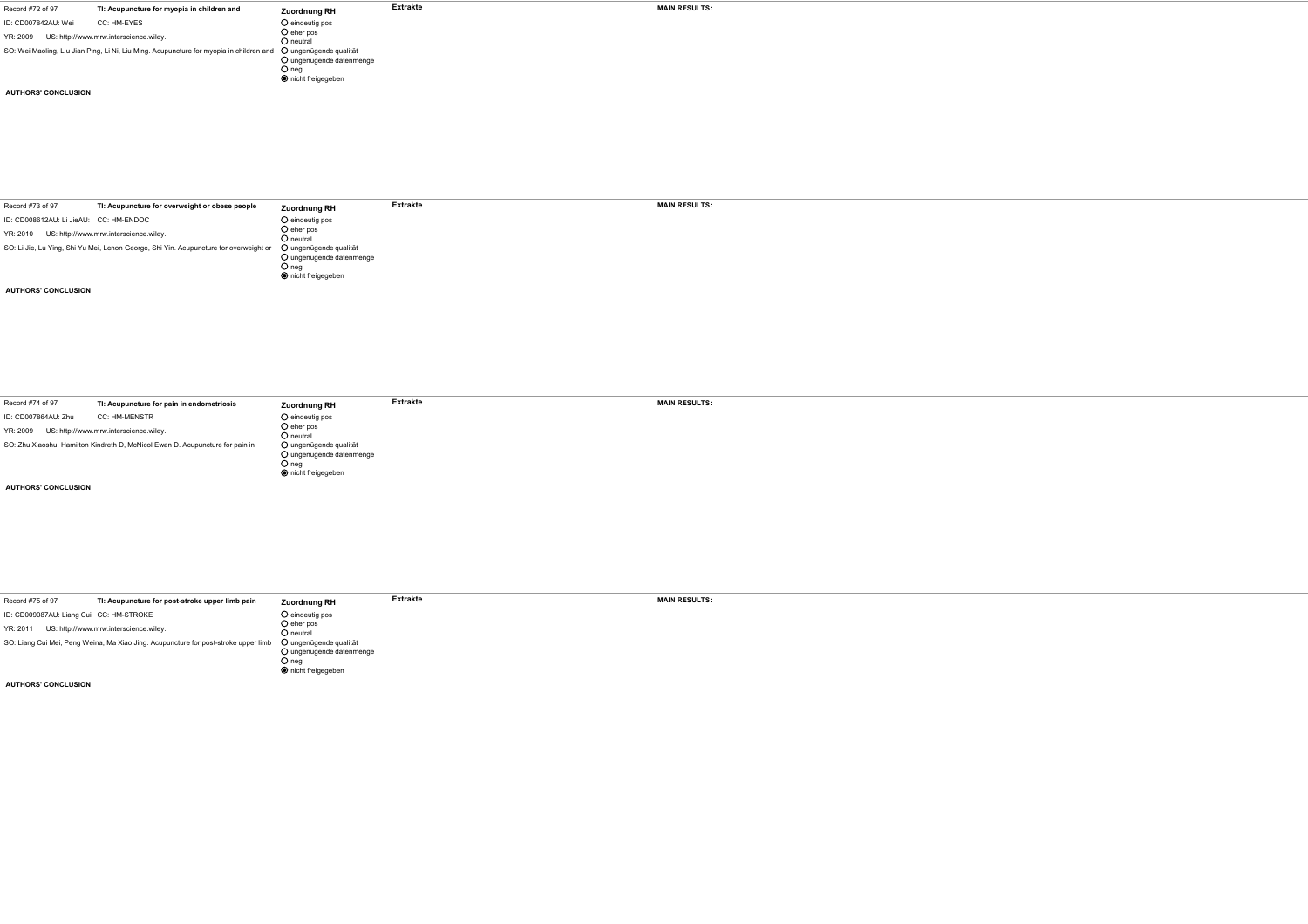| Record #76 of 97           | TI: Acupuncture for symptomatic treatment of diabetic Zuordnung RH                |                                                                                             | <b>Extrakte</b> | <b>MAIN RESULTS:</b> |
|----------------------------|-----------------------------------------------------------------------------------|---------------------------------------------------------------------------------------------|-----------------|----------------------|
| ID: CD006280AU: Zhao       | <b>CC: HM-NEUROMUSC</b>                                                           | O eindeutig pos                                                                             |                 |                      |
| YR: 2006                   | US: http://www.mrw.interscience.wiley.                                            | O eher pos<br>O neutral                                                                     |                 |                      |
|                            | SO: Zhao Ting, Zhang Ruifeng, Zhao Hong. Acupuncture for symptomatic treatment of | O ungenügende qualität<br>O ungenügende datenmenge<br>$O$ neg<br><b>O</b> nicht freigegeben |                 |                      |
| <b>AUTHORS' CONCLUSION</b> |                                                                                   |                                                                                             |                 |                      |
|                            |                                                                                   |                                                                                             |                 |                      |
|                            |                                                                                   |                                                                                             |                 |                      |
|                            |                                                                                   |                                                                                             |                 |                      |
|                            |                                                                                   |                                                                                             |                 |                      |
|                            |                                                                                   |                                                                                             |                 |                      |
|                            |                                                                                   |                                                                                             |                 |                      |
| Record #77 of 97           | TI: Acupuncture for tinnitus                                                      | <b>Zuordnung RH</b>                                                                         | <b>Extrakte</b> | <b>MAIN RESULTS:</b> |

ID: CD008149AU: Li

SO: Li Yang, Zeng Rui Feng, Zheng Decai. Acupuncture for tinnitus. Cochrane

YR: 2009 US: http://www.mrw.interscience.wiley.

CC: HM-ENT

AUTHORS' CONCLUSION

# eindeutig pos eher pos neutral Zuordnung RH

ungenügende qualität ungenügende datenmenge neg nicht freigegeben

## TS:

 $LTS:$ 

| Record #79 of 97    | TI: Auricular acupuncture for opiate dependence in                                  | <b>Zuordnung RH</b>                                                  | <b>Extrakte</b> | <b>MAIN RESUL</b> |
|---------------------|-------------------------------------------------------------------------------------|----------------------------------------------------------------------|-----------------|-------------------|
| ID: CD008043AU: Lui | <b>CC: HM-ADDICTN</b>                                                               | $\bigcirc$ eindeutig pos                                             |                 |                   |
| YR: 2009            | US: http://www.mrw.interscience.wiley.                                              | $\bigcirc$ eher pos<br>$\bigcirc$ neutral                            |                 |                   |
|                     | SO: Lui Steve, Li Chunbo, Xia Jun, Terplan Mishka. Auricular acupuncture for opiate | O ungenügende qualität<br>O ungenügende datenmenge<br>$\bigcirc$ neg |                 |                   |

| Record #78 of 97                        | TI: Acupuncture for treating acute ankle sprains in                      | <b>Zuordnung RH</b>                                                                                | <b>Extrakte</b> | <b>MAIN RESULT</b> |
|-----------------------------------------|--------------------------------------------------------------------------|----------------------------------------------------------------------------------------------------|-----------------|--------------------|
| ID: CD009065AU: Kim Tae- CC: HM-MUSKINJ |                                                                          | $O$ eindeutig pos                                                                                  |                 |                    |
| YR: 2011                                | US: http://www.mrw.interscience.wiley.                                   | $\bigcirc$ eher pos<br>$O$ neutral                                                                 |                 |                    |
|                                         | SO: Kim Tae-Hun, Lee Myeong Soo, Kim Kun Hyung, Kang Jung Won, Choi Tae- | O ungenügende qualität<br>O ungenügende datenmenge<br>$\bigcirc$ neg<br><b>●</b> nicht freigegeben |                 |                    |
| <b>AUTHORS' CONCLUSION</b>              |                                                                          |                                                                                                    |                 |                    |

AUTHORS' CONCLUSION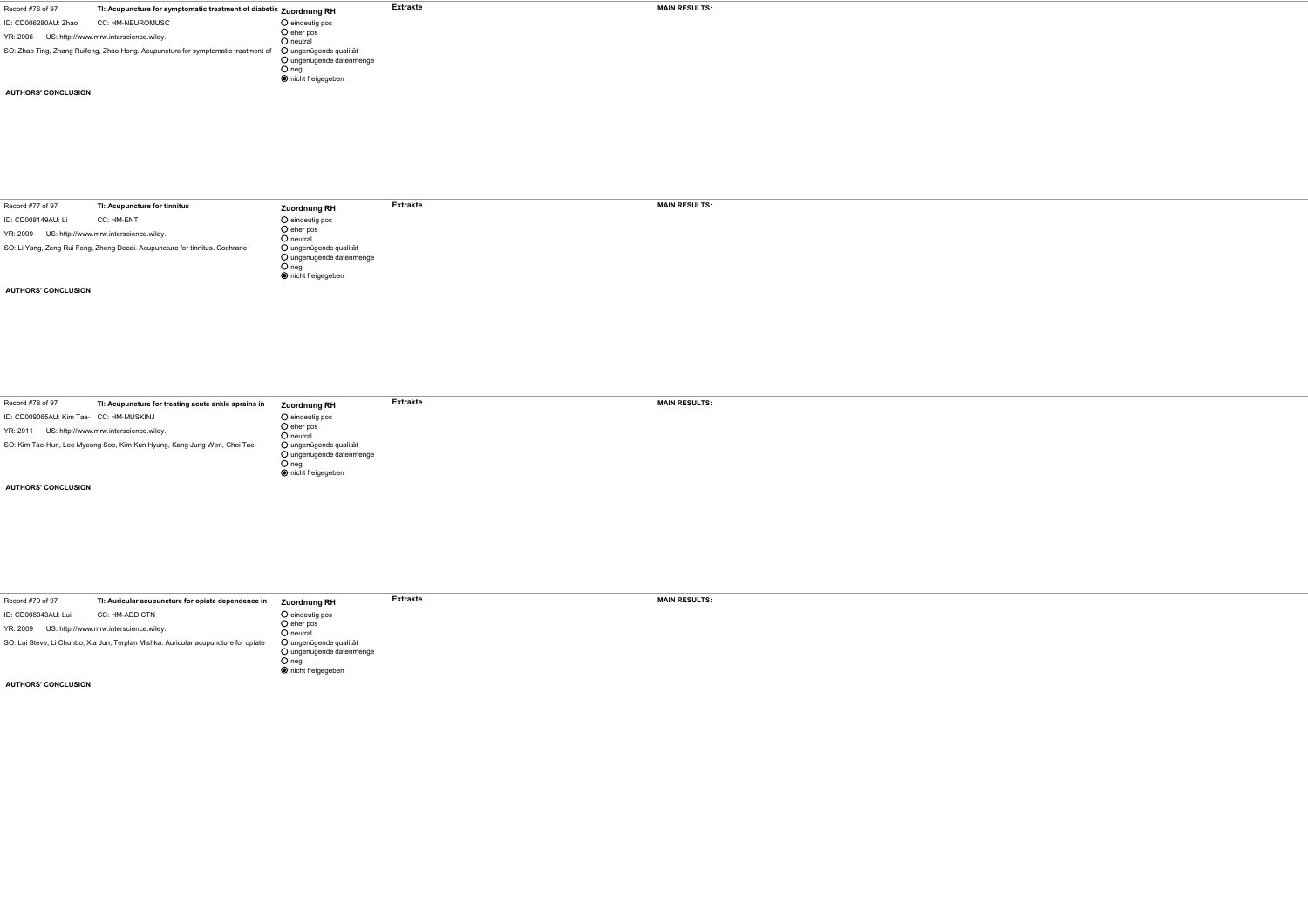EDP. Funders or the Second Eng. 2011 Funders and a developmed the precits of BoNT for LBP, but only one had a low risk of bias and evaluated patients with non-specific LBP (N = 31). Further research is very likely to have non SCHONG POS A TREATMENT FOR LONGINIS and DREATHONG AS A TREATMENT FOR LOW-BACK PAIN AND SCIATICA: Back pain is a common symptom affecting roughly 50% of the population every year. For the majority of people, back pain g bout of back pain in the future. About 19% to 10% of the population will develop back pain that never goes away. As a result, there is a need for treatments that can provide safe and predictable pain relief: Botulinum toxi nolled Botox, Lantox, Myobloc and Neurobloc.Government regulatory agencies, such as the Food and Drug Administration (FDA) in the United States or Health Canada, have never approved the use of botulinum toxin for low-back Including cause, with non-specific low-back pain that shoots, Plan to the back pain withous and the FDA to require warmings on BoNT products. This review looked at botulinum toxin injections for patients with non-specific long-term back pain, sciatica or both. Because of the way these trials were designed and carried out, the review concluded that the evidence in favour of botulinum toxin injections is only of low or very low quality. This

| Record #80 of 97<br>YR: 2011 | TI: Botulinum toxin injections for low-back pain and<br>ID: CD008257AU: Waseem KY: Adult [checkword]; Humans [checkword]; Botulinum<br>US: http://www.mrw.interscience.wiley.<br>SO: Waseem Zeeshan, Boulias Chris, Gordon Allan, Ismail Faroog, Sheean Geoffrey, | <b>Zuordnung RH</b><br>$\bigcirc$ eindeutig pos<br>$\bigcirc$ eher pos<br>$\bigcirc$ neutral<br>O ungenügende gualität<br>$O$ ungenügende datenmenge<br>$\bullet$ neg<br>$\bigcirc$ nicht freigegeben | <b>Extrakte</b> | <b>MAIN RESUL</b><br><b>MAIN RESUL</b><br>patients with<br>weeks and im<br>sciatica attrib<br>high risk of bi<br>injections and |
|------------------------------|-------------------------------------------------------------------------------------------------------------------------------------------------------------------------------------------------------------------------------------------------------------------|-------------------------------------------------------------------------------------------------------------------------------------------------------------------------------------------------------|-----------------|---------------------------------------------------------------------------------------------------------------------------------|
| AUTHORS' CONCLUSION          |                                                                                                                                                                                                                                                                   |                                                                                                                                                                                                       |                 |                                                                                                                                 |

AUTHORS' CONCLUSIONSignificant short-term benefit from oral steroids, spliniting, ultrasound, yoga and carpal bone mobilisation. Other non-surgical treatments and ascertain the duration of benefit. ORAL STEROIDS, SPLINTING, ULTRASOUND, YOGA TERM RELIEF FROM CARPAL TUNNEL SYNDROME, BUT OTHER NON-SURGICAL METHODS HAVE NOT BEEN SHOWN TO HELP.: Carpal tunnel syndrome is caused by compression of the median nerve at the wrist, leading to mild to severe pain and pin Interspect on enoples in the worler of short-term benefit from oral steroids, splinting/hand braces, ultrasound, yoga and carpal bone mobilisation (movement of the bones and tissues in the wrist), and insulin and steroid a magnets, laser acupuncture, exercise or chiropractic.TS: Twenty-one trials involving 884 people were included. A hand brace significantly improved symptoms after four weeks (weighted mean difference (WMD) -1.07; 95% confidence interval (CI) ) and function (WMD -0.55; 95% CI -0.82 to -0.28). In an analysis of pooled data from two trials (63 participants) ultrasound treatment for two weeks was not significantly beneficial. However one ignificant symptom improvement after seven weeks of ultrasound (WMD -0.99; 95% CI -1.77 to - 0.21) which was maintained at six months (WMD -1.86; 95% CI -2.67 to -1.05). Four trials involving 193 people examined various oral medications (steroids, diuretics, nonsteroidal anti-inflammatory drugs) versus placebo. Compared to placebo, pooled data for two-week oral steroid treatment a significant improvement in symptoms (WMD -7.23; 95% CI -10.31 to -4.14). One trial also showed improvement after four weeks (WMD -10.8; 95% CI -15.26 to -6.34). Compared to placebo, nsteroidal anti-inflammatory drugs did not demonstrate significant benefit. In two trials involving 50 people, vitamin B6 did not significantly improve overall symptoms. In one trial involving 51 people yoga significantly reduced pain after eight weeks (WMD -1.40; 95% CI -2.73 to -0.07) compared with wrist splinting. In one trial involving 21 people carpal bone mobilisation significantly improved symptoms after three weeks (WMD -1.43; 95% CI -2.19 to -0.67) compared to no treatment. In one trial involving 50 people with diabetes, steroid and insulin injections significantly improved symptoms over eight weeks compared with steroid and placebo injections. Two trials involving 105 people compared ergonomic keyboards versus control and demonstrated equivocal results for pain and function. Trials of

| Record #82 of 97<br>TI: Non-surgical treatment (other than steroid            | <b>Zuordnung RH</b>                                                                                     | <b>Extrakte</b>                                                                                                                                                 | <b>MAIN RESUL</b>                                                                   |
|-------------------------------------------------------------------------------|---------------------------------------------------------------------------------------------------------|-----------------------------------------------------------------------------------------------------------------------------------------------------------------|-------------------------------------------------------------------------------------|
| ID: CD003219AU: O'Connor KY: Humans [checkword]; Administration, Oral; Carpal | $\bigcirc$ eindeutig pos                                                                                | Evidence on ergonomic keyboards and vitamin B6 is unclear, while trials so far<br>have not shown benefit from diuretics, non-steroidal anti-inflammatory drugs, | <b>MAIN RESUL</b><br>$-1.29$ to $-0.85$ )                                           |
| YR: 2003<br>US: http://www.mrw.interscience.wiley.                            | $\bigcirc$ eher pos<br>$\cup$ neutral                                                                   | magnets, laser acupuncture, exercise or chiropractic.                                                                                                           | trial showed s                                                                      |
| SO: O'Connor Denise, Marshall Shawn C, Massy-Westropp Nicola. Non-surgical    | $\bigcirc$ ungenügende qualität<br>$O$ ungenügende datenmenge<br>$O$ neg<br>$\bullet$ nicht freigegeben |                                                                                                                                                                 | involving 193<br>demonstrated<br>diuretics or no<br>people yoga s<br>symptoms after |

LTS: Twelve trials with a total of 724 participants were included in the review. Participants were from a mixture of settings, age groups and phases of stroke recovery. Behavioural interventions assessed behavioural interventions, such as timed voiding and pelvic floor muscle training. All had small sample sizes and confidence intervals were wide.Specialised professional input s Two trials assessed variants of professional input interventions. Results tended to favour the intervention groups: in a small trial in early rehabilitation, fewer people had incontinence at discharge I after structured assessment and management than in a control group (1/21 vs. 10/13; RR 0.06, 95% CI 0.01 to 0.43); in the second trial, assessment and management by Continence Nurse Advisors was associated with fewer participants having urinary symptoms (48/89 vs. 38/54; RR 0.77, 95% CI 0.59 to 0.99) and statistically significantly more being satisfied with care.Complementary therapyinterventions Three small trials all reported fewer participants with incontinence after acupuncture therapy (overall RR 0.44; 95% 0.23 to 0.86), but there were particular concerns about study quality. Pharmacotherapy and hormonal interventions There were three small trials that included groups allocated meclofenoxate, oxybutinin or oestrogen. There were no apparent differences other than in the trial of meclofenoxate where fewer participants had urinary symptoms in the active group than in the control group (9/40 vs. 27/40; RR 0.33, 95% CI 0.18 to 0.62).

#### AUTHORS' CONCLUSION

Interprog in methers of DENS on pain outcomes in patients with RA. AL-TENS is beneficial for reducing pain intensity and improving muscle power scores over placebo. However C-TENS resulted in a clinical benefit on patient well designed studies with a standardized protocol and adequate number of subiects are needed to fully conclude the effect of C-TENS and AL-TENS in the treatment of RA of the hand. TRANSELECTRICAL NERVE STIMULATION (TENS) TENS) is given at a high stimulation frequency with low intensity. While pain relief is almost immediate, it generally dissipates as soon as the TENS is turned off. A second method is acupuncture-like TENS). This is given frequency burst impulses at low-intensity. Results from this Cochrane review indicate that AL-TENS helps decrease pain and joint tenderness compared to a placebo. No benefit was found on grip pain. More people who received

| Record #85 of 97<br>TI: Transcutaneous electrical nerve stimulation                                                                                                                                                                               | <b>Zuordnung RH</b>                                                                                                                                | <b>Extrakte</b>                                                                                                                           | <b>MAIN RESUL</b>                                                                                     |
|---------------------------------------------------------------------------------------------------------------------------------------------------------------------------------------------------------------------------------------------------|----------------------------------------------------------------------------------------------------------------------------------------------------|-------------------------------------------------------------------------------------------------------------------------------------------|-------------------------------------------------------------------------------------------------------|
| ID: CD004377AU: Brosseau KY: Humans [checkword]; Hand; Transcutaneous Electric $\bigcirc$ eindeutig pos<br>YR: 2003<br>US: http://www.mrw.interscience.wiley.<br>SO: Brosseau Lucie, Yonge KA, Welch Vivian, Marchand S, Judd Maria, Wells George | $\bigcirc$ eher pos<br>$\bigcirc$ neutral<br>O ungenügende qualität<br>$O$ ungenügende datenmenge<br>$\bullet$ neg<br>$\bigcirc$ nicht freigegeben | More people who received conventional TENS reported a decrease in their disease<br>activity than those who received acupuncture-like TENS | <b>MAIN RESUL</b><br>weeks, result<br>improvement<br>C-TENS vers<br>tenderness, b<br>joint pain, alth |
|                                                                                                                                                                                                                                                   |                                                                                                                                                    |                                                                                                                                           |                                                                                                       |

#### AUTHORS' CONCLUSION

AUTHORS' CONCLUSIONS: Data from the available trials are insufficient to quide continence care of adults after st wever, there was suggestive evidence that professional input through structured assessment and management of care and specialist continence nursing may reduce urinary incontinence and related symptoms after stroke. Better been suggested for continence care after stroke. TREATMENT OF URINARY INCONTINENCE AFTER STROKE IN ADULTS: Urinary incontinence is a common consequence of stroke rehabilitation, structured assessment and management of care specialist advisors may be helpful in reducing symptoms associated with urinary incontinence. Even late after stroke, interventions targeted at specific causes of incontinence may be helpful. Unfortunately, all the conclus

#### $TS:$

LTS: We excluded evidence from nineteen studies due to non-randomisation, incomplete or unpublished data. We included three randomised trials (N =123 patients). Only one study included patients with chronic non-specific LBP; the other two examined unique subpopulations. Only one of the three trials had a low risk of bias and demonstrated that BoNT injections reduced pain at three and eight nproved function at eight weeks better than saline injections. The second trial showed that BoNT injections were better than injections of corticosteroid plus lidocaine or placebo in patients with sciatica attributed to piriformis syndrome. The third trial concluded that BoNT injections were better than traditional acupuncture in patients with third lumbar transverse process syndrome. Both studies with ias had several key limitations. Heterogeneity of the studies prevented meta-analysis. There is low quality evidence that BoNT injections improved pain, function, or both better than saline very low quality evidence that they were better than acupuncture or steroid injections.

#### $TS:$

#### $LTS:$

LTS: Three RCTs, involving 78 people, were included in this review. AL-TENS and C-TENS were compared to placebo and to each other. Administration of 15 minutes of AL-TENS a week, for 3 weeks, resulted in a significant decrease in rest pain (67% relative benefit, 45 points absolute benefit on 100 mm VAS scale) but not in grip pain compared to placebo. AL-TENS did result in a clinical beneficial t in muscle power scores with a relative difference of 55%, and an absolute benefit of 0.98, compared to placebo. No significant difference was found between one 20-minute treatment duration of sus AL-TENS, or C-TENS versus placebo on decrease in mean scores for rest pain or grip pain, or on the number of tender joints. Results showed a statistically significant reduction in joint but no clinical benefit from C-TENS over placebo in relief of ioint tenderness. No statistically significant difference was shown between 15 days of treatment with C-TENS or AL-TENS in relief of hough there was a clinically important benefit of C-TENS over AL-TENS on patient assessment of change in disease (risk difference 21%, NNT 5).

#### $LTS:$

| Record #86 of 97<br>TI: Treatment of urinary incontinence after stroke in                                  | <b>Zuordnung RH</b>                   | <b>Extrakte</b>                                                                                                                                                           | <b>MAIN RESUL</b>                   |
|------------------------------------------------------------------------------------------------------------|---------------------------------------|---------------------------------------------------------------------------------------------------------------------------------------------------------------------------|-------------------------------------|
| KY: Adult [checkword]; Female [checkword]; Humans<br>ID: CD004462AU: Thomas                                | $\bigcirc$ eindeutig pos              | Three small trials all reported fewer participants with incontinence after acupuncture<br>therapy (overall RR 0.44; 95% 0.23 to 0.86), but there were particular concerns | <b>MAIN RESUL</b><br>Three trials a |
| YR: 2008<br>US: http://www.mrw.interscience.wiley.                                                         | $\bigcirc$ eher pos<br>$\cap$ neutral | about study quality.                                                                                                                                                      | interventions                       |
| SO: Thomas Lois H, Cross Stephen, Barrett James, French Beverley, Leathley Michael, © ungenügende qualität |                                       |                                                                                                                                                                           | from hospital<br>Advisors was       |
|                                                                                                            | $\bigcirc$ ungenügende datenmenge     |                                                                                                                                                                           | المتحدث والقائد والمستحقق والمتناقص |

 $O$  neg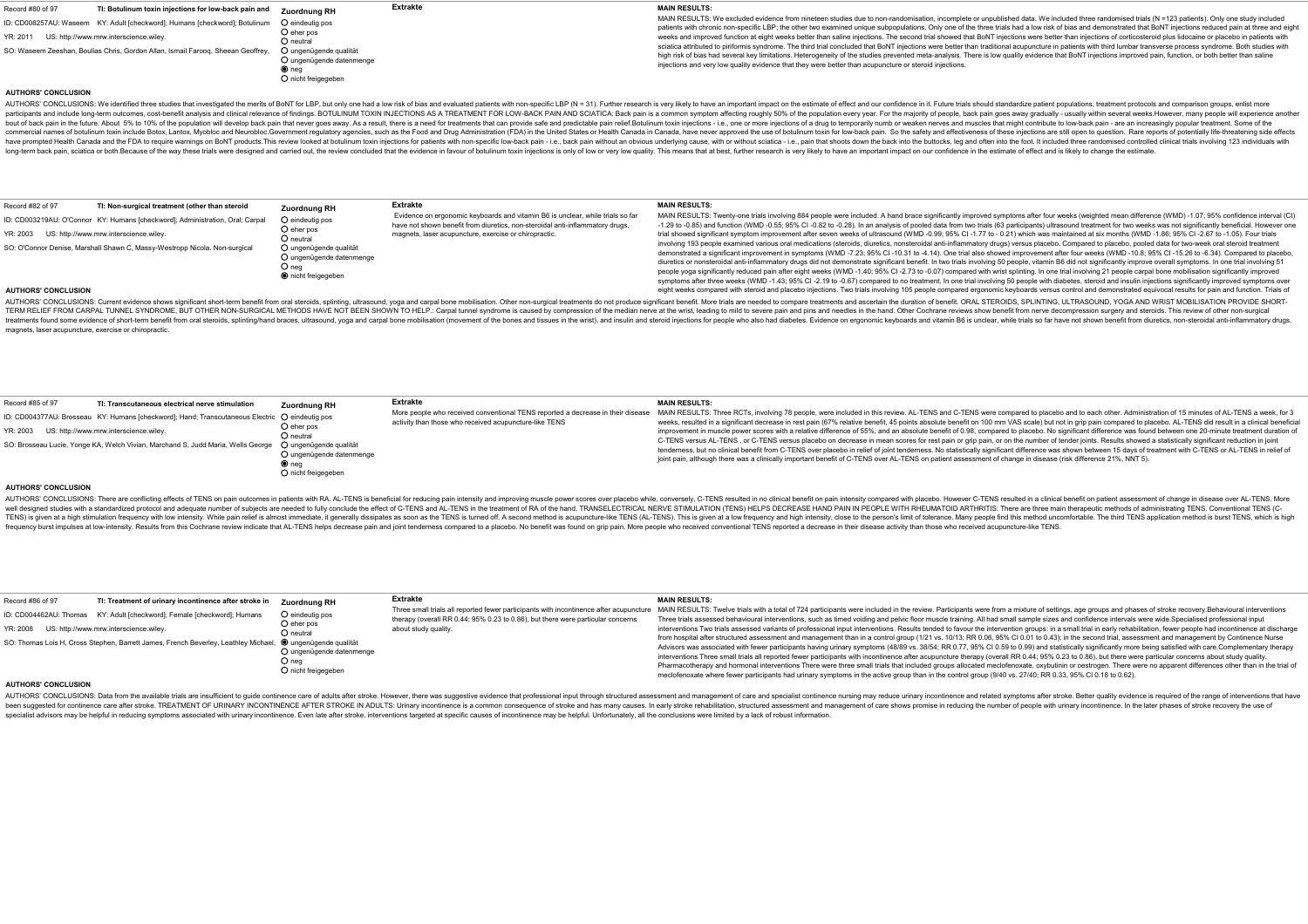In this review, no one particular revidence fo determine on part of different methods of pain relief when compared with conscious sedation and analgesia used during occyte recovery. In this review, no one particular pain r the procedure. Pain assessment using both subjective and objective measures may merit consideration. In addition, future trials should include intra- and post-operative adverse respiratory and cardiovascular events as outc

| Record #88 of 97                 | TI: Conscious sedation and analgesia for oocyte                                                                                                                              | <b>Zuordnung RH</b>                                                                                                                                          | <b>Extrakte</b> | <b>MAIN RESUL</b>                                                                                                  |
|----------------------------------|------------------------------------------------------------------------------------------------------------------------------------------------------------------------------|--------------------------------------------------------------------------------------------------------------------------------------------------------------|-----------------|--------------------------------------------------------------------------------------------------------------------|
| ID: CD004829AU: Kwan<br>YR: 2005 | KY: Female [checkword]; Humans [checkword];<br>US: http://www.mrw.interscience.wiley.<br>SO: Kwan Irene, Bhattacharya Siladitya, Knox Fiona, McNeil Alex. Conscious sedation | $O$ eindeutig pos<br>$\bigcirc$ eher pos<br>$\bigcirc$ neutral<br>O ungenügende qualität<br>O ungenügende datenmenge<br>$\bullet$ neg<br>O nicht freigegeben |                 | Our search st<br>between the r<br>assess the pr<br>block versus<br>score as mea<br>significant diff<br>However, as |
| ALITUODE! COMOL HEIONI           |                                                                                                                                                                              |                                                                                                                                                              |                 |                                                                                                                    |

#### AUTHORS' CONCLUSION

EDP, intensive patients with acute or subacute LBP, intensive patient education seems to be effective. For patients with chronic LBP, the effectiveness of individual education is still unclear. INDIVIDUAL PATIENT EDUCATION use patient education to help people learn about low-back pain and what to do about it, including:- Staying active and returning to normal activities as soon as possible - Avoiding worry - Coping with having a sore back in formats such as a video.This review found 24 trials testing different types of patient education for people with low-back pain. The outcomes measured included pain, function and return-to-work.People with low-back pain inon Person education. Sub the offective.People with an in-person were less likely to beeffective.People with chromic (long-term) low-back pain.Patient education was no more effective than other interventions such as cogniti physiotherapy, massage, manual therapy, interferential therapy, spinal stabilisation, yoga, or Swedish back school. One study found that patient education was more effective than exercises alone for some measures of functi effective as in-person education. There appeared to be no harmful effects of patient education. Although there were 24 studies included in the review, most treatments were only tested by one or two studies. More research i

| Record #89 of 97                   | TI: Individual patient education for low back pain                                                                                                                                                        | <b>Zuordnung RH</b>                                                                                                                         | <b>Extrakte</b> | <b>MAIN RESUI</b>                                                                      |
|------------------------------------|-----------------------------------------------------------------------------------------------------------------------------------------------------------------------------------------------------------|---------------------------------------------------------------------------------------------------------------------------------------------|-----------------|----------------------------------------------------------------------------------------|
| ID: CD004057AU: Engers<br>YR: 2008 | KY: Humans [checkword]; Acute Disease; Low Back Pain $\,$ O eindeutig pos<br>US: http://www.mrw.interscience.wiley.<br>SO: Engers Arno J, Jellema Petra, Wensing Michel, van der Windt Daniëlle AWM, Grol | $\bigcirc$ eher pos<br>$\mathrm O$ neutral .<br>O ungenügende qualität<br>O ungenügende datenmenge<br>$\bigcirc$ neg<br>O nicht freigegeben |                 | <b>MAIN RESUL</b><br>studies; and<br>more effectiv<br>evidence that<br>is less effecti |

#### AUTHORS' CONCLUSION

EDISPONS: There is little evidence to support or refute the efficacy of common interventions for tears of rotator cuff in adults. As well as the need for further well designed clinical trials, uniform methods of defining i or entil formulder, Single studies, and by sepan and disability as a result of rotator cuff tears (the sheath around one of the shoulder joints). Single studies with few participants were unable to show improvement with co arthroscopic debridement/cleaning of the joint in rotator cuff tears for overall improvement at five year and nine year follow-up. The limited data suggests favouring conservative interventions as less invasive and less ex

| Record #90 of 97 |                                                                                                                       | TI: Interventions for tears of the rotator cuff in adults                                               | <b>Zuordnung RH</b>                       | <b>Extrakte</b>                                                                                                               | <b>MAIN RESUL</b>                                  |
|------------------|-----------------------------------------------------------------------------------------------------------------------|---------------------------------------------------------------------------------------------------------|-------------------------------------------|-------------------------------------------------------------------------------------------------------------------------------|----------------------------------------------------|
|                  |                                                                                                                       | ID: CD002758AU: Ejnisman KY: Adult [checkword]; Humans [checkword]; Randomized $\bigcirc$ eindeutig pos |                                           | Single studies with few participants were unable to show improvement with<br>corticosteroids, acupuncture, and physiotherapy. | <b>MAIN RESUL</b><br>combined was<br>data which co |
| YR: 2009         |                                                                                                                       | US: http://www.mrw.interscience.wiley.                                                                  | $\bigcirc$ eher pos<br>$\bigcirc$ neutral |                                                                                                                               |                                                    |
|                  | SO: Ejnisman Benno, Andreoli Carlos V, Soares Bernardo , Peccin Maria Stella, Abdalla $\bigcirc$ ungenügende qualität |                                                                                                         |                                           | repair of rotate                                                                                                              |                                                    |
|                  |                                                                                                                       |                                                                                                         | <b>●</b> ungenügende datenmenge           |                                                                                                                               |                                                    |
|                  |                                                                                                                       |                                                                                                         | $\bigcirc$ neg                            |                                                                                                                               |                                                    |
|                  |                                                                                                                       |                                                                                                         | $O$ nicht freigegeben                     |                                                                                                                               |                                                    |

#### AUTHORS' CONCLUSION

The use of low level laser therapy for treating tuberculosis is still not supported by reliable evidence. Researchers need to focus on conducting well-designed randomized controlled trials to justify the continued particip note medical condition. People suffer from severe couple state from the and from the form and fection that can affect different parts of the body; most frequently it affects the lungs (pulmonary TB). Some bacteria can be d It is has been around for many years. It is has been proposed that low level laser therapy may help the drugs to be more effective. There are a number of different devices for giving the treatment externally (to the body o were poorly reported, and it did not clarify the potential benefits and harms. Low level laser therapy should only be used in randomized controlled trials until its value is evaluated.

#### $TS:$

trategy identified 390 potentially eligible reports and 12 papers met our inclusion criteria. There were no significant differences in clinical pregnancy rates per woman and patient satisfaction between the methods compared. Women's perception of pain showed conflicting results. Due to considerable heterogeneity, in terms of types and dosages of sedation or analgesia used, and tools used toassess the principal outcomes of pain and satisfaction, a meta-analysis of all the studies was not attempted. Of the three trials which compared the effect of conventional medical analgesia plus paracervical electro-acupuncture plus paracervical block, there was no significant difference in clinical pregnancy rates per woman in the two groups (OR 1.01; 95% CI 0.73 to 1.4). For intra-operative pain score as measured by visual analogue scale (VAS), there was a significant difference (WMD -4.95; 95% CI -7.84 to -2.07), favouring conventional medical analgesia plus paracervical block . There was also a fference in intra-operative pain by VAS between patient-controlled sedation and physician-administered sedation (WMD 5.98; 95% CI 1.63 to 10.33), favouring physician -administered sedation. different types and dosages of sedative and analgesic agents were used in these trials, these data should be interpreted with caution.

#### LTS:

LTS: Of the 24 studies included in this review, 14 (58%) were of high quality. Individual patient education was compared with no intervention in 12 studies; with non-educational interventions in 11 studies; and with other individual educational interventions in eight studies. Results showed that for patients with subacute LBP, there is strong evidence that an individual 2.5 hour oral educational session isve on short-term and long-term return-to-work than no intervention. Educational interventions that were less intensive were not more effective than no intervention. Furthermore, there is strong evidence that individual education for patients with (sub)acute LBP is as effective as non-educational interventions on long-term pain and global improvement and that for chronic patients, individual educationive for back pain-specific function when compared to more intensive interventions. Comparison of different types of individual education did not show significant differences.

#### $LTS:$

LTS: Eight trials involving 455 people were included and 393 patients analysed. Trials were grouped in eight categories of conservative or surgical treatment. The median quality score of all trials as 16 out of a possible 24 points, with a range of 12-18. In general, included trials differed on diagnostic criteria for rotator cuff tear, there was no uniformity in reported outcome measures, and data which could be summarised were rarely reported. Only results from two studies comparing open repair to arthroscopic debridement could be pooled. There is weak evidence for the superiority of open tor cuff tears compared with arthroscopic debridement.

#### $LTS:$

LTS: One randomized controlled trial (130 participants) conducted in India met the inclusion criteria. This trial was poorly reported, with no information on the generation of allocation sequence or allocation concealment. The trial report did not provide details on the group that each of the participants were randomized into or which group those participants that left the trial were from. This precluded the a on time to sputum conversion and other outcome measures for analysis.

| Record #92 of 97                                                                         | TI: Low level laser therapy for treating tuberculosis | <b>Zuordnung RH</b>                                                 | <b>Extrakte</b> | <b>MAIN RESUL</b>                   |
|------------------------------------------------------------------------------------------|-------------------------------------------------------|---------------------------------------------------------------------|-----------------|-------------------------------------|
| ID: CD003490AU: Vlassov                                                                  | KY: Humans [checkword]; Laser Therapy; Lasers         | $\bigcirc$ eindeutig pos<br>$\bigcirc$ eher pos<br>$\cup$ neutral . |                 | <b>MAIN RESUL</b><br>allocation cor |
| YR: 2006                                                                                 | US: http://www.mrw.interscience.wiley.                |                                                                     | use of its data |                                     |
| SO: Vlassov Vasiliy V, Reze Andrey G. Low level laser therapy for treating tuberculosis. |                                                       | O ungenügende qualität                                              |                 |                                     |
|                                                                                          |                                                       | $O$ ungenügende datenmenge                                          |                 |                                     |
|                                                                                          |                                                       | $\bullet$ neg                                                       |                 |                                     |
|                                                                                          |                                                       | $\bigcirc$ nicht freigegeben                                        |                 |                                     |